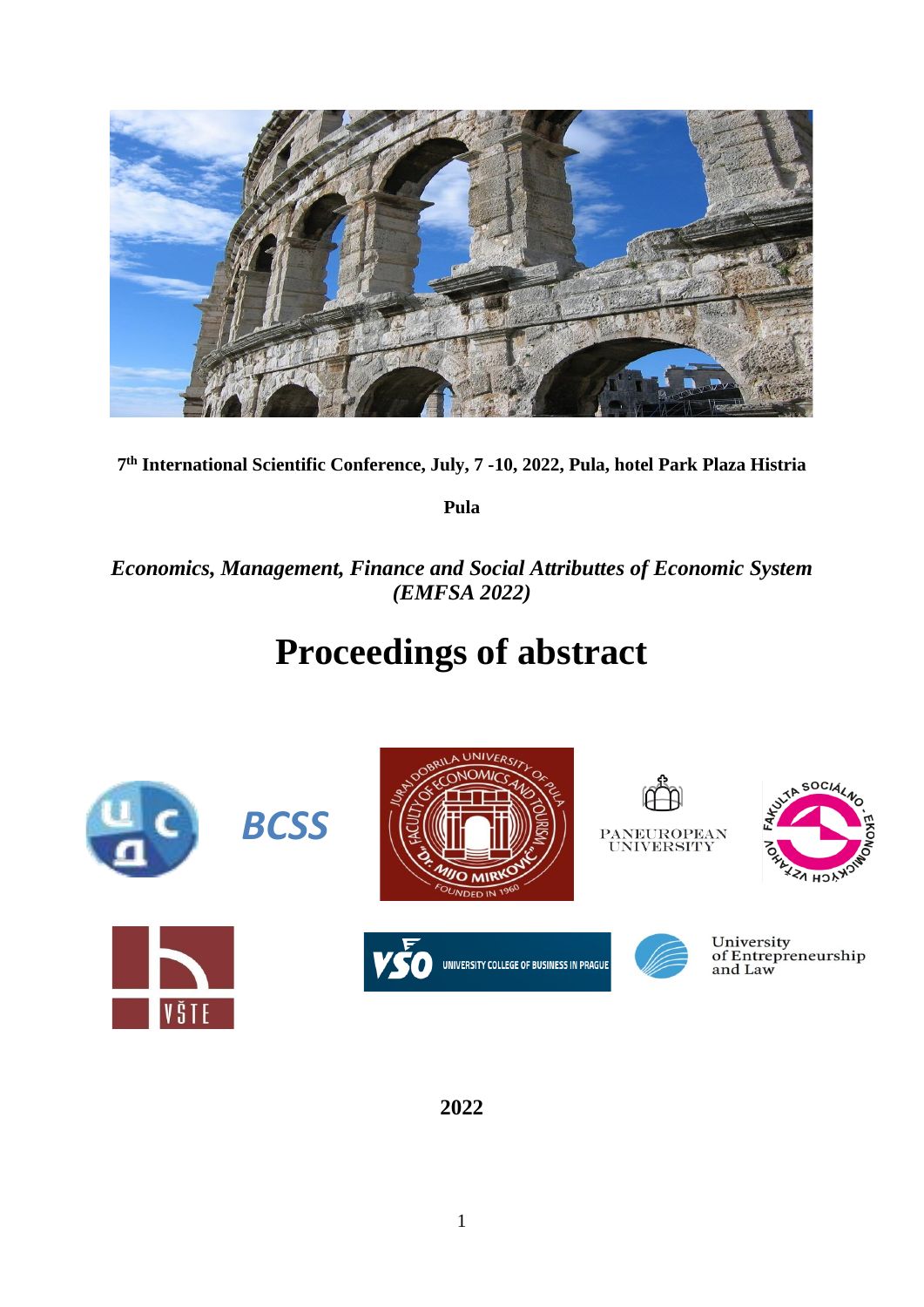**7 th International Scientific Conference, July, 7-10, 2022, Pula, hotel Park Plaza Histria** 

**Pula**

*Economics, Management, Finance and Social Attributtes of Economic System (EMFSA 2022)*

# **Proceedings of abstract**

**ISBN 978-80-973642-3-6**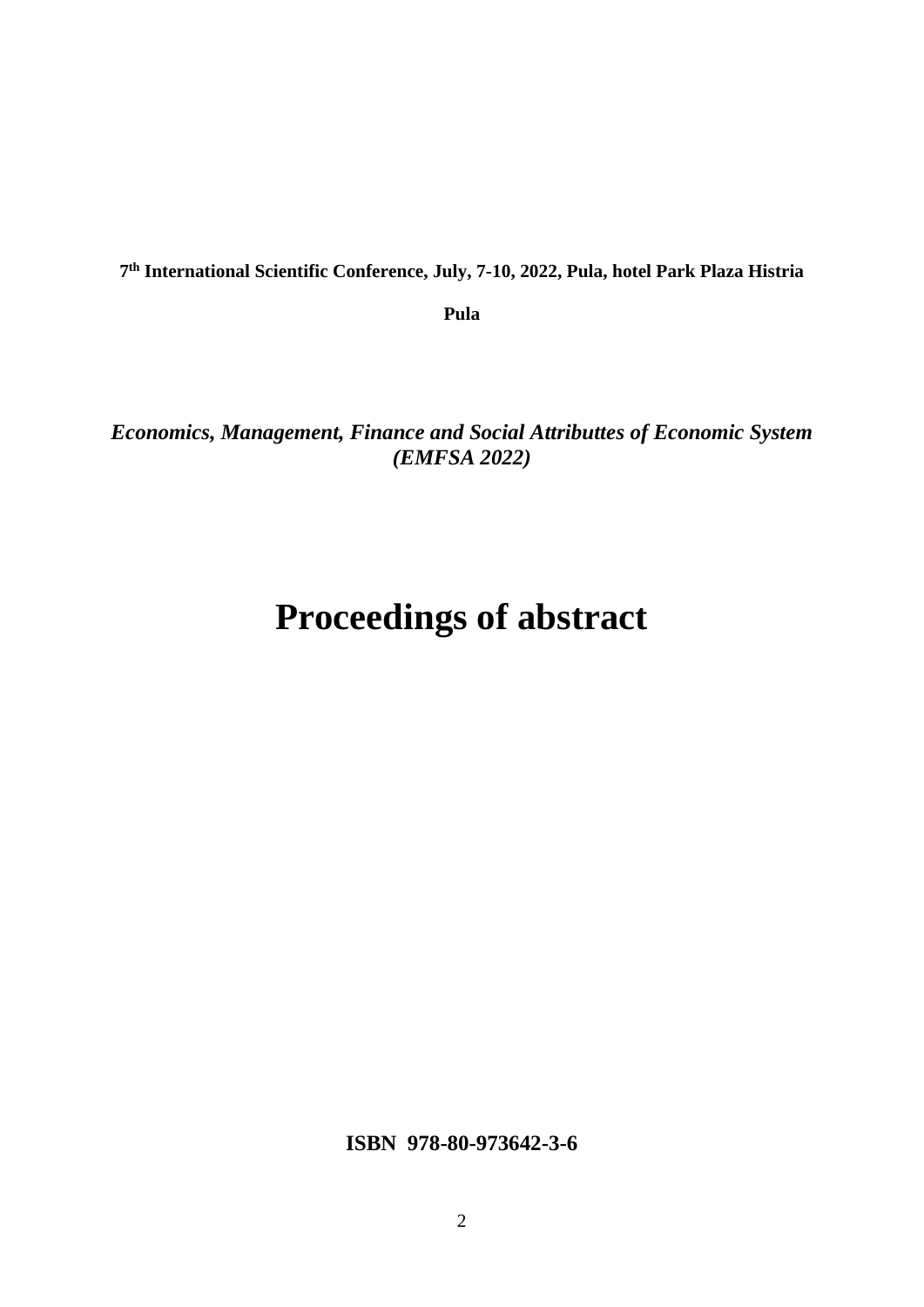*EMFSA 2022* is organized by the Centre of Sociological Research and BCSS in cooperation with Juraj Dobrila University of Pula, Faculty of economics and Tourism "Dr. Mijo Mirković", Pan-European University in Bratislava, Alexander Dubcek University of Trencin, University College of Business in Prague, University of Entrepreneurship and Law in Prague, Institute of Technology and Business in Ceske Budejovice.

# **Scientific Committee**

*Prof. Jaroslav Belás, PhD.* – *president of scientific committee Dr. Martin Čepel, PhD., MBA,* Paneuropean University Bratislava, Slovakia *Prof. Alina Mihaela Dima,* The Bucharest University of Economic Studies, Romania *assoc. prof. Ing. Tomáš Dudáš, PhD.,* Pan-European University Bratislava, Slovak Republic *Prof. Beata Gavurová, PhD.,* Technical University of Košice, Slovak Republic *Prof. Dr. Romualdas Ginevičius,* Vilnius Gediminas Technical University, Lithuania *Prof. Janusz Grabara, Ph.D.,* Czestochowa University of Technology, Poland *assoc. prof. Jozef Habánik, PhD.,* Alexander Dubcek University of Trencin, Slovak Republic *Ing. Eva Ivanová, CSc.,* Alexander Dubcek University of Trencin, Slovak Republic *Prof. Ing. Tomáš Klieštik, PhD.,* University of Žilina, Slovak Republik *assoc. prof. Ing. Aleksandr Ključnikov PhD.,* University of Entrepreneurship and Law, Czech Republic *Prof. Sebastian Kot, Ph.D.,* North-West University, South Africa, Czestochowa University of Technology, Poland *assoc. prof. Dr. Sandor Kovacs, PhD.,* University of Debrecen, Hungary *assoc. prof. RNDr. Vladimír Krajčík PhD.,* University College of Business Prague, Czech Republic *Prof. Halyna Mishchuk, PhD.,* National University of Water and Environmental Engineering, Rivne, Ukraine *Ing. Zuzana Rowland, MBA, PhD.,* Institute of Technology and Business in Ceske Budejovice, Czech Republic *assoc. prof. PhDr. Zoltán Rozsa, PhD.,* Alexander Dubcek University of Trencin, Slovak Republic *Prof. Ing. Luboš Smrčka, Ph.D.,* University of Economics Prague, Czech Republic *Prof. dr. sc. Marinko Škare,* Juraj Dobrila University of Pula, Faculty of Economics and Tourism "Dr. Mijo Mirković", Croatia *Mgr. Petr Šuleř, PhD.,* Institute of Technology and Business in České Budejovice, Czech Republic

*Ing. Jaromír Vrbka, MBA, PhD.,* Institute of Technology and Business in Ceske Budejovice, Czech Republic

# **Program Committee**

*Prof. Dr. Yuriy Bilan,* Rzeszow University of Technology, Poland – *president of program committee*

*Ing. Pavol Ďurana, PhD.,* University of Žilina, Slovak Republik

*Ing. Iveta Hamarneh, Ph.D.,* University College of Business Prague, Czech Republic

*Ing. Anna Kotásková*, *PhD.* Paneuropean University in Bratislava, Slovak Republic

*JUDr. Jan Kubálek,* University of Economics Prague, Czech Republic

*Ing. Lukáš Malec, Ph.D.,* University College of Business Prague, Czech Republic

*Ing. Katarína Zvaríková, PhD.,* University of Žilina, Slovak Republik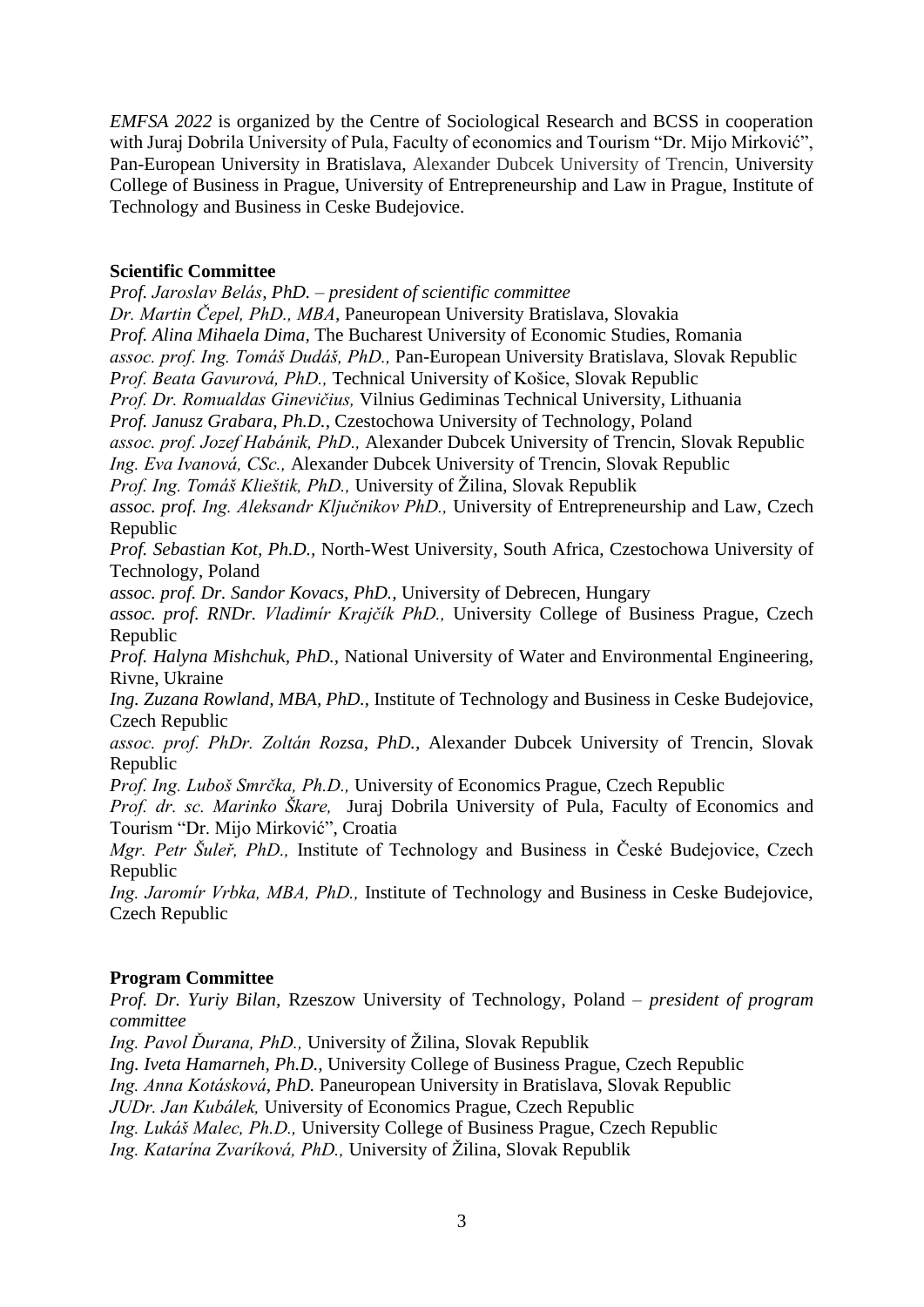### **Organizing Committee**

*Ing. Jaroslav Belás*, Alexander Dubcek University of Trencin, Slovak Republic – *chief of organizing committee*

*PhDr. Lukáš Durda, PhD.,* University of Entrepreneurship and Law Prague, Czech Republic *Ing. Jakub Horák,* Institute of Technology and Business in Ceske Budejovice, Czech Republic *Ing. Tomáš Krulický, BBA,* Institute of Technology and Business in Ceske Budejovice, Czech Republic

*Ing. Veronika Machová, MBA,* Institute of Technology and Business in Ceske Budejovice, Czech Republic

*Ing. Zdenko Metzker,* Tomas Bata University in Zlín, Czech Republic

# *Conference program*

| Thursday, 7.7.2022<br>$16:00 - 19:00$<br>$19:00 - 22:00$ | <i>Plenary Session, Hotel Park Plaza Histria Pula</i><br>Gala Dinner, Park Plaza Histria Pula, Yacht Club |
|----------------------------------------------------------|-----------------------------------------------------------------------------------------------------------|
| <i>Friday</i> , 8.7.2022<br>$10:00 - 15:30$              | Section: <i>Economics and Finance</i> , Hotel Park Plaza Histria Pula                                     |
| Saturday, 9.7.2022<br>$10:00 - 16:20$                    | Section: <i>Management and Marketing</i> , Hotel Park Plaza Histria Pula                                  |
| Sunday, 10.7.2022<br>$10:00 - 15:40$                     | Special section: Hotel Park Plaza Histria Pula                                                            |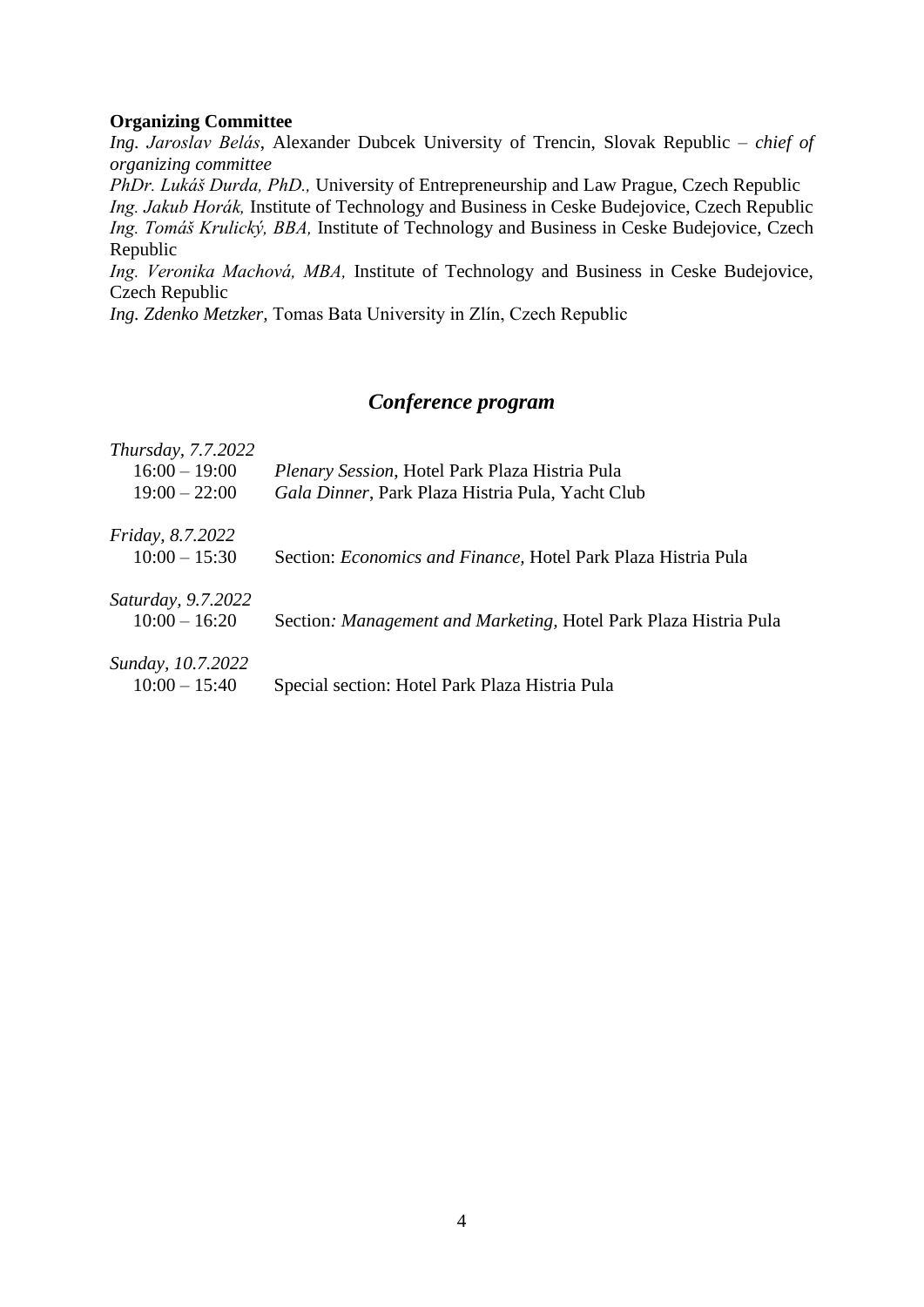| $16:00 - 16:20$ | <b>Jaroslav Belás</b>          | Opening of the conference               |
|-----------------|--------------------------------|-----------------------------------------|
|                 | <b>Yuriy Bilan</b>             |                                         |
| $16:20 - 16:40$ | <b>Judit Oláh</b>              | Sustainable e-commerce and              |
|                 | University of Debrecen         | environmental impact to sustainability  |
|                 | Hungary                        |                                         |
| $16:40 - 17:00$ | Jaroslav Belas, Jr.,           | The intensity of perception of selected |
|                 | <b>Zdenko Metzker</b>          | personnel risk factors in V4 countries  |
|                 | Aleksander Dubček University   |                                         |
|                 | in Trenčín                     |                                         |
|                 | Slovak Republic                |                                         |
|                 | Tomas Bata University in Zlín  |                                         |
|                 | Czech Republic                 |                                         |
| $17:00 - 17:20$ | Alina Mihaela Dima             | The mediating role of the students'     |
|                 | <b>Bucharest University of</b> | ability to adapt to online activities   |
|                 | <b>Economic Studies</b>        | between perceived university culture    |
|                 | Romania                        | and academic performance                |
| $17:20 - 17:50$ | Coffee break                   |                                         |
| $17:50 - 18:10$ | Tomáš Krulický                 | <b>Business valuation</b>               |
|                 | Institute of Technology and    |                                         |
|                 | Business in České Budějovice   |                                         |
|                 | Czech Republic                 |                                         |
| $18:10 - 18:30$ | Magdalena Grębosz-             | The Impact the COVID-19 Pandemic in     |
|                 | <b>Krawczyk</b>                | the Advertising Content in European     |
|                 | Lodz University of Technology  | Countries                               |
|                 | Poland                         |                                         |
| $18:30 - 18:50$ | <b>František Pollák</b>        | Customer age as a determinant of        |
|                 | Institute of Technology and    | preferences for information sources-    |
|                 | Business in České Budějovice   | Empirical analysis of a case from       |
|                 | Czech Republic                 | <b>Central Europe</b>                   |
| $18:50 - 19:00$ | <b>Final discussion</b>        |                                         |

# *7.7.2022: PLENARY SESSION: 16.00 – 19.00, room Bianca Istriana*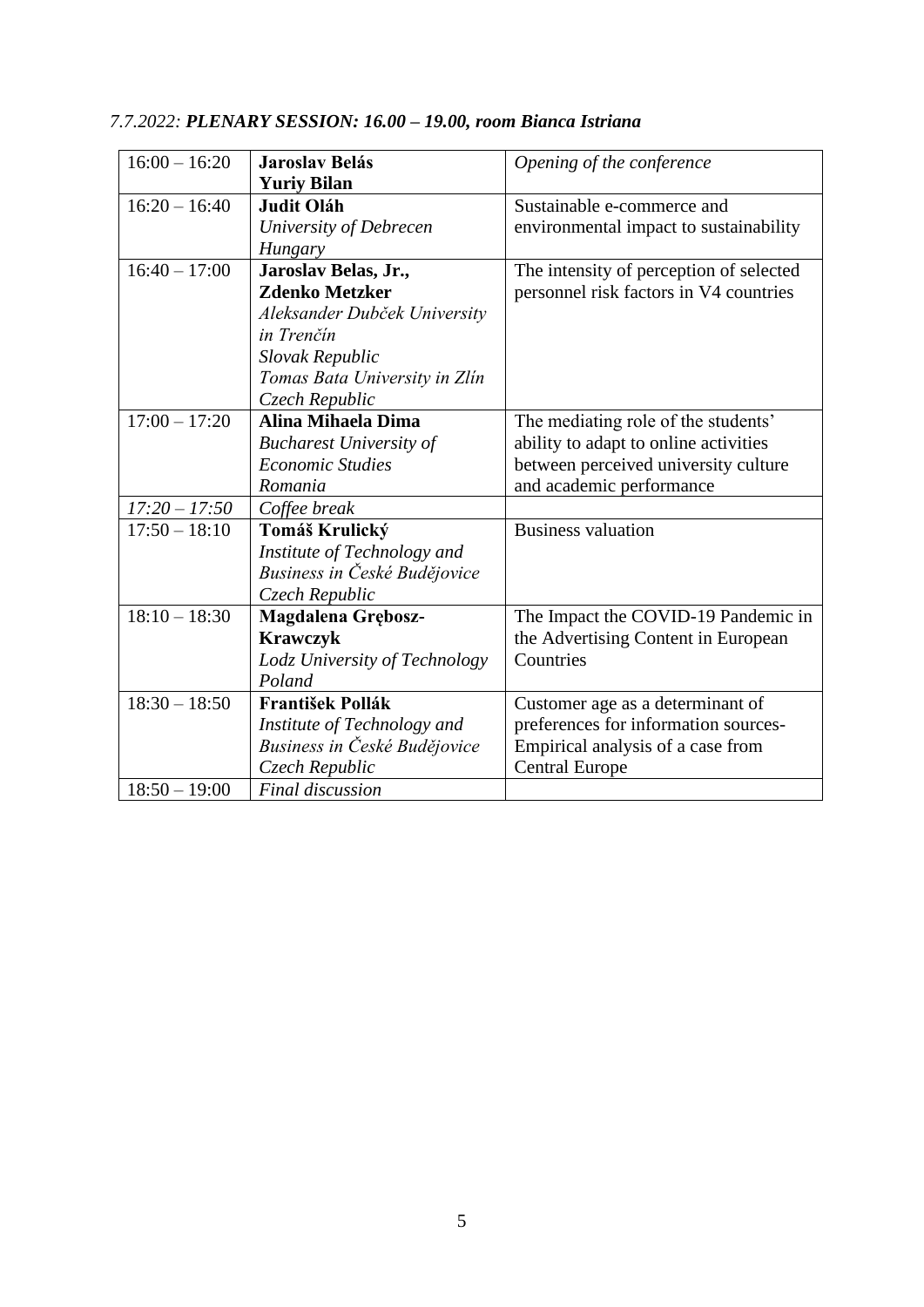# *8.7.2022: ECONOMICS and FINANCE: 10:00 – 15:30, room Bianca Istriana (presentation may last up to 20 minutes)*

*Chief of the Section: prof. Ing. Jaroslav Belás, PhD. Ing. Zdenko Metzker*

| No. | Time            | Last name, name    | Topic of the article                             |  |  |
|-----|-----------------|--------------------|--------------------------------------------------|--|--|
| 1.  | $10:00 - 10:20$ | Renáta Machová et  | Employee satisfaction and motivation of retail   |  |  |
|     |                 | al.                | store employees                                  |  |  |
| 2.  | $10:20 - 10:40$ | Maria Forlicz,     | Factors determining usage-based insurance        |  |  |
|     |                 | Tomasz Rólczyński  | acceptance - results from Poland and Spain       |  |  |
| 3.  | $10:40 - 11:00$ | Hussam Musa et al. | Deterioration of financial ratios during the     |  |  |
|     |                 |                    | Covid-19 pandemic: Does corporate                |  |  |
|     |                 |                    | governance matter?                               |  |  |
| 4.  | $11:00 - 11:20$ | Klara Cermakova    | The Effects of Homeownership into the Wealth     |  |  |
|     |                 | et al.             | <b>Distribution and Marital Status</b>           |  |  |
| 5.  | $11:20 - 11:40$ | Petra Pártlová     | Global Envelope Method - New Trend in            |  |  |
|     |                 |                    | Determining Economic Potential of Rural          |  |  |
|     |                 |                    | Areas                                            |  |  |
| 6.  | $11:40 - 12:00$ | Lenka Strýčková    | The budgeting principles used by Czech family    |  |  |
|     |                 |                    | firms                                            |  |  |
| 7.  | $12:00 - 12:20$ | Zdeněk Brabec      | Selected Aspects of Indirect R&D Support in      |  |  |
|     |                 |                    | the Czech Republic                               |  |  |
|     | $12:20 - 12:50$ | Coffee break       |                                                  |  |  |
| 8.  | $12:50 - 13:10$ | Monika Grabowska   | Economic and ecological opportunities for the    |  |  |
|     |                 |                    | development of the model of Community            |  |  |
|     |                 |                    | Supported Agriculture (CSA)                      |  |  |
| 9.  | $13:10 - 13:30$ | Magdaléna          | The impact of COVID-19 on migration flows        |  |  |
|     |                 | Přívarová,         |                                                  |  |  |
|     |                 | Ani Galstyan       |                                                  |  |  |
| 10. | $13:30 - 13:50$ | Adriana            | Current labour market challenges in the light of |  |  |
|     |                 | Grenčíková et al.  | future economic and demographic                  |  |  |
|     |                 |                    | developments                                     |  |  |
| 11. | $13:50 - 14:10$ | Andrej Přívara,    | Analysis of emigration from developing           |  |  |
|     |                 | Ani Galstyan       | countries after EU accession                     |  |  |
| 12. | $14:10 - 14:30$ | Beata Gavurova,    | The Relationship Between the Innovation          |  |  |
|     |                 | Anton Jura         | Potential of OECD Countries in Business          |  |  |
|     |                 |                    | Sophistication and Tourists' Spending            |  |  |
| 13. | $14:30 - 14:50$ | Elżbieta Szczygieł | Who and why is circular? Benefits from           |  |  |
|     |                 |                    | conducting circular behaviours in households     |  |  |
| 14. | $14:50 - 15:10$ | Roman Blazek et    | Does the gender of the company's owners          |  |  |
|     |                 | al.                | affect the manipulation of accounting records?   |  |  |
|     | $15:10 - 15:30$ | Final discussion   |                                                  |  |  |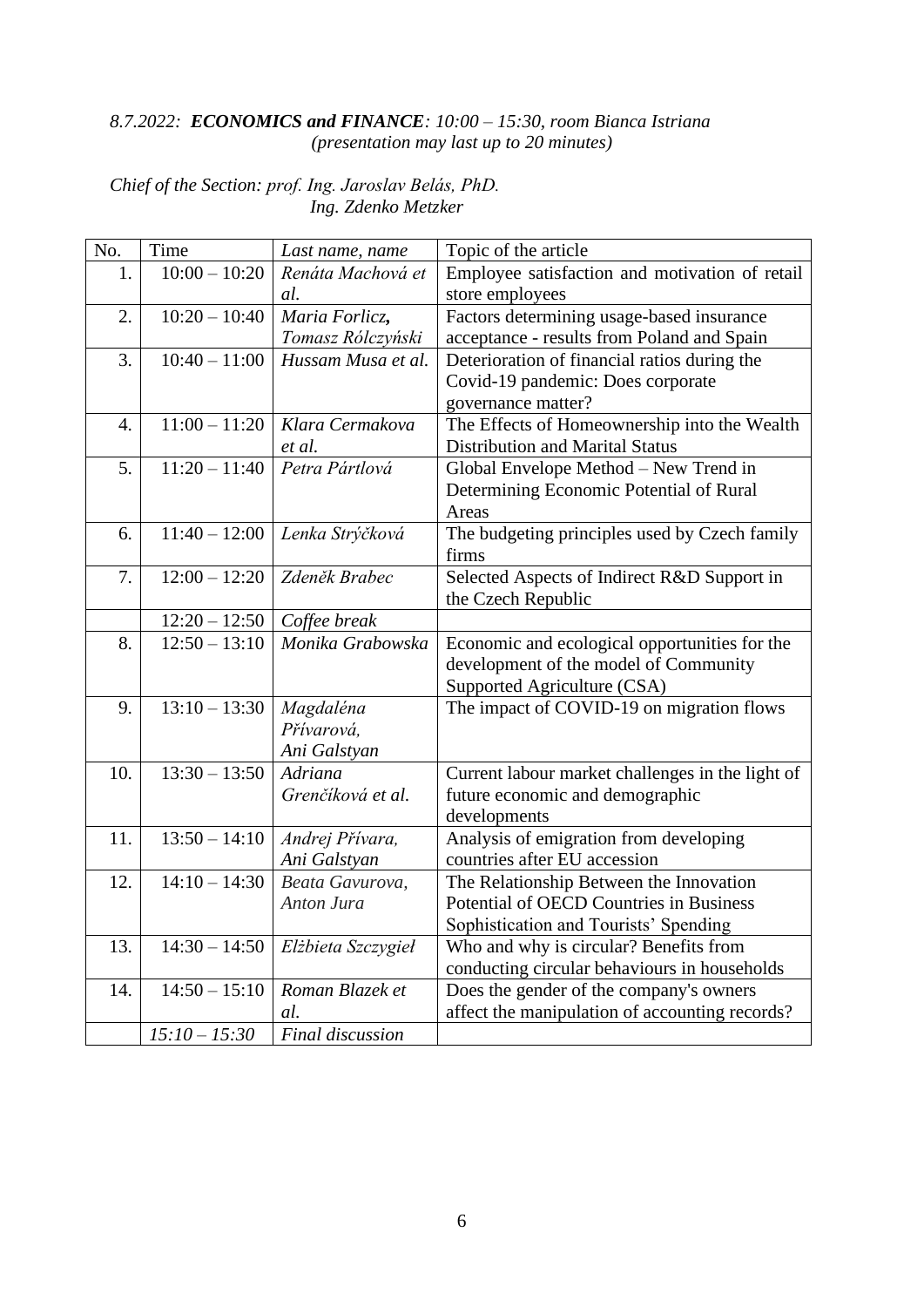# *10.7.2022: MANAGEMENT AND MARKETING: 10:00 – 16:20, room Bianca Istriana*

| No. | Time            | Author                             | Topic of the article                                                                |  |  |
|-----|-----------------|------------------------------------|-------------------------------------------------------------------------------------|--|--|
| 1.  | $10:00 - 10:20$ | Jan Dvorsky et al.                 | The perception of personnel risk sources in the                                     |  |  |
|     |                 |                                    | small and medium sized enterprises in V4                                            |  |  |
|     |                 |                                    | countries                                                                           |  |  |
| 2.  | $10:20 - 10:40$ | Renata Skýpalová                   | A study on employee experience with shift                                           |  |  |
|     |                 | et al.                             | work                                                                                |  |  |
| 3.  | $10:40 - 11:00$ | Enikő Korcsmáros                   | An International Analysis of Consumer                                               |  |  |
|     |                 | et al.                             | Awareness During the COVID-19 Pandemic in                                           |  |  |
|     |                 |                                    | Slovakia and Hungary                                                                |  |  |
| 4.  | $11:00 - 11:20$ | Jaroslav Kollmann,                 | Key factors of organizational and management                                        |  |  |
|     |                 | Ján Dobrovič                       | structures in the formation of competitive                                          |  |  |
|     |                 |                                    | strategy                                                                            |  |  |
| 5.  | $11:20 - 11:40$ | Jarmila Straková et                | Opportunities and threats of digital                                                |  |  |
|     |                 | al.                                | transformation of business models                                                   |  |  |
| 6.  | $11:40 - 12:00$ | Veronika                           | Talent retention: analysis of the antecedents of                                    |  |  |
|     |                 | Škerháková et al.                  | talented employees' intention to stay in the                                        |  |  |
|     |                 |                                    | organizations                                                                       |  |  |
| 7.  | $12:00 - 12:20$ | Jarmila Straková et                | PVA Method as a Tool of Business Model of                                           |  |  |
|     |                 | al.                                | Company for Custom Production                                                       |  |  |
|     |                 |                                    | Management                                                                          |  |  |
| 8.  | $12:20 - 12:40$ | <b>Pavel Rousek</b>                | Cybernetic Analysis of Consumption in the                                           |  |  |
|     |                 |                                    | Goods and Services Market of the                                                    |  |  |
|     |                 |                                    | 13 New EU Member States                                                             |  |  |
|     | $12:40 - 13:10$ | Coffee break                       |                                                                                     |  |  |
| 8.  | $13:10 - 13:30$ | Maria Olearova                     | <b>Consumer Shopping Motive Identification:</b>                                     |  |  |
|     |                 |                                    | Study of Webrooming vs. Showrooming                                                 |  |  |
| 9.  | $13:30 - 13:50$ | Maria Olearova,                    | The Relationship between the Time Use and                                           |  |  |
|     |                 | Radovan Bacik                      | the Intensity of Use of Mobile Technologies                                         |  |  |
|     |                 |                                    | on a Sample of OECD Member Countries                                                |  |  |
| 10. | $13:50 - 14:10$ | Richard Fedorko,                   | Consumer's Online Brand-related Activities on                                       |  |  |
|     |                 | Kvetoslav Kmec                     | Instagran and Their Impact on Word-of-mouth                                         |  |  |
| 11. | $14:10 - 14:30$ | Peter Korba,                       | Consumer's Online Brand-related Activities on                                       |  |  |
|     |                 | Kvetoslav Kmec                     | the Social Network Instagram: An Analytical                                         |  |  |
|     |                 |                                    | View of the Motivation for these Activities                                         |  |  |
| 12. | $14:30 - 14:50$ | Alina                              | Communication with stakeholders in the                                              |  |  |
|     |                 | Kostiukevych,                      | project of developing strategic documents of                                        |  |  |
|     |                 | Tomasz Pudło                       | the local community                                                                 |  |  |
| 13. | $14:50 - 15:10$ | Iryna Roshchyk,                    | Capitalization of human intellectual potential:                                     |  |  |
| 14. | $15:10 - 15:30$ | Elżbieta Wolanin<br>Jana Masárová, | essence and methods of evaluation<br>Assessment of the Evolution of the Educational |  |  |
|     |                 | Eva Koišová,                       |                                                                                     |  |  |
|     |                 |                                    | <b>Attainment in Economically Active Population</b>                                 |  |  |
| 15. | $15:30 - 15:50$ | Jozef Habánik<br>Andrea Bencsik    | in the Regions of the Slovak Republic                                               |  |  |
|     |                 |                                    | Measuring 7rganizational well-being and                                             |  |  |
|     | $15:50 - 16:20$ | Final discussion                   | happiness based on GNH logic                                                        |  |  |
|     |                 |                                    |                                                                                     |  |  |

*Chief of the Section: assoc. prof. Ing. Ján Dvorský, PhD.*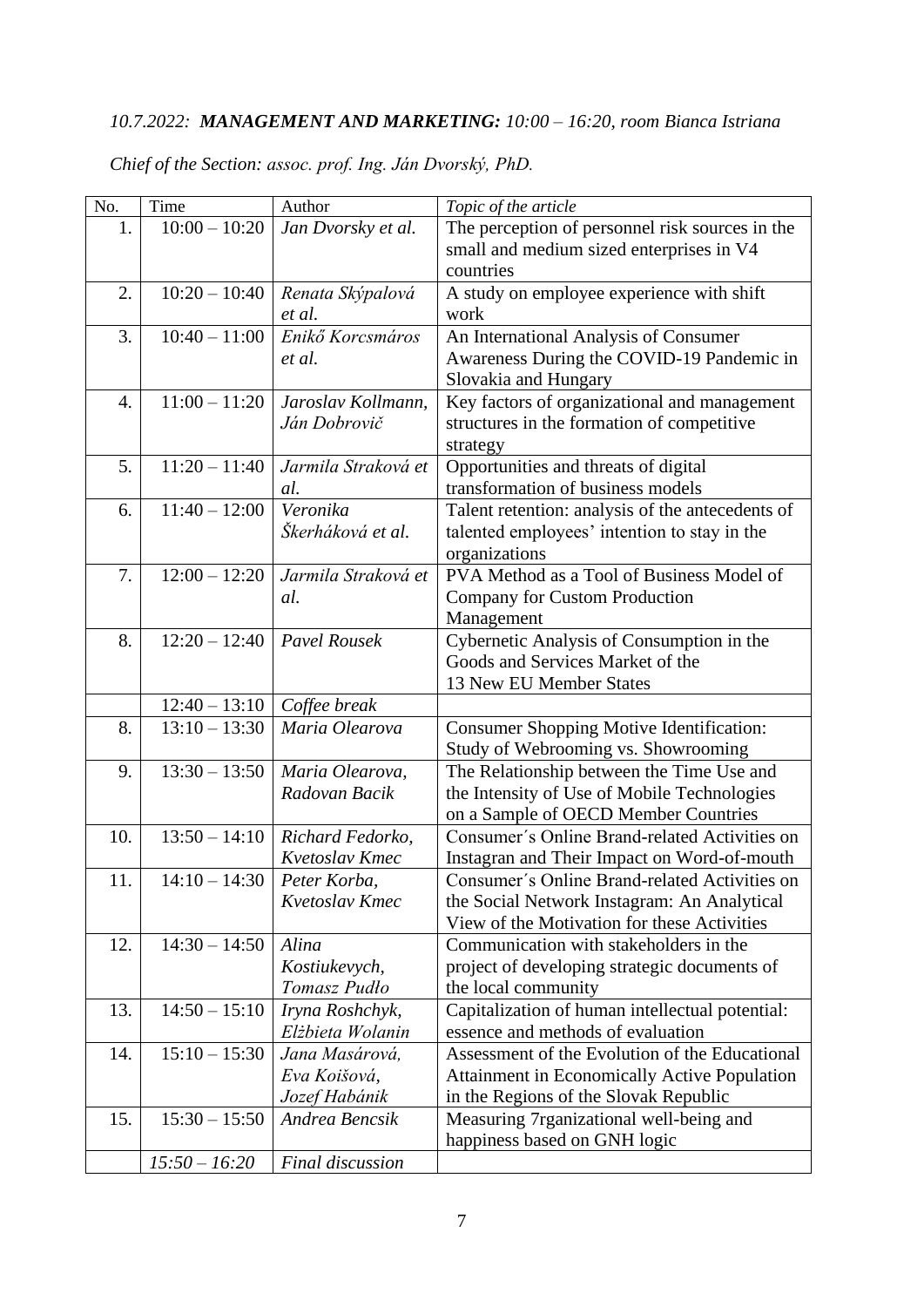# *10.7.2022: SPECIAL SECTION: 10:00 – 15:10, room Bianca Istriana*

| Chief of the Section: prof. Ing. Jaroslav Belás, PhD. |  |                     |  |
|-------------------------------------------------------|--|---------------------|--|
|                                                       |  | Ing. Zdenko Metzker |  |

| No. | Time            | Author                | Topic of the article                             |  |  |
|-----|-----------------|-----------------------|--------------------------------------------------|--|--|
| 1.  | $10:00 - 10:20$ | Mehmet Civelek et     | International Differences in the perceptions of  |  |  |
|     |                 | al.                   | export obstacles by SMEs in the same             |  |  |
|     |                 |                       | firm-level characteristics: Evidence from        |  |  |
|     |                 |                       | <b>European Countries</b>                        |  |  |
| 2.  | $10:20 - 10:40$ | Janusz Grabara,       | Barriers to the sustainable development tasks    |  |  |
|     |                 | Sebastian Kot         | implementation in the global scale               |  |  |
| 3.  | $10:40 - 11:00$ | <b>Beata Gavurova</b> | Preference for the Use of Mobile Technologies    |  |  |
|     |                 |                       | in the Context of the European Countries         |  |  |
|     |                 |                       | Development                                      |  |  |
| 4.  | $11:00 - 11:20$ | Ludovit Nastisin,     | Gender Differences in the Perception of          |  |  |
|     |                 | Anton Jura            | Motivations for Consumer's Online                |  |  |
|     |                 |                       | Brand-related Activities and their Impact on     |  |  |
|     |                 |                       | Instagram                                        |  |  |
| 5.  | $11:20 - 11:40$ | Martin Rigelsky       | Sustainable tourism in terms of shopping         |  |  |
|     |                 |                       | behavior - tourists' spending on tourism and     |  |  |
|     |                 |                       | their travel culture                             |  |  |
| 6.  | $11:40 - 12:00$ | Martin Rigelsky,      | Knowledge and Technological Innovations in       |  |  |
|     |                 | Ludovit Nastisin      | the Context of Tourists' Spending in             |  |  |
|     |                 |                       | <b>OECD</b> Countries                            |  |  |
| 7.  | $12:00 - 12:20$ | Martynas Brusokas     | Psychological resilience traits of a manager in  |  |  |
|     |                 | et al.                | low certainty projects                           |  |  |
| 8.  | $12:20 - 12:40$ | Radovan Bacik,        | Online Shopping Behavior of Slovaks During       |  |  |
|     |                 | Kvetoslav Kmec        | the COVID-19 Pandemic                            |  |  |
| 9.  | $12:40 - 13:00$ | Arif Murrja et al.    | Production Risk Analysis in the Intensive        |  |  |
|     |                 |                       | Poultry Growth in The Republic of Kosovo         |  |  |
| 10. | $13:00 - 13:20$ | Yana Us, Svitlana     | Greenwashing and Green Brand as the              |  |  |
|     |                 | <b>Bilan</b>          | <b>Instruments to Attract Green Investment</b>   |  |  |
| 11. | $13:20 - 13:40$ | Yevheniia Ziabina     | <b>Energy Security: Core Features</b>            |  |  |
|     |                 | et al.                |                                                  |  |  |
| 12. | $13:40 - 14:00$ | Vita Krol.            | Development of social capital of enterprises:    |  |  |
|     |                 | Katarzyna Chudy-      | opportunities and priorities                     |  |  |
|     |                 | Laskowska             |                                                  |  |  |
| 13. | $14:00 - 14:20$ | Olena Oliinyk,        | Intellectual migration from Ukraine: European    |  |  |
|     |                 | Yuriy Bilan           | vector                                           |  |  |
| 14. | $14:20 - 14:40$ | Natalia Samoliuk,     | Prospects for digitization of social dialogue to |  |  |
|     |                 | Magdalena             | ensure the effectiveness of                      |  |  |
|     |                 | Sochacka              | communications in the social and labour sphere   |  |  |
| 15. | $14:40 - 15:00$ | Radoslaw              | The War in Ukraine, Refugees, and the            |  |  |
|     |                 | Trojanek, Michal      | Housing Market in Poland                         |  |  |
|     |                 | Gluszak               |                                                  |  |  |
| 16. | $15:00 - 15:20$ | Justyna Tanaś         | Consumers choices on Poznań secondary            |  |  |
|     |                 |                       | housing market based on revealed preferences     |  |  |
|     | $15:20 - 15:40$ | Final discussion      |                                                  |  |  |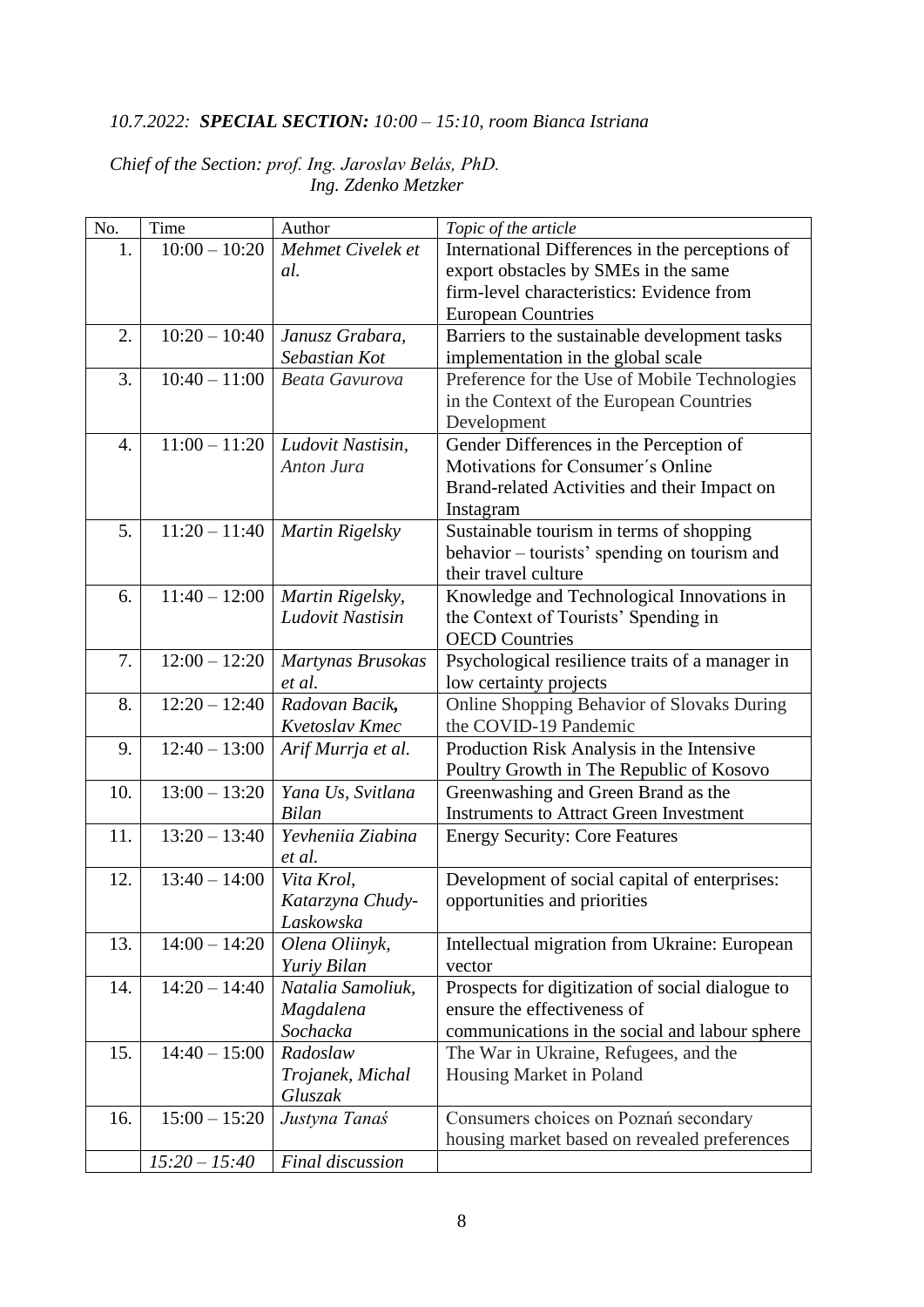# *List of Abstracts*

| Online Shopping Behavior of Slovaks During the COVID-19 Pandemic                                                                                               |    |
|----------------------------------------------------------------------------------------------------------------------------------------------------------------|----|
| Measuring organisational well-being and happiness based on GNH logic                                                                                           | 14 |
| Does the gender of the company's owners affect the manipulation of accounting records?                                                                         | 15 |
| Selected Aspects of Indirect R&D Support in the Czech Republic                                                                                                 | 16 |
| Psychological resilience traits of a manager in low certainty projects<br>Martynas Brusokas, Simonas Juozapas Raišys, Agota Giedrė Raišienė                    | 17 |
| The Effects of Homeownership into the Wealth Distribution and Marital Status<br>Klara Cermakova, Eduardo Aguiar Henrique Filho, Eduard Hromada, Tomáš Krulický | 18 |
| International Differences in the perceptions of export obstacles by SMEs in the same<br>firm-level characteristics: Evidence from European Countries           | 19 |
| The mediating role of the students' ability to adapt to online activities between perceived<br>university culture and academic performance                     | 20 |
| The perception of personnel risk sources in the small and medium sized enterprises in<br>V4 countries                                                          | 21 |
| Consumer's Online Brand-related Activities on Instagran and Their Impact on Word-of-<br>mouth                                                                  |    |
| Factors determining usage-based insurance acceptance - results from Poland and Spain                                                                           | 23 |
| Preference for the Use of Mobile Technologies in the Context of the European<br><b>Countries Development</b>                                                   | 24 |
| The Relationship Between the Innovation Potential of OECD Countries in Business<br>Sophistication and Tourists' Spending                                       | 25 |
| Barriers to the sustainable development tasks implementation in the global scale                                                                               | 26 |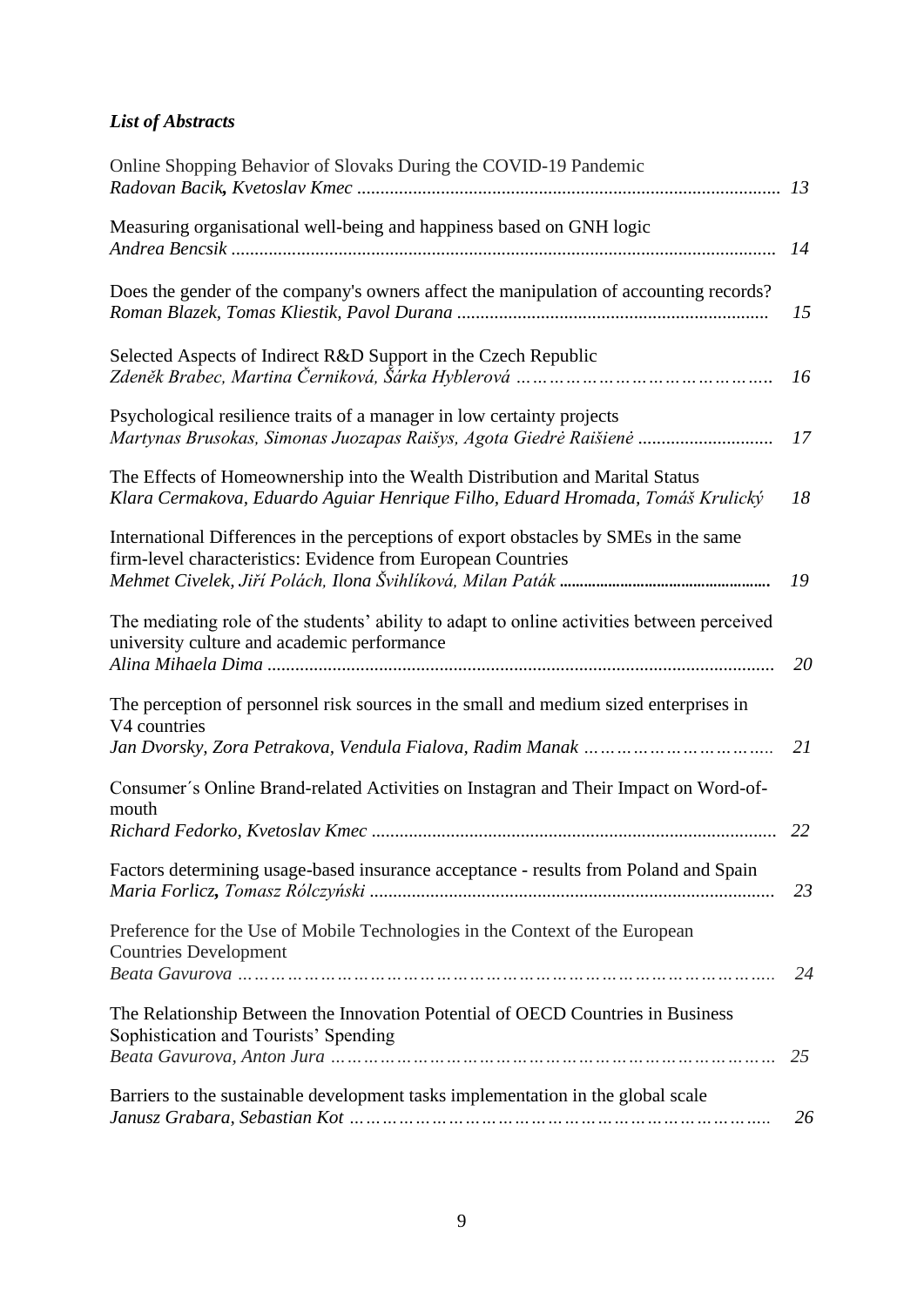| Economic and ecological opportunities for the development of the model of Community<br>Supported Agriculture (CSA)                                                        |    |
|---------------------------------------------------------------------------------------------------------------------------------------------------------------------------|----|
|                                                                                                                                                                           | 27 |
| Current labour market challenges in the light of future economic and demographic<br>developments                                                                          |    |
| Adriana Grenčíková, Jozef Habánik, Jana Španková, Matej Húževka, Martin Šrámka                                                                                            | 28 |
| Key factors of organizational and management structures in the formation<br>of competitive strategy                                                                       | 29 |
| Consumer's Online Brand-related Activities on the Social Network Instagram:<br>An Analytical View of the Motivation for these Activities                                  | 30 |
| Communication with stakeholders in the project of developing strategic documents of<br>the local community                                                                | 31 |
| The Impact the COVID-19 Pandemic in the Advertising Content in European Countries                                                                                         | 32 |
| Development of social capital of enterprises: opportunities and priorities                                                                                                | 33 |
| Employee satisfaction and motivation of retail store employees<br>Renáta Machová, Tibor Zsigmond, Annamária Zsigmondová, Zoltán Šeben                                     | 34 |
| An International Analysis of Consumer Awareness During the COVID-19 Pandemic in<br>Slovakia and Hungary<br>Renáta Machová, Enikő Korcsmáros, Roland Marča, Monika Esseová | 35 |
| Assessment of the Evolution of the Educational Attainment in Economically Active<br>Population in the Regions of the Slovak Republic                                      | 36 |
| Production Risk Analysis in the Intensive Poultry Growth in The Republic of Kosovo<br>Arif Murrja, Pjetër Ndreca, Kushtrim Braha, Sadik Maloku, Maksim Meço               | 37 |
| Deterioration of financial ratios during the Covid-19 pandemic: Does corporate<br>governance matter?                                                                      | 38 |
| Gender Differences in the Perception of Motivations for Consumer's Online<br>Brand-related Activities and their Impact on Instagram                                       | 39 |
| Sustainable e-commerce and environmental impact to sustainability                                                                                                         | 40 |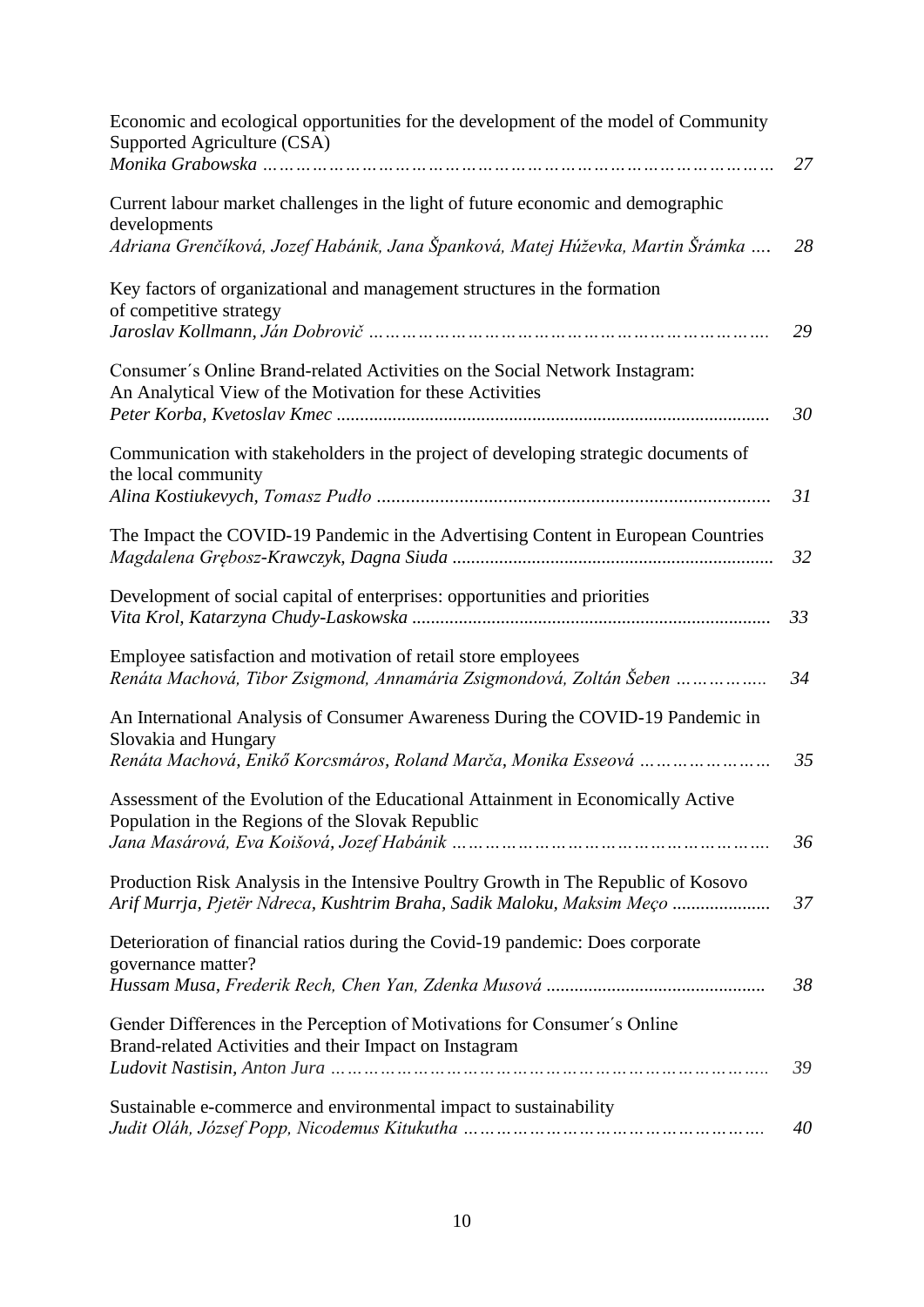| Consumer Shopping Motive Identification: Study of Webrooming vs. Showrooming                                                                        | 41 |
|-----------------------------------------------------------------------------------------------------------------------------------------------------|----|
| The Relationship between the Time Use and the Intensity of Use of Mobile Technologies<br>on a Sample of OECD Member Countries                       | 42 |
| Intellectual migration from Ukraine: European vector                                                                                                | 43 |
| Global Envelope Method - New Trend in Determining Economic Potential of Rural<br>Areas                                                              | 44 |
| Customer age as a determinant of preferences for information sources- Empirical analysis<br>of a case from Central Europe                           | 45 |
| Analysis of emigration from developing countries after EU accession                                                                                 | 46 |
| The impact of COVID-19 on migration flows                                                                                                           | 47 |
| Sustainable tourism in terms of shopping behavior - tourists' spending on tourism and<br>their travel culture                                       | 48 |
| Knowledge and Technological Innovations in the Context of Tourists' Spending in<br><b>OECD</b> Countries                                            | 49 |
| Capitalization of human intellectual potential: essence and methods of evaluation                                                                   |    |
| Cybernetic Analysis of Consumption in the Goods and Services Market of the<br>13 New EU Member States                                               | 51 |
| The intensity of perception of selected personnel risk factors in V4 countries<br>Zoltan Rozsa, Jaroslav Belas, Jr., Zdenko Metzker, Iva Klementová | 52 |
| Prospects for digitization of social dialogue to ensure the effectiveness of<br>communications in the social and labour sphere                      | 53 |
| A study on employee experience with shift work                                                                                                      | 54 |
| Opportunities and threats of digital transformation of business models                                                                              | 55 |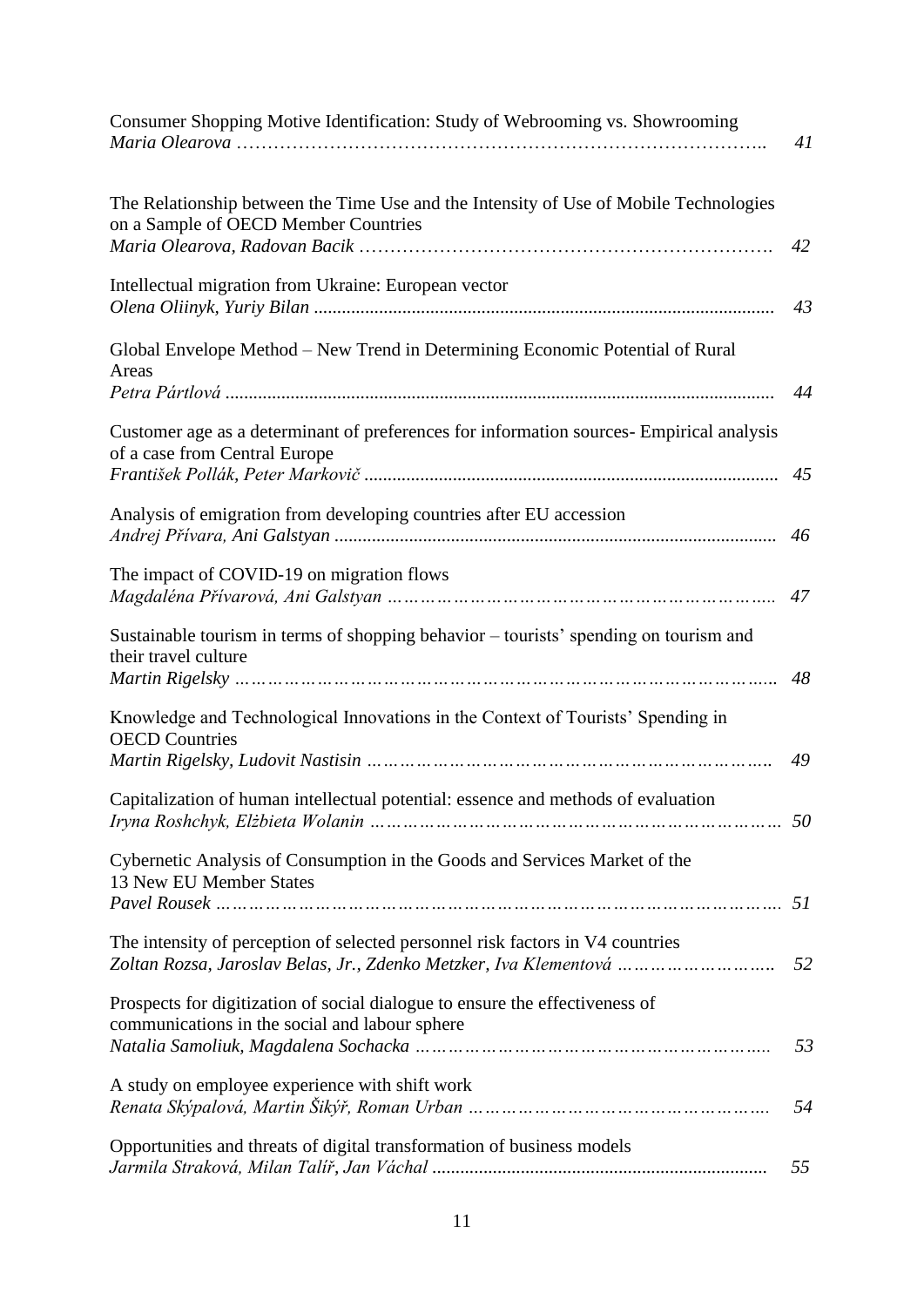| PVA Method as a Tool of Business Model of Company for Custom Production<br>Management                                                                                                       |    |
|---------------------------------------------------------------------------------------------------------------------------------------------------------------------------------------------|----|
|                                                                                                                                                                                             | 56 |
| The budgeting principles used by Czech family firms                                                                                                                                         | 57 |
| Who and why is circular? Benefits from conducting circular behaviours in households                                                                                                         | 58 |
| Talent retention: analysis of the antecedents of talented employees' intention to stay<br>in the organizations<br>Veronika Škerháková, Peter Korba, Michaela Harničárová, Viktória Ali Taha | 59 |
| Consumers choices on Poznań secondary housing market based on revealed preferences                                                                                                          | 60 |
| The War in Ukraine, Refugees, and the Housing Market in Poland                                                                                                                              | 61 |
| Greenwashing and Green Brand as the Instruments to Attract Green Investment                                                                                                                 | 62 |
| <b>Energy Security: Core Features</b><br>Yevheniia Ziabina, Tetyana Pimonenko, Marcin Rabe, Oleksii Lyuluov  63                                                                             |    |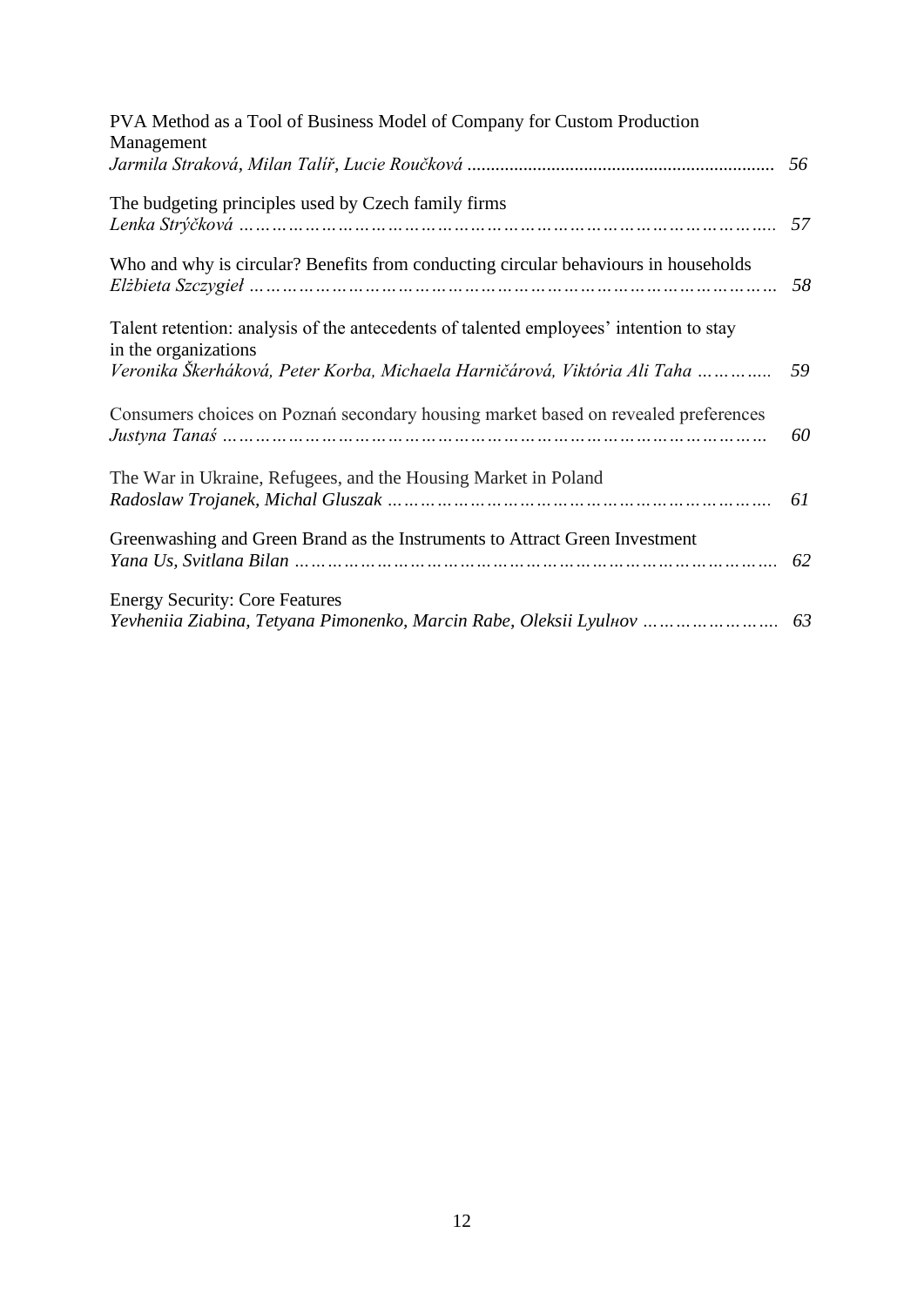#### **Online Shopping Behavior of Slovaks During the COVID-19 Pandemic**

**Radovan Bacik** Faculty of Management University of Prešov Slovakia [radovan.bacik@unipo.sk](mailto:radovan.bacik@unipo.sk)

**Kvetoslav Kmec** Technical University of Košice Faculty of Aeronautics Slovak Republic [kvetoslav.kmec@tuke.sk](mailto:kvetoslav.kmec@tuke.sk)

**Abstract.** Cities and regions, not only in Slovakia but all over the world, have taken measures to curb the spread of coronavirus, which has also had a significant impact on consumers' shopping habits. It is just natural that consumer behaviour patterns are changing and moving to the digital world in order to adapt to new needs and changed realities. The aim of this paper is therefore to examine the factors concerning subjective standards and perceived usefulness in relation to the consumer's intention to shop online (use e-commerce) in the light of the COVID-19 pandemic. Using a correlation analysis, a sample of 250 Slovak consumers showed that there is a positive relationship between internal and external subjective standards and the consumer's intention to shop online. The results also showed that the perceived usefulness of e-shopping services leads consumers to make online purchases in times of ongoing pandemic. These findings can be especially beneficial for e-commerce businesses, as they will help them identify current customer behavior and create sales and marketing strategies more effectively.

*Keywords:* e-commerce, subjective norm, perceived useful, consumer behavior, COVID-19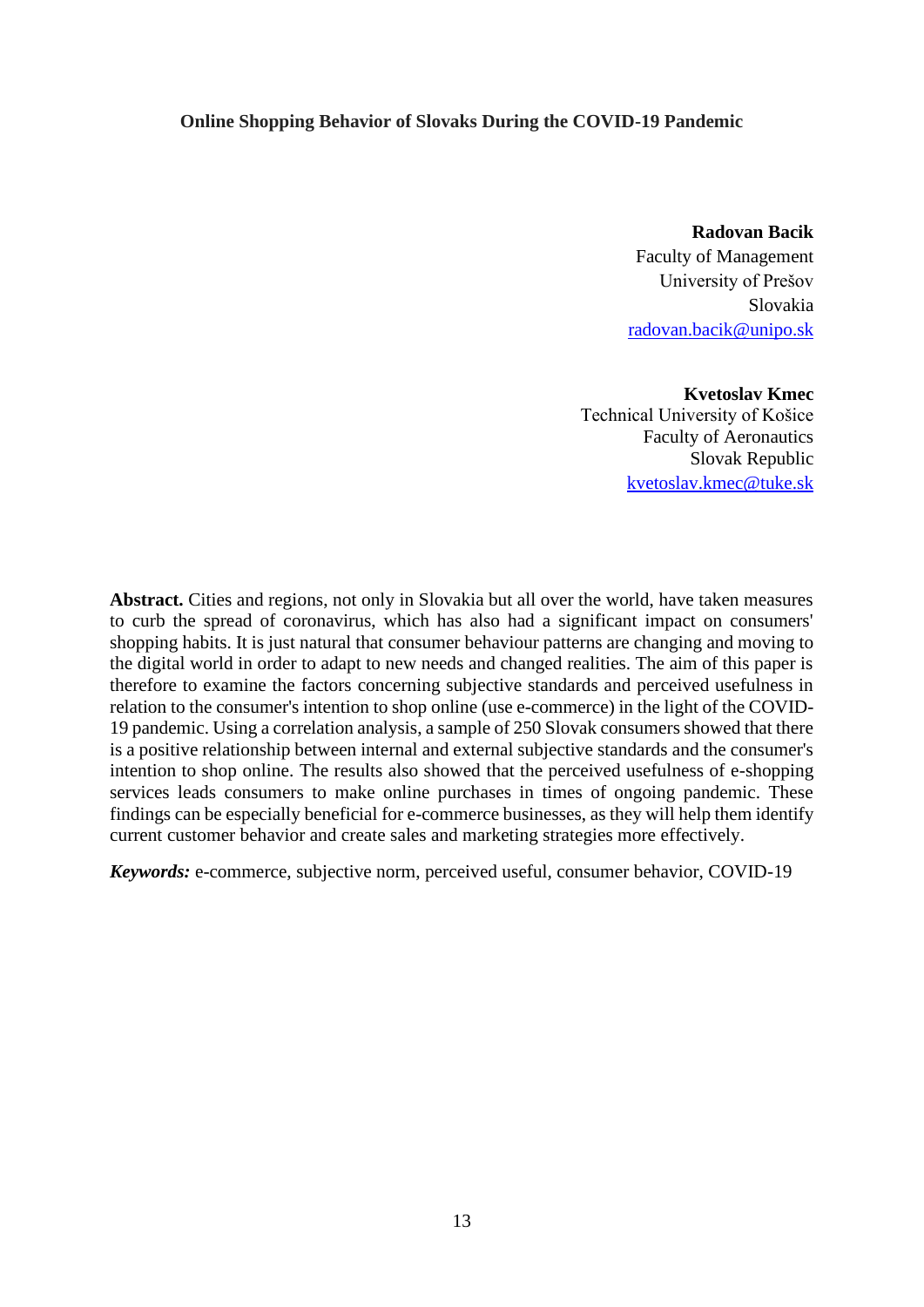### **Measuring organisational well-being and happiness based on GNH logic**

**Andrea Bencsik** University of Pannonia Hungary [bencsik.andrea@gtk.uni-pannon.hu](mailto:bencsik.andrea@gtk.uni-pannon.hu)

**Abstract.** Among the indices used to measure organisational success, the role of soft factors has nowadays become more important. Among these, well-being and organisational happiness are of particular importance and are becoming more prominent in the wake of the pandemic. Their measurement is a challenge for management, as the available methods/indices developed in previous years only partially cover the areas to be assessed. The aim of our research is to find an indicator that allows to measure employee satisfaction, well-being and happiness in a holistic approach. The logic of the best-estimated method (GNH of Business) is presented through a survey of an organisation. The results show that the measurement tool, developed in the context of Buddhist culture, can be adapted to European culture without problems. Based on a detailed analysis, gaps (requiring immediate managerial decisions) can be precisely identified and areas for intervention by decision-makers can be clearly identified. The balanced development of the organisation can be ensured as a result of following the logic provided by the method (based on a clear overview of all areas.

*Keywords:* business, GNH, organisational happiness, satisfaction, well-being, welfare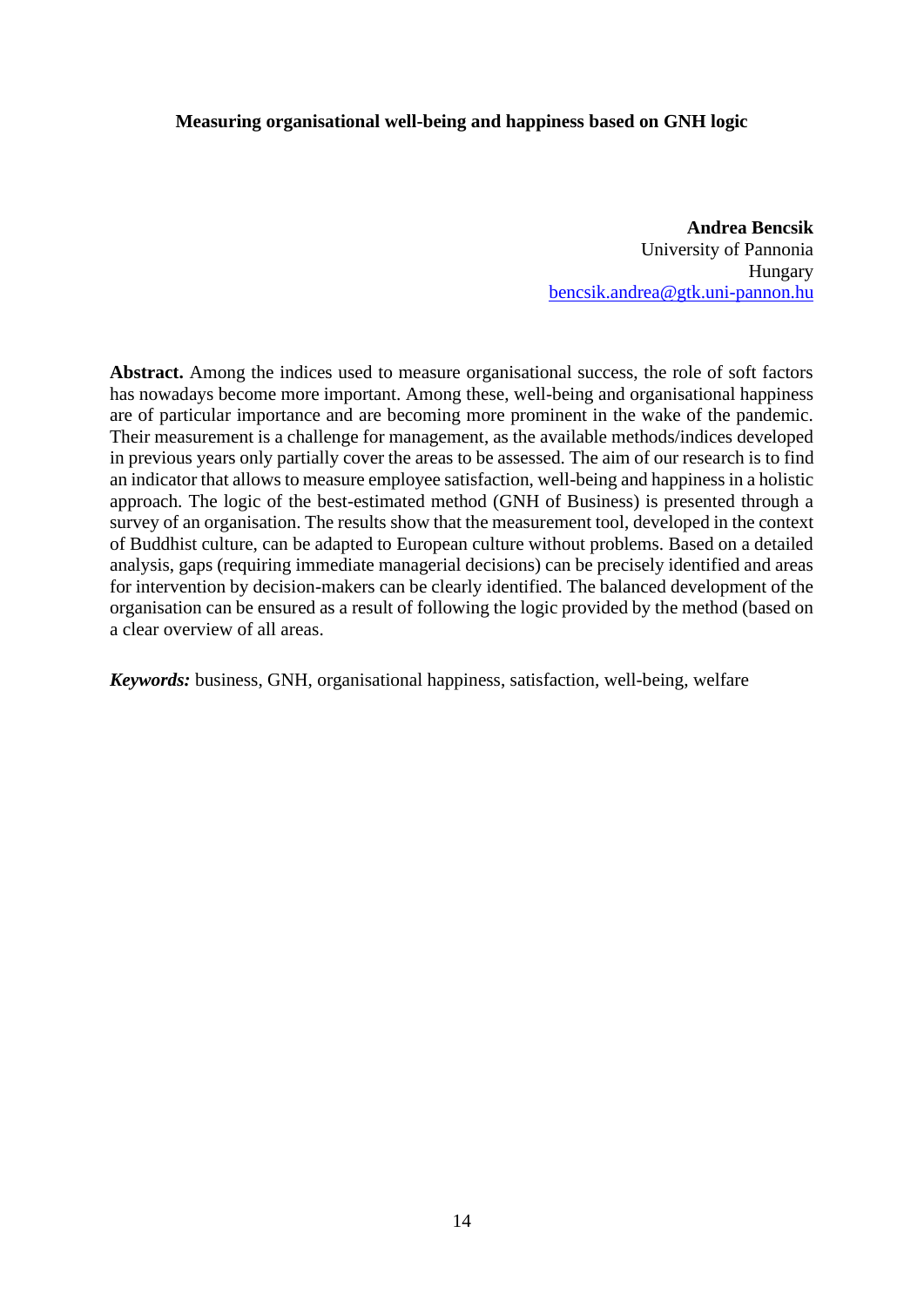# **Does the gender of the company's owners affect the manipulation of accounting records?**

**Roman Blazek**  University of Zilina Slovakia [roman.blazek@stud.uniza.sk](mailto:roman.blazek@stud.uniza.sk)

**Tomas Kliestik**  University of Zilina Slovakia [tomas.kliestik@fpedas.uniza.sk](mailto:tomas.kliestik@fpedas.uniza.sk)

**Pavol Durana** University of Zilina Slovakia [pavol.durana@fpedas.uniza.sk](mailto:pavol.durana@fpedas.uniza.sk)

**Abstract.** Many authors focus on exposing the manipulation of accounting records through various models and investigate the causes that trigger falsification and adjustment of accounting. Most reasons lead to an adjustment of the tax base, as optimizing the tax base is beneficial for the company. The authors also examine where the impetus for accounting adjustments comes from. According to various studies, it is the company's management that gives the initial impetus to change the accounting records. As the initial impetus for manipulating accounting records is from the company's management, our goal is to reveal the gender that most often gives the impetus to manipulation. To be able to identify the companies that committed the manipulation, we used the Beneish model to reveal creative accounting. Subsequently, we found out whether the company is run by a woman, a man, or a company run by mixed management. We used statistical methods for this analysis, as well as correspondence analysis, which also graphically showed us the results we captured. Based on the use of the Beneish model, statistical methods (using contingency tables and finding the dependence between variables), and correspondence analysis, we found that gender impacts the management of the company's accounting. According to our conclusions, if a woman sits in the position of director, the company is classified as a non-manipulative company. In contrast, if a man sits in a leading position, the company has high preconditions for manipulating its accounting records.

*Keywords:* the manipulation of accounting records, optimizing the tax base, Beneish model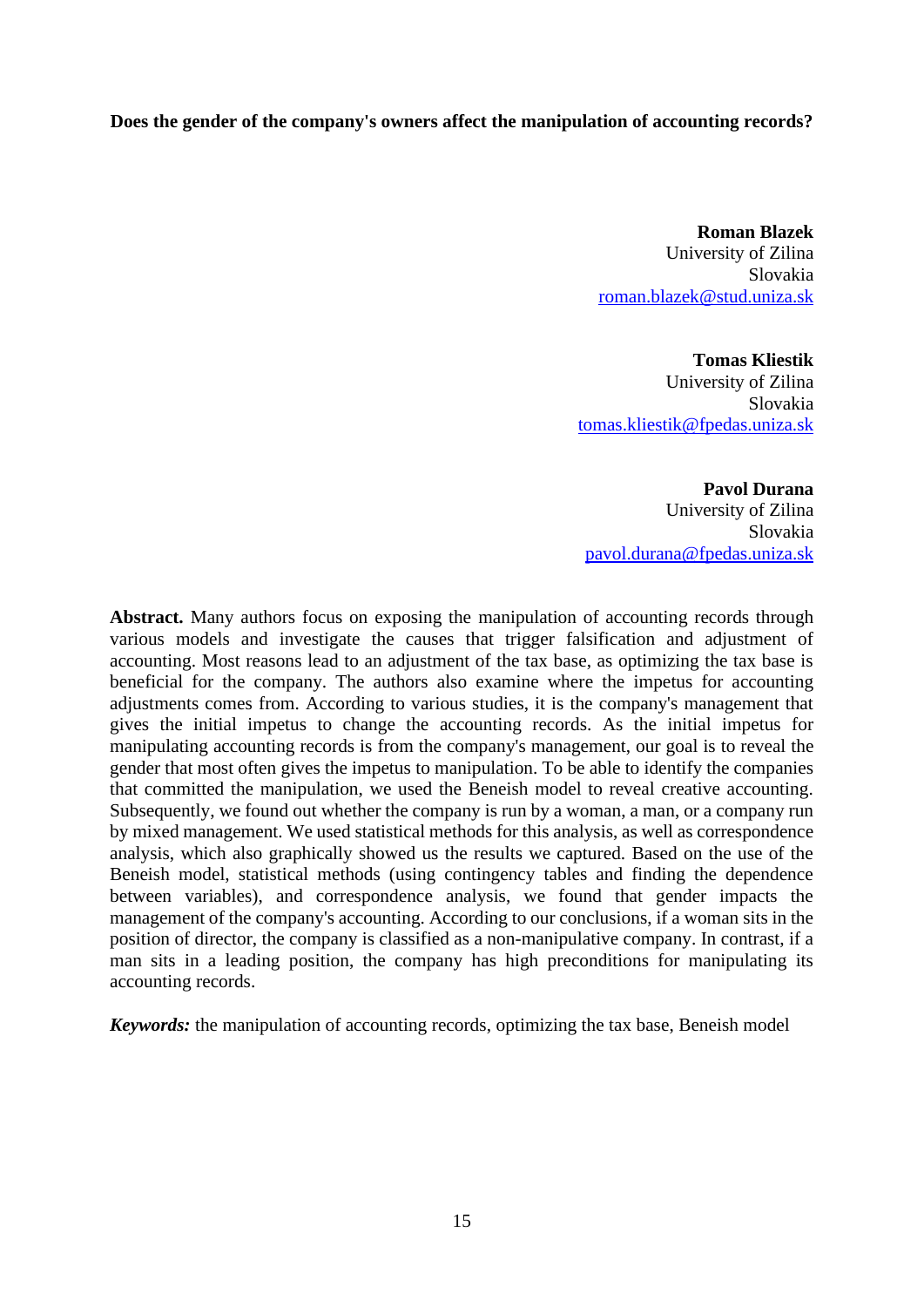#### **Selected Aspects of Indirect R&D Support in the Czech Republic**

**Zdeněk Brabec** Faculty of Economics Technical University of Liberec, Czech Republic [zdenek.brabec@tul.cz](mailto:zdenek.brabec@tul.cz)

**Martina Černíková**

Faculty of Economics Technical University of Liberec, Czech Republic [martina.cernikova@tul.cz](mailto:martina.cernikova@tul.cz)

**Šárka Hyblerová** Faculty of Economics, Technical University of Liberec, Czech Republic [sarka.hyblerova@tul.cz](mailto:sarka.hyblerova@tul.cz)

**Abstract.** Sustainable economic development and current global challenges accentuate businesses' innovative activities across the size spectrum. Governments in developed countries are looking for ways to support the acceleration of R&D activities. A mix of direct and indirect instruments is used for this purpose. Indirect instruments are implemented in the corporate environment primarily through a range of tax incentives. A widespread form of tax incentives represents the possibility of reducing the tax base by expenses related to R&D activities. The article analyses the amount and structure of companies in the Czech Republic which use the deduction for research and development. The research sample includes all companies that filled their tax returns between 2009 and 2020. The established hypotheses are tested using the methods of descriptive statistics, the Chi-Square test of independence, and the analysis of variance. The research results confirm a statistically significant difference between the average number of companies using deduction for research and development if those companies are classified according to their size. In addition to that, it was revealed that the amount of companies using deduction for research and development has gradually declined since the year 2015. Furthermore, it was found that the structure of companies using the deduction for research and development changes over time

*Key words:* indirect support, innovation, R&D tax incentives, size of companies, descriptive statistics, analysis of variance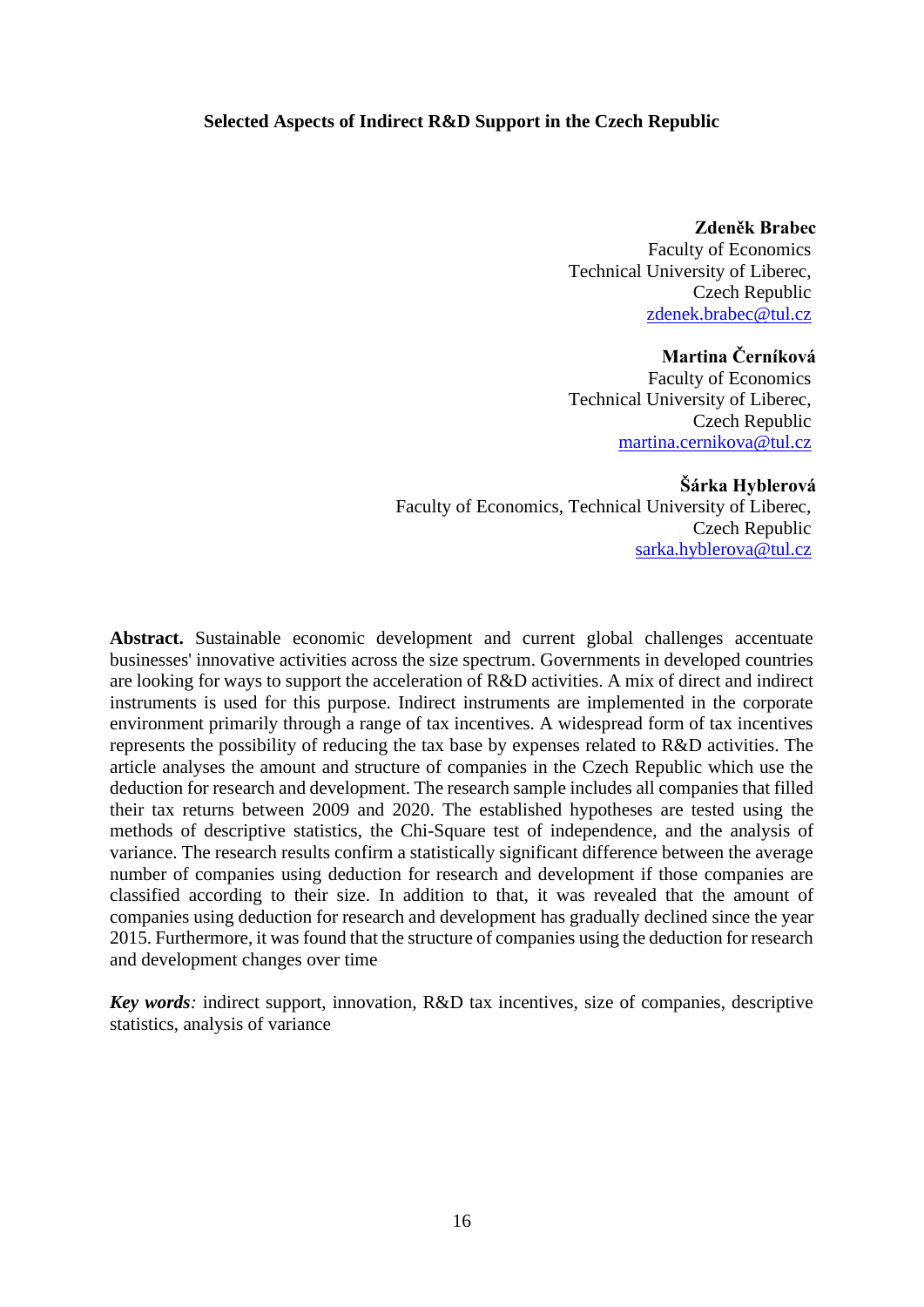#### **Psychological resilience traits of a manager in low certainty projects**

**Martynas Brusokas** Lithuanian armed forces, Lithuania [martynas.brusokas.q@gmail.com](mailto:martynas.brusokas.q@gmail.com)

> **Simonas Juozapas Raišys**  LLC Bridge2Apex, Lithuania [simonas@bridge2apex.lt](mailto:simonas@bridge2apex.lt)

**Agota Giedrė Raišienė** Mykolas Romeris University, Lithuania [agotar@mruni.eu](mailto:agotar@mruni.eu)

**Abstract**. The study provides a deeper understanding of how the constructs of environmental uncertainty, organisational performance management, and psychological resilience of managers interact. Current uncertainties in the political, social, economic, and natural environments lead to an increasing need for organisations to improve the effectiveness of operational management. Scientific studies reveal that wide-ranging changes in the world are forming a growing gap between science-based knowledge and the relevant, new information that organisations need to perform their tasks successfully. Regarding presented relevance, our research aimed to identify characteristics of a leader's psychological resilience which are the most significant for the successful implementation of projects in low certainty situations. According to literature, knowledge, skills, and the ability of the project manager to act under pressure are essential to ensure the success of performance (Henkel et al., 2019). Large-scale projects create a multidimensional interdependence between entities and stakeholders, making the success of project implementation a complex task. Psychological resilience emerges as one of the traits most needed for an effective project manager (e.g., Riopel, 2020; Karlen & Berg, 2020). The more complex the project and its context, the more the success of it depends on the characteristics of the manager (Alvarenga et al., 2020). However, as Podgórska and Pichlak (2019) point out, it is only by being psychologically resilient that a project manager will be able to successfully use other competences. Hence, using an analytic hierarchy process approach, we analysed the results of an expert interview, the aim of which was to identify the most significant factors of psychological resilience of a leader when operating in low certainty environment. According to the results, neither leader's experience nor age has a direct impact on the implementation of projects under low certainty conditions. Flexibility in adapt to change, creativity and tolerance of negative impacts were found as the most significant factors of psychological resilience of a leader. The ability to commit and the ability to fulfil commitments with integrity were identified in the second category. Factors such as optimism, enthusiasm, and authenticity fell into the third category. Finally, humour, gratitude and hope remain in the fourth category of characteristics of psychological resilience. The psychological resilience factors identified in the study should be considered when selecting the project manager to be assigned to projects in low certainty environments.

*Keywords:* leadership, psychological resilience, organization management, low certainty environment, performance, project management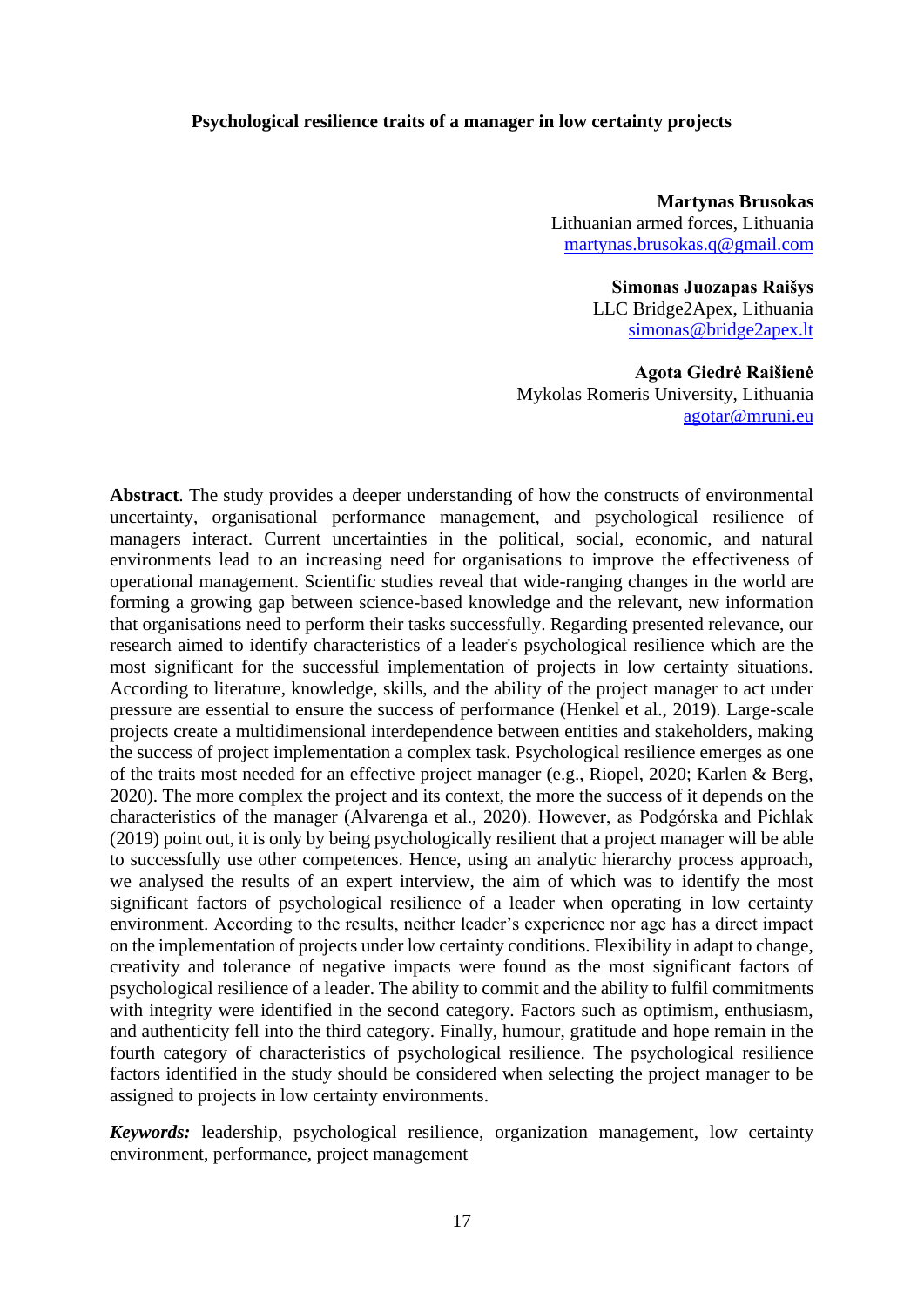# **The Effects of Homeownership into the Wealth Distribution and Marital Status**

**Klara Cermakova** Prague University of Economics and Business Czech Republic [Klara.cermakova@vse.cz](mailto:Klara.cermakova@vse.cz)

**Eduardo Aguiar Henrique Filho**  Prague University of Economics and Business Czech Republic [Eduardo.ahf@gmail.com](mailto:Eduardo.ahf@gmail.com)

> **Eduard Hromada** Czech Technical University in Prague Czech Republic [Euard.hromada@fsv.cvut.cz](mailto:Euard.hromada@fsv.cvut.cz)

**Tomáš Krulický** University of Technology and Economics in České Budějovice Czech Republic [krulicky@mail.vstecb.cz](mailto:krulicky@mail.vstecb.cz)

**Abstract.** The article describes dependencies between household income, real estate ownership and socio-economic trends. We argue that income is not the principal determinant for home ownerhip rate, but rather recent lifestyle changes can better explain the homeownership decreasing trend in developed economies. Job mobility, family formation determinants and demographical trends seem to find well-supported basis in literature and data. Using data for the US states we have proved that the decreasing rate of home ownership may be explained by social aspects of changing lifestyle such as increasing share of population moving from rural areas to cities, age of marriage, divorce rate, career-oriented lifestyle, rather than by the frequently cited price-income ratio. We have also observed a short term correlation between financing availability and homeownerhip rate but we conclude that property prices would adjust to lose monetary policy without any long term effect on homeownership rate. It results that government or monetary policies aimed to cushion the housing unavailability (recently increasing value of price-income) ratio may distort the housing market. We propose a new insight in the housing availability discussion.

*Keywords:* homeownership, residential market, employment, household income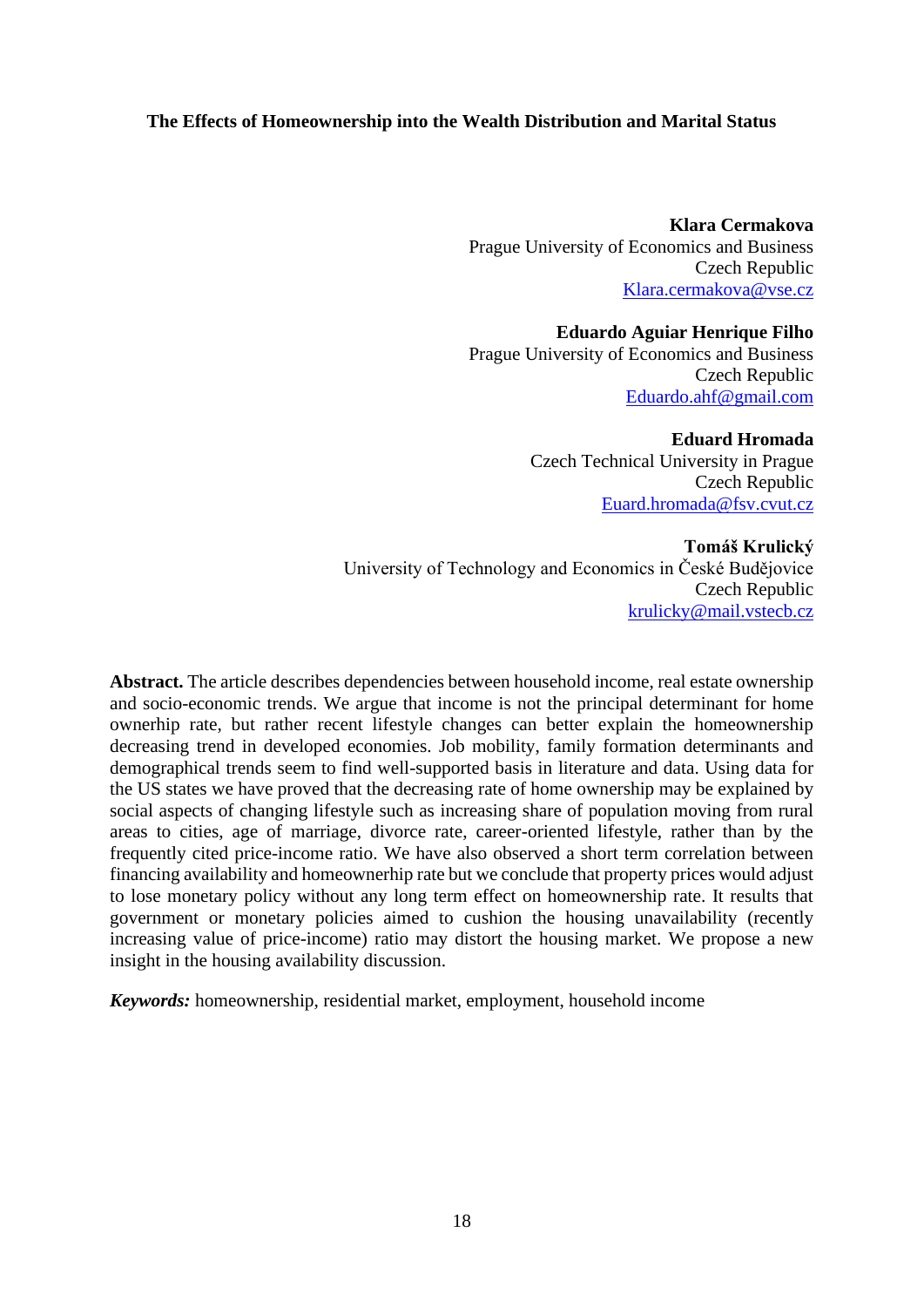### **International Differences in the perceptions of export obstacles by SMEs in the same firm-level characteristics: Evidence from European Countries**

#### **Mehmet Civelek**

Institute of Entrepreneurship and Marketing University of Entrepreneurship and Law Czech Republic [m\\_civelek@windowslive.com](mailto:m_civelek@windowslive.com)

#### **Jiří Polách**

Institute of Entrepreneurship and Marketing University of Entrepreneurship and Law Czech Republic [jiri.polach@vspp.cz](mailto:jiri.polach@vspp.cz)

# **Ilona Švihlíková**

Department of Economics and Economy University College of Business in Prague Czech Republic [svihlikova@vso-praha.eu](mailto:svihlikova@vso-praha.eu)

#### **Milan Paták**

Department of Business and Management University College of Business in Prague Czech Republic [patak@vso-praha.eu](mailto:patak@vso-praha.eu)

**Abstract.** Even SMEs are in the same size, age, sector and legal form, their perceptions of export obstacles might different depending on countries where they are located. In this regard, this research investigates the differences between the export obstacle perceptions of SMEs from different countries but in the same firm-level characteristics. To achieve this aim, the researchers apply random sampling method to determine the research sample. Moreover, the researchers create an online questionnaire to gather the research data. Finally, 408 SMEs from the Czech Republic, Slovakia and Hungary have been analyzed by performing ANOVA analyses with Gabriel Post Hoc Test to achieve the research aim. The emprical results express the differences and the similarities between the perceptions of export obstacles by SMEs. While the perceptions of Czech-Hungarian and Slovak-Hungarian SMEs do not differ in any same firm-level characteristics, the differences exist between Czech and Slovak SMEs that are in smaller size, older age, limited liability and sector categories. Comparing with their Czech counterparts in these categories, Slovak SMEs less intensively perceive export obstacles. The approaches of the government on SMEs and investment freedom in a nation and exporting patterns of SMEs might be the reasons of these similarities and differences among SMEs in various countries but in the same age, size, sector and legal form categories. These significant results in same firm-level characteristics and international context make this paper to become a unique research in the literature. Therefore, policy makers, academicians, SMEs, and financing institutions might gain benefits from the findings of this sole study.

*Keywords:* export, export obstacles, legislative differences, tax-related differences, cultural difference, legal form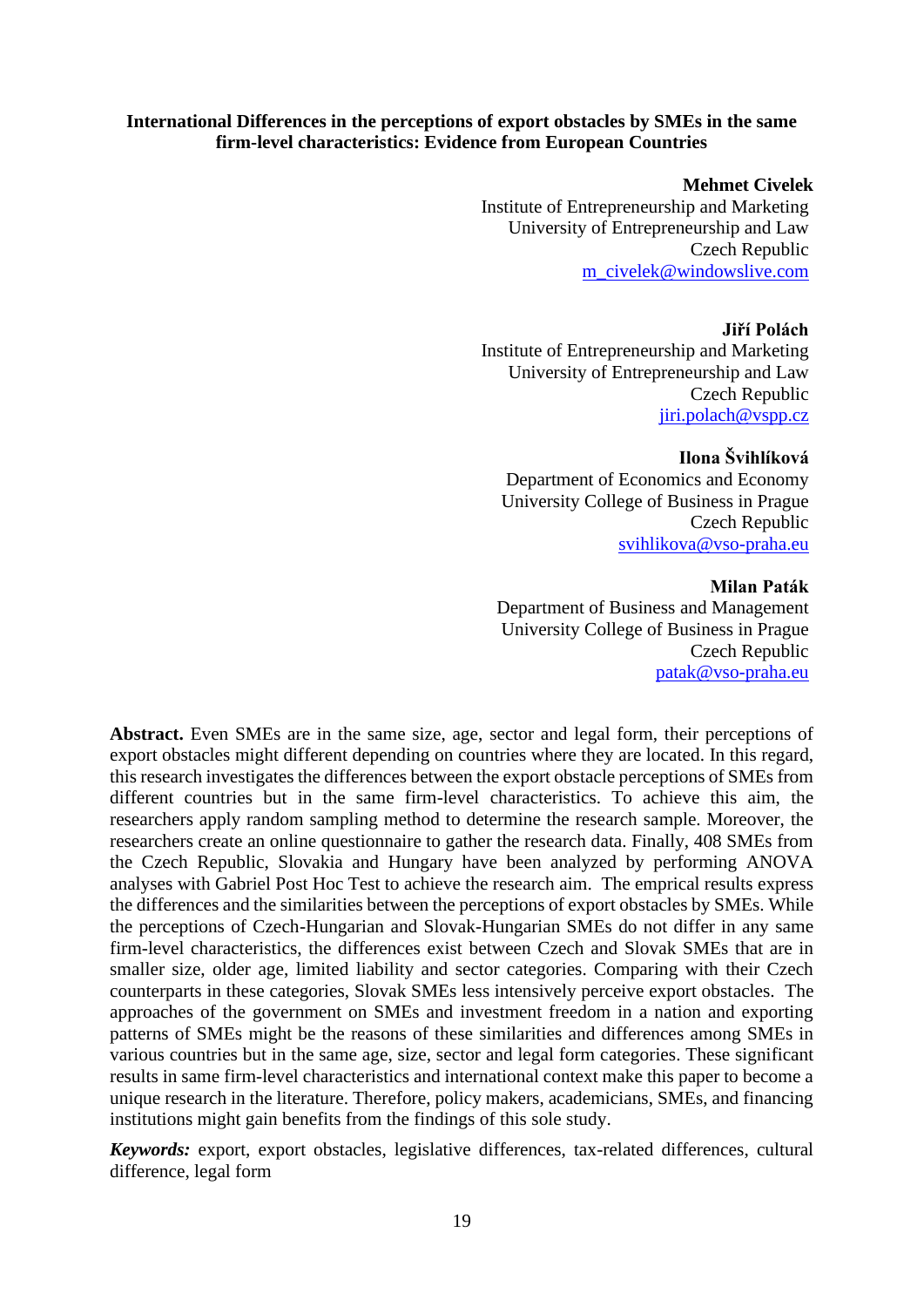# **The mediating role of the students' ability to adapt to online activities between perceived university culture and academic performance**

**Alina Mihaela Dima** Bucharest University of Economic Studies Romania [alina.dima@ase.ro](mailto:alina.dima@ase.ro)

Abstract. In this paper, the authors are analysing the students' ability to adapt to online activities and the impact on their academic performance. The data was collected by means of a questionnaire addressed to the university students in Romania and it was analysed with an econometric model by using Partial Least Square Structural Equation Modelling (PLS-SEM). The article is firstly identifying the indicators of the model used to carry out the didactic activities in the online system. Our results confirm the hypotheses discussed in the paper, underlying that the academic performance of the students is a direct result of several factors, such as personal demand, system parameters, regulatory environment, personal commitment. Moreover, the ability to adapt to online activities has a mediator effect between the formative variables and the academic performance. Identifying the independent variables which influence the increase of the academic performance of the students through online activities could be helpful for the university management to capitalize the positive aspects, such as involving students in online activities, reward them for their effort and prevent any resilience to change*.* 

*Keywords:* online academic activities, academic performance, adaptability, econometric model, PLS-SEM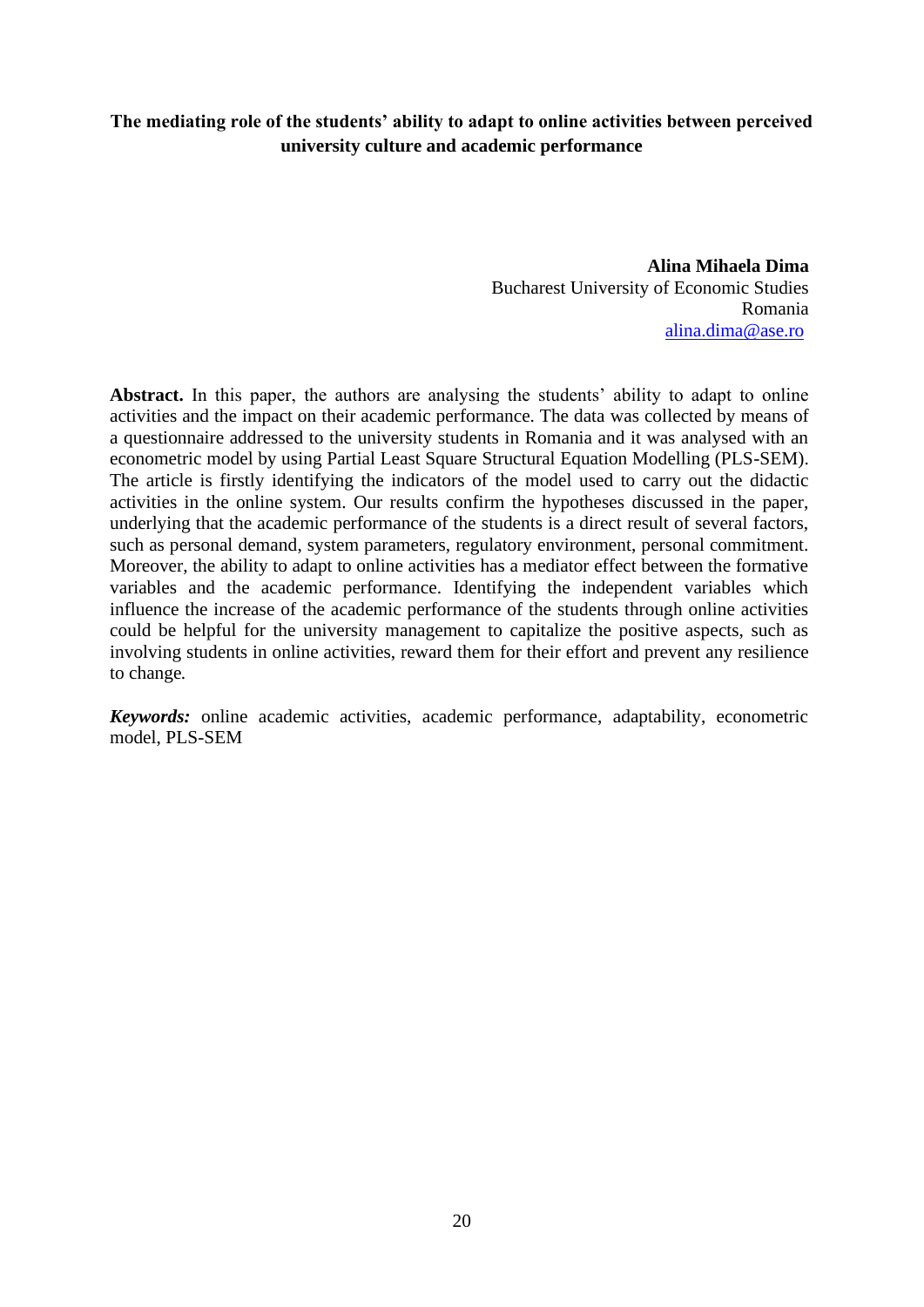# **The perception of personnel risk sources in the small and medium sized enterprises in V4 countries**

**Jan Dvorsky** Tomas Bata University in Zlin Czech Republic [j1dvorsky@utb.cz](mailto:j1dvorsky@utb.cz)

**Zora Petrakova** Slovak University of Technology Slovak Republic [zora.petrakova@stuba.sk](mailto:zora.petrakova@stuba.sk)

**Vendula Fialova** University of Entrepreneurship and Law in Ostrava Czech Republic [vendula.fialova@vspp.cz](mailto:vendula.fialova@vspp.cz)

**Radim Manak** University of Entrepreneurship and Law in Ostrava Czech Republic [radim.manak@vspp.cz](mailto:radim.manak@vspp.cz)

**Abstract.** The personnel risks are one of the critical factors in improving business performance. Comparing the subjective perception of sources of personnel risk between companies by the company's country of operation can be useful information for companies and national policymakers. The article aimed to identify disparities and common characteristics in the perception of personnel risk sources between small and medium-sized enterprises (SMEs) in the Czech Republic and other countries of the Visegrad Group. The attitudes of SMEs were obtained through a structured request to complete an online questionnaire. The sample consisted of 1585 owners or top managers of SMEs. The Chi-square test and the Z-score were used to determine differences in the perception of personnel risk sources between groups of entrepreneurs according to the company's country of operation. The lowest error rate of employees was reported by SMEs in the Czech Republic than by SMEs in other countries. The perception of staff turnover is at a comparable level between selected countries. The majority of Hungarian entrepreneurs stated that their employees are trying to improve their performance, and healthy competition prevails in their company. This number is far more significant in comparison with entrepreneurs' attitudes in other countries of the Visegrad Group.

*Keywords:* small and medium-sized enterprises, personnel risks, Czech Republic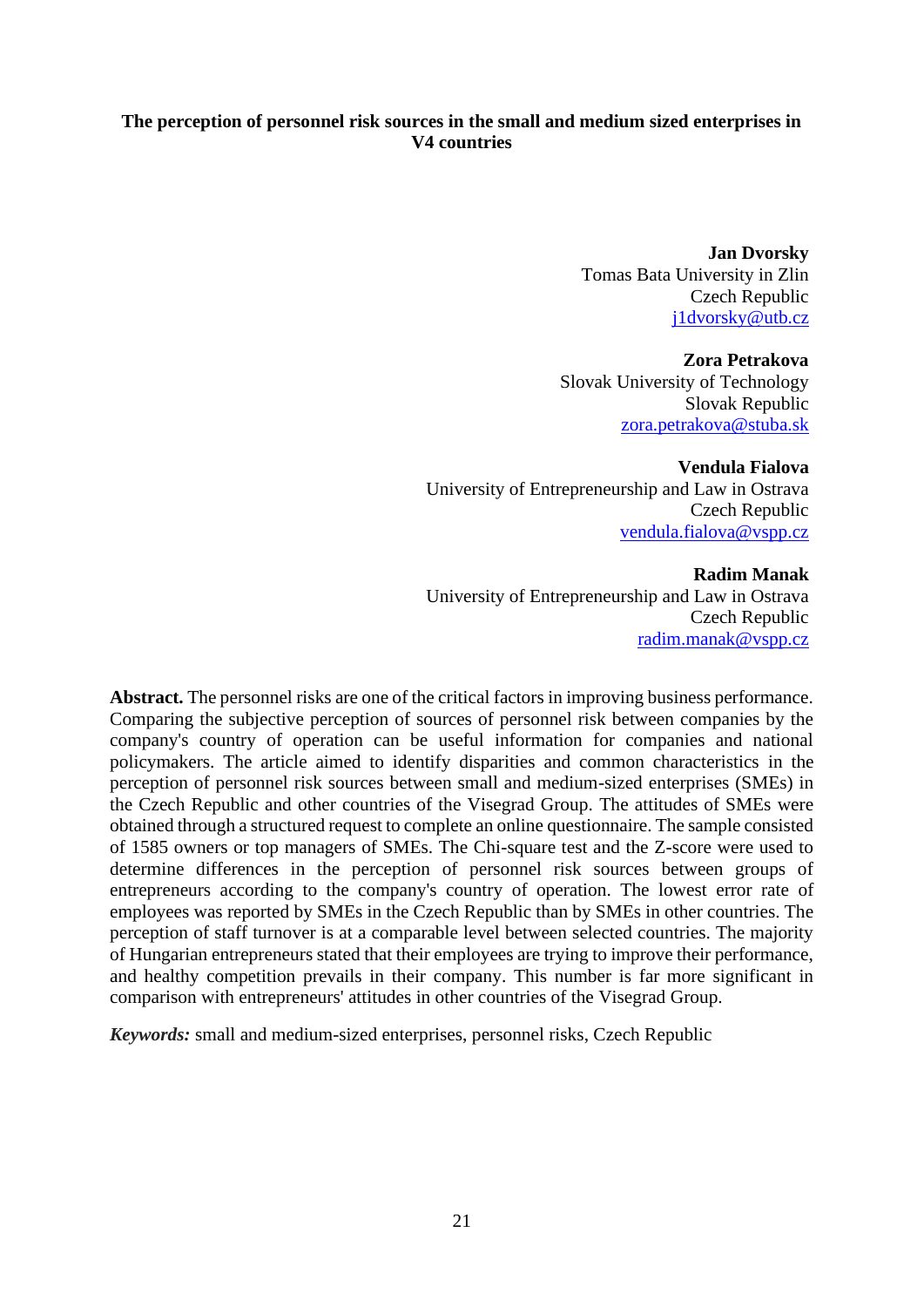# **Consumer´s Online Brand-related Activities on Instagran and Their Impact on Wordof-mouth**

**Richard Fedorko** Faculty of Management University of Prešov Slovakia [richard.fedorko@unipo.sk](mailto:richard.fedorko@unipo.sk)

**Kvetoslav Kmec** Technical University of Košice Faculty of Aeronautics Slovak Republic [kvetoslav.kmec@tuke.sk](mailto:kvetoslav.kmec@unipo.sk)

**Abstract.** Consumers' Online Brand-Related Activities (COBRAs) in conjunction with the word-of-mouth marketing has not yet been thoroughly examined. Therefore, the aim of the paper is to assess the effects in COBRAs in conjunction with the word-of-mouth marketing in the conditions of the social network Instagram. The dataset consisted of 335 standardized questionnaires collected in the first half of 2021. The statistical analysis of the identified problem made use of the Confirmatory Factor Analysis (CFA) using Maximum Likelihood Estimation (ML) as well as Partial Least Square - Path Modelling (PLS PM). The results showed two statistically significant impacts the COBRAs have on WOM, in particular in terms of the content consumption and content creation, at a significance level of 0.05. The paper also paid attention to the identified impacts in terms of the existing research and their potential implications.

*Keywords:* COBRA, Instagram, online activities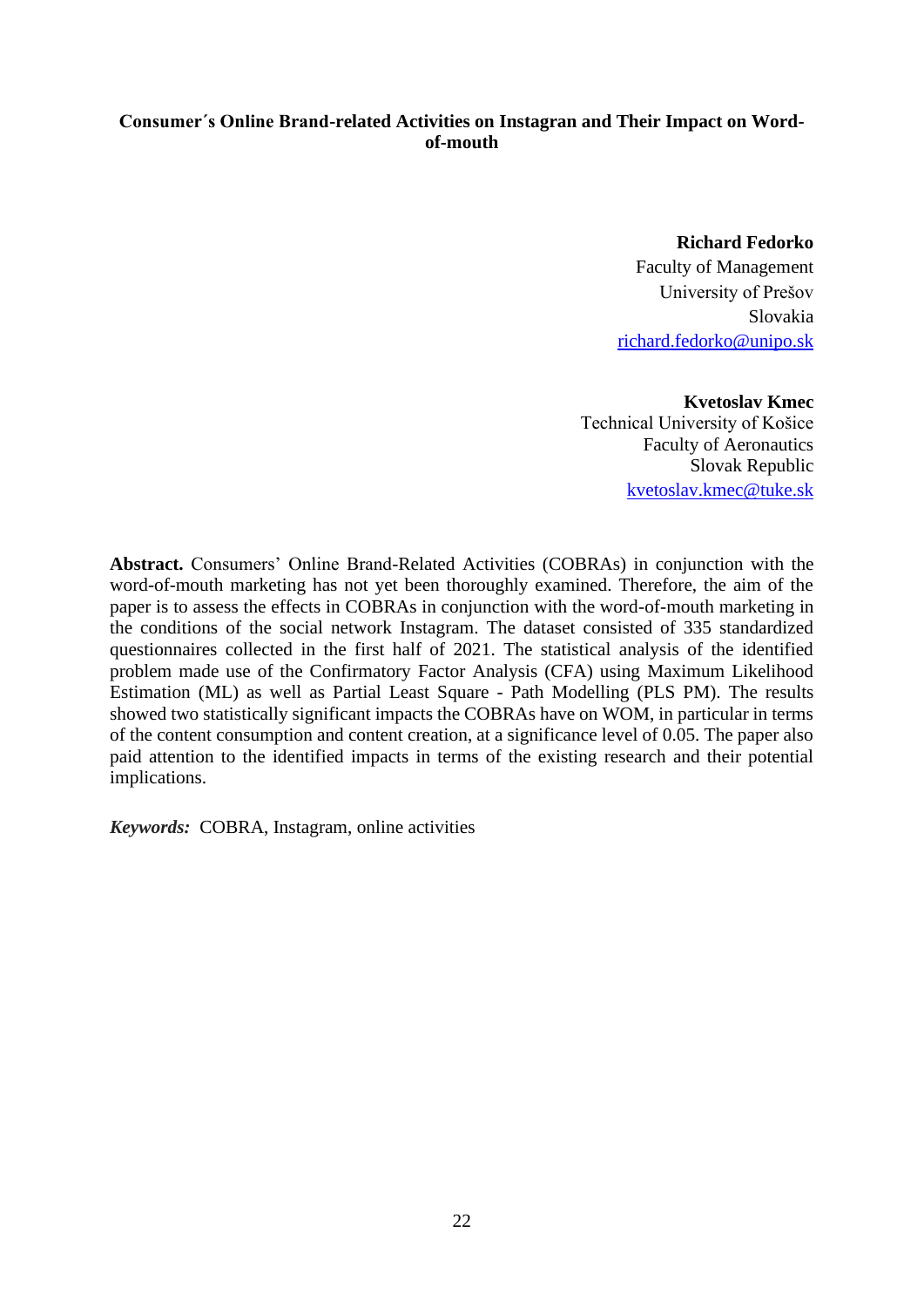#### **Factors determining usage-based insurance acceptance - results from Poland and Spain**

**Maria Forlicz** Department of Economics, Wroclaw University of Economics Poland [mariaforlicz@interia.pl](mailto:mariaforlicz@interia.pl)

**Tomasz Rólczyński** Department of Economics, WSB University in Wroclaw Poland [tomasz.rolczynski@wsb.wroclaw.pl](mailto:tomasz.rolczynski@wsb.wroclaw.pl)

**Abstract.** Usage-based insurance (UBI) is based on the idea that customers who are safer drivers should pay less for a policy than those who are less prudent. It is widely assumed that there is an incentive for insurers to use this technology because it may result in riskier drivers being more likely to use non-telematics-based insurers. However, this fact has not been verified empirically. In order to fill this research gap, we conducted a study to assess the relationship between driving style and willingness to purchase a UBI-based policy and to assess the relationship between risk propensity and willingness to purchase a UBI-based policy. The study, in form of a questionnaire, was conducted in Poland and in Spain. The samples consisted of 181 respondents in Poland and 43 in Spain. It was found that individual driving style was correlated with willingness to accept a UBI-based policy that included discounts and surcharges, and it was also shown that attitude to risk influences willingness to purchase a UBIbased policy that offers discounts only to some extent. The study used suitable statistical measures and tests such as a chi-square test, a Mann-Whitney U test and a Kruskal-Wallis test.

*Keywords:* insurance telematics, Usage-Based Insurance (UBI), driving behaviour, attitude to risk, incentives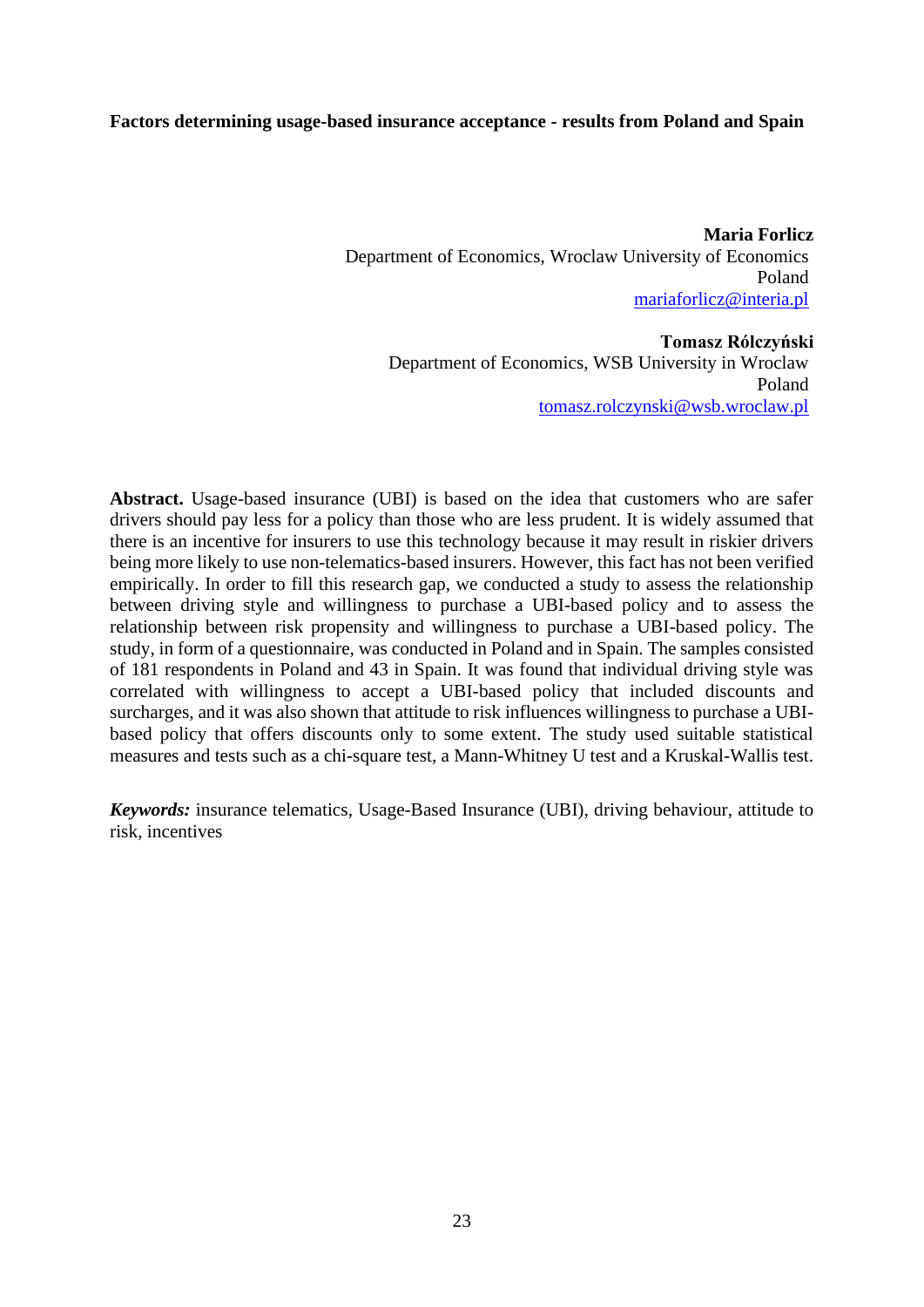# **Preference for the Use of Mobile Technologies in the Context of the European Countries Development**

**Beata Gavurova** Faculty of Mining, Ecology, Process Control and Geotechnologies Technical University of Kosice Slovakia [beata.gavurova@tuke.sk](mailto:beata.gavurova@tuke.sk)

**Abstract.** The use of mobile communication technologies is an issue that has attracted both positive as well as negative attention in the scientific community. However, there can be no doubt that this is a rapidly evolving issue. The aim of the research was to point out and evaluate the importance of interconnections in the use of mobile communication technologies and the development of the economies of the European (EU) countries of the Organization for Economic Co-operation and Development (OECD). The study worked with data on the use of mobile communication technologies and the EU OECD Human Development Index (HDI) from 2010 to 2019 (data obtained at annual intervals). With regard to mobile communication technologies, three indicators were included in the analysis: (i) Data-only mobile broadband subscriptions per 100 inhabitants (DMBS); (ii) Total mobile broadband subscriptions per 100 inhabitants (TMBS); (iii) Mobile data usage per mobile broadband subscription, GB per month (MDUB). The analytical part of the paper made use of the methods of descriptive analysis, cluster analysis and panel regression analysis. The research discovered a positive link between HDI and indicators of the use of mobile communication technologies. Thus, in countries where higher values of the use of mobile communication technologies were confirmed, the higher values of HDI were also confirmed (e.g. Nordic countries). The closest relationship was demonstrated at TMBS, followed by MDUB and DMBS. The findings of this study may be particularly useful for policy makers in deciding on the allocation of future investments in the development of mobile communications technologies.

*Keywords:* OECD, broadband subscriptions, innovation, panel regression, sustainable economy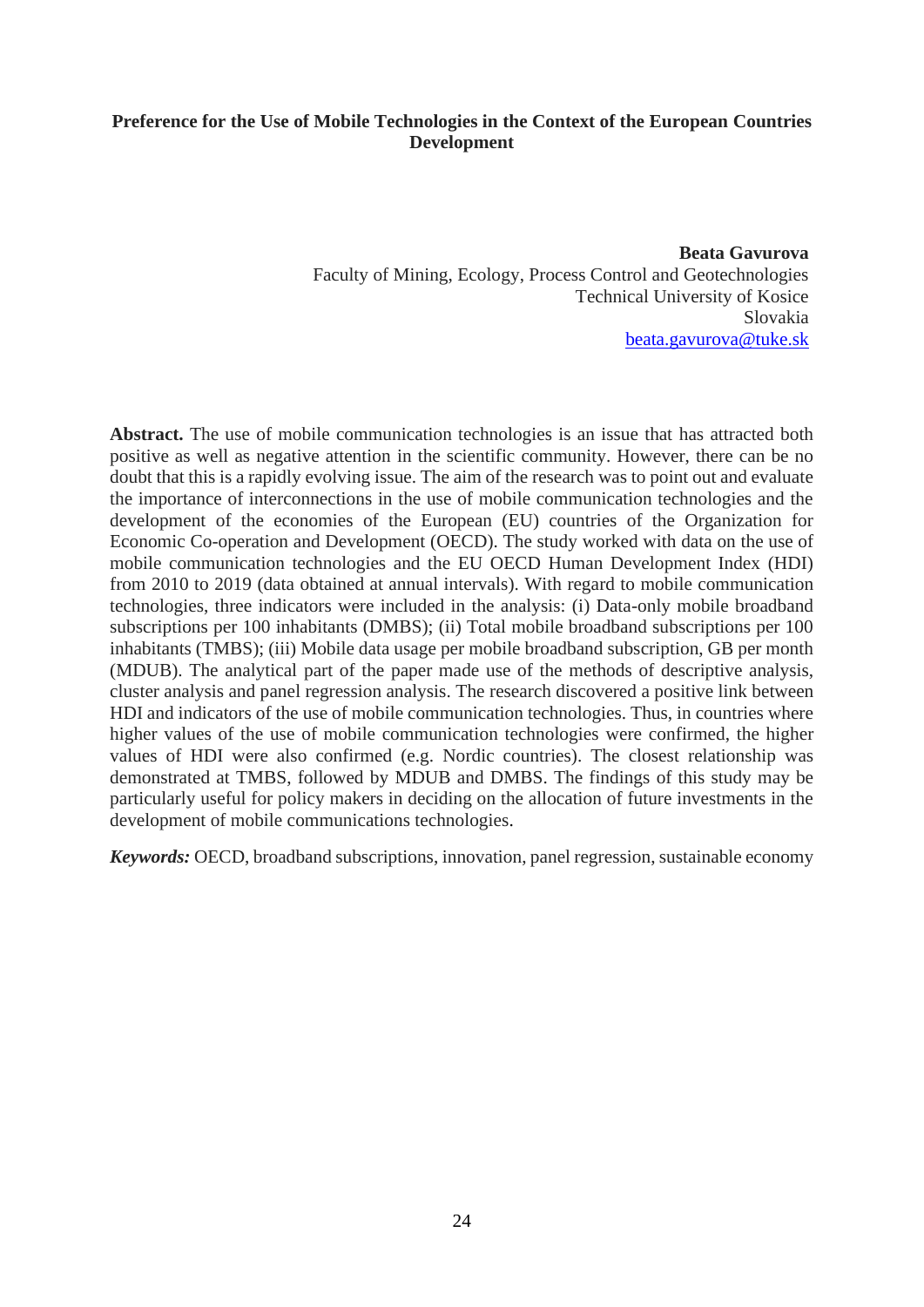# **The Relationship Between the Innovation Potential of OECD Countries in Business Sophistication and Tourists' Spending**

**Beata Gavurova** Faculty of Mining, Ecology, Process Control and Geotechnologies Technical University of Kosice Slovakia [beata.gavurova@tuke.sk](mailto:beata.gavurova@tuke.sk)

**Anton Jura** Faculty of Mining, Ecology, Process Control and Geotechnologies Technical University of Kosice Slovakia [anton.jura@tuke.sk](mailto:anton.jura@tuke.sk)

**Abstract.** In most countries, the tourism segment is able to influence selected macroeconomic indicators, money spent on travel and the level of innovation. The aim of the research was to assess the relationships between the innovation activities of a selected group of countries in the field of business sophistication and money spent by tourists in the given country. The sample consisted of selected countries of the Organization for Economic Co-operation and Development (OECD) and data gathered from 2010 to 2019. The analytical processes included tourists' spending variables (business, domestic, leisure and foreign stays) and business sophistication innovation variables (knowledge workers, innovation linkages and knowledge absorption). The analytical processing was performed through descriptive analysis, panel regression analysis and cluster analysis. One of the most significant findings is the confirmation of the negative relationship between tourists' spending and innovations in the field of knowledge workers. Countries with better educated population are also more economically advanced, which is reflected in the higher prices of domestic tourism products. It can therefore be considered logical that with the high price of products at home, stays abroad and international tourism is preferred as it is cheaper. In general, however, each country has its own specifics and so these results should always be interpreted in a relevant context.

*Keywords:* international tourism, spending, Global Innovation Index, cluster analysis, regression analysis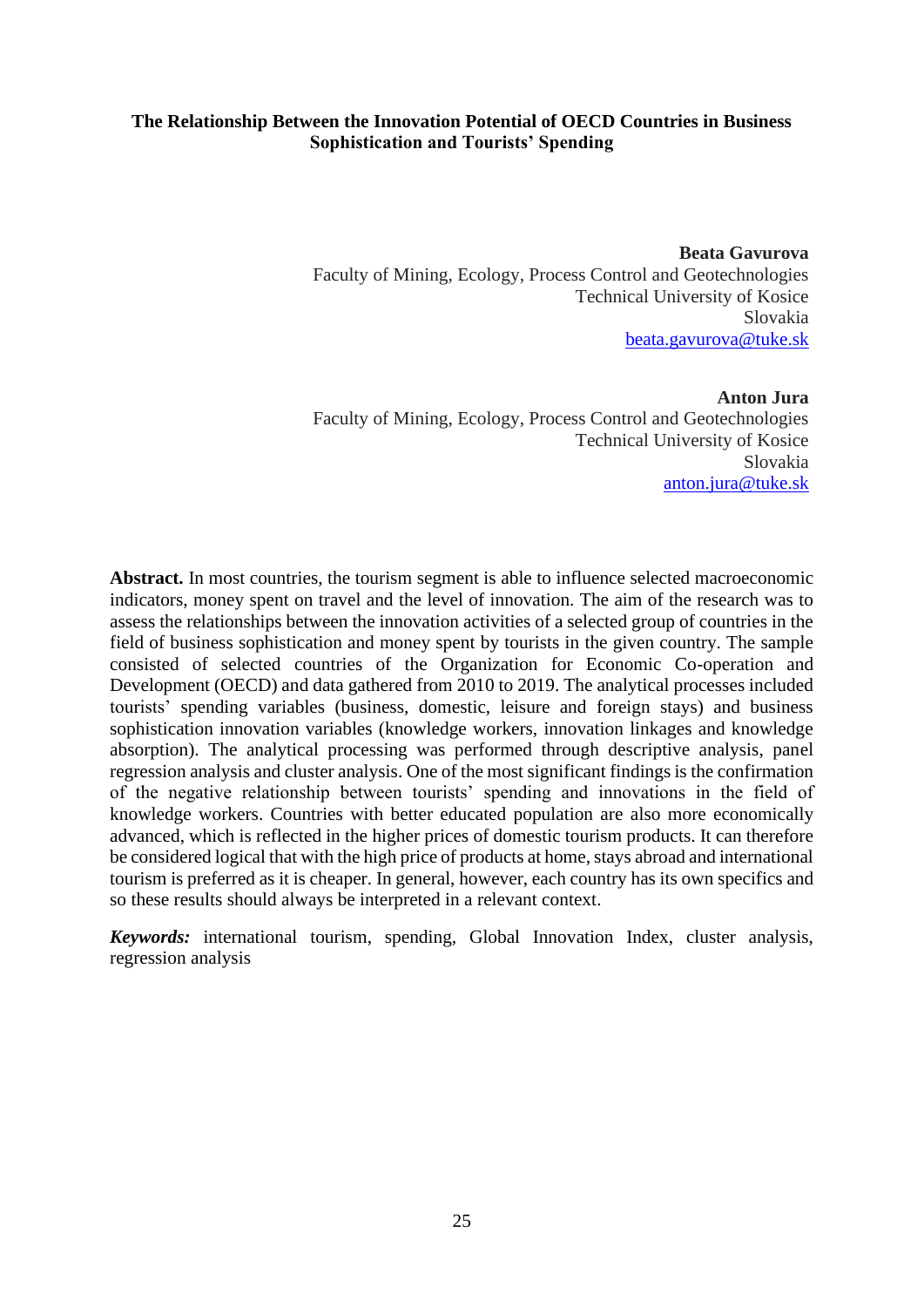#### **Barriers to the sustainable development tasks implementation in the global scale**

**Janusz Grabara** Częstochowa University of Technology The Management Faculty Poland janusz@grabara.eu

**Sebastian Kot** Częstochowa University of Technology The Management Faculty Poland [sebastian.kot@pcz.pl](mailto:sebastian.kot@pcz.pl)

**Abstract.** The conference organized under the auspices of the United Nations in Rio de Janeiro clearly defined the necessary conditions for the implementation of tasks leading to sustainable development. As always, ideas that are perfectly conceived fail when faced with harsh reality. However, the attempt to define the causes of this phenomenon is not obvious and unambiguous. The analysis shows that the world's debt is the greatest enemy of sustainable development. Virtually all countries in the world are indebted, except for a few small oil countries, which, thanks to their enormous influence, implement the policy of sustainable development in a spectacular way. On the other hand, the rest of the world is struggling with enormous problems resulting from the lack of forces and resources as well as the economic policy they are implementing. These actions very often serve to fill the current "here and now" budget gap in fear of social unrest. Armed conflicts have an even more negative impact on the abandonment or even destruction of already completed tasks supporting sustainable development. The third equally important element of the "sin of omission" are natural disasters such as earthquakes, volcanic eruptions and meteorological disasters. Therefore, the study presents an attempt to analyse threats to the idea of sustainable development and suggestions on how to proceed in order to implement the idea of sustainable development.

*Keywords:* sustainable development, natural disasters, economic development, social development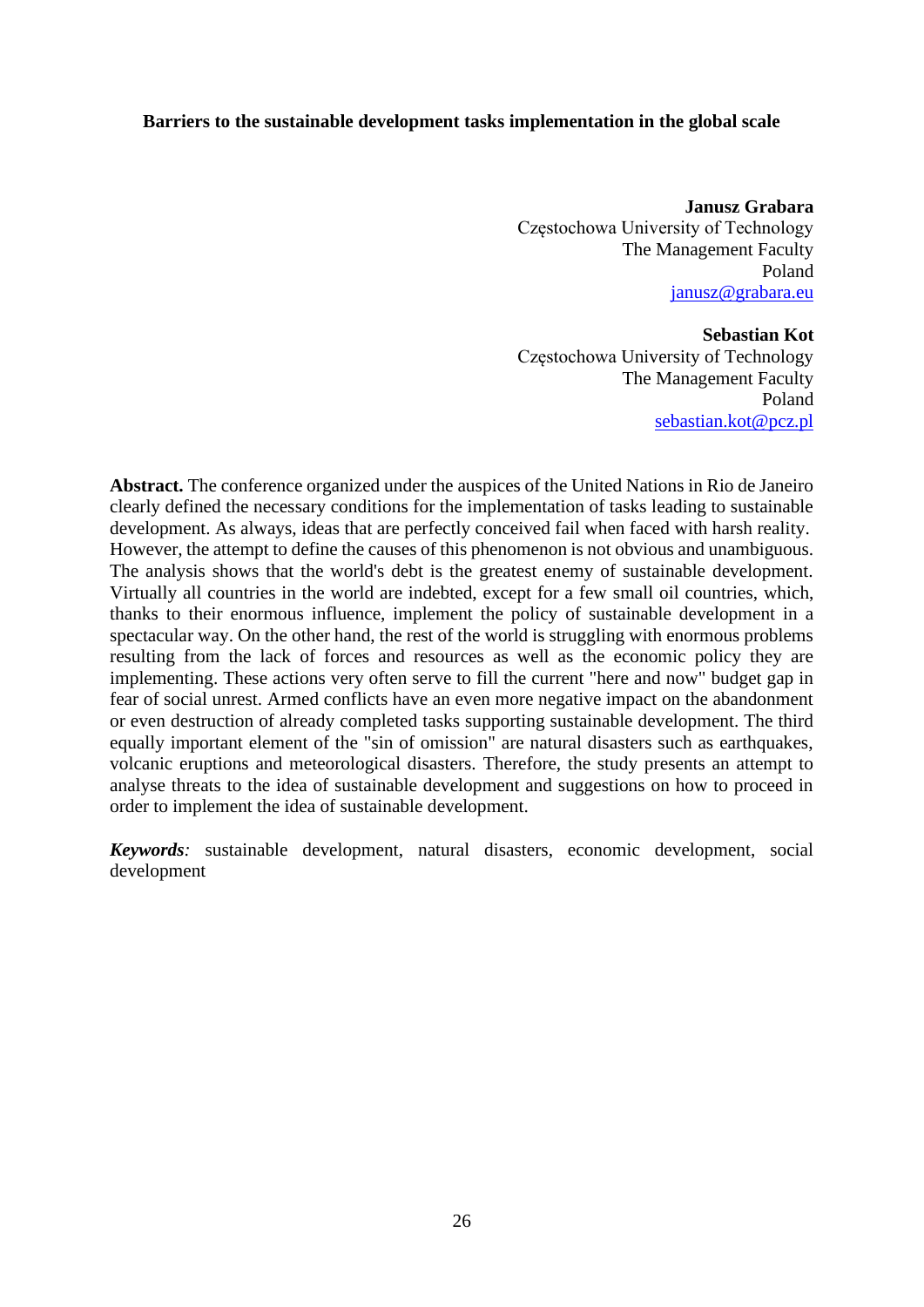# **Economic and ecological opportunities for the development of the model of Community Supported Agriculture (CSA)**

**Monika Grabowska** Wroclaw University of Economics and Business Poland [monika.grabowska@ue.wroc.pl](mailto:monika.grabowska@ue.wroc.pl)

**Abstract.** The idea of direct purchases from farmers, based on trust and cooperation, appeared in Japan in the 1970s. In Europe, the first project of this type was established in 1978 in Switzerland. According to a study by the European CSA Research Group, in 2019 CSAs operated in 27 European countries. These are a fast-growing phenomenon in Europe and take a number of different forms. In Poland, the first CSA was established in 2012. CSA is a model of cooperation between consumers and food producers. The CSA is based on five fundamental principles: partnership, solidarity, proximity, diversity and community involvement. The CSA model is about investing in solidarity in running and developing local family farms, while ensuring that consumers have access to fresh, healthy food at affordable prices. Frequent contacts help build trust. Producers take care of the high quality of their products, and recipients receive a guarantee of local origin and the health of the purchased products. The opportunities for producers: saving time and energy in searching for recipients, convenience of obtaining financial liquidity enabling earlier planning of expenses related to running a business**,** the possibility of obtaining higher income as a result of resignation of intermediaries**,** independence from commercial loans**,** constant contact with recipients allows for a direct response to their comments and needs**,** understanding the needs of consumers allows for a better orientation in the food market**.** The opportunities for consumers: guaranteed purchase of fresh, healthy, seasonal food, control of the production process, supporting local entrepreneurship based on sustainable production methods, setting a convenient date of receipt of deliveries, which allows for significant time savings, deepening ties with the local community, education in the field of food production and work on the farm. Community Supported Farming is a good solution for farmers who can develop their farms and for city dwellers who can enjoy healthy food from a proven source. The CSA model is an opportunity for sustainable economic development: the relationship between economic growth and quality of life in many countries.

*Keywords:* Model Community Supported Agriculture (CSA), food system, cooperative, development, short supply chains, regional networks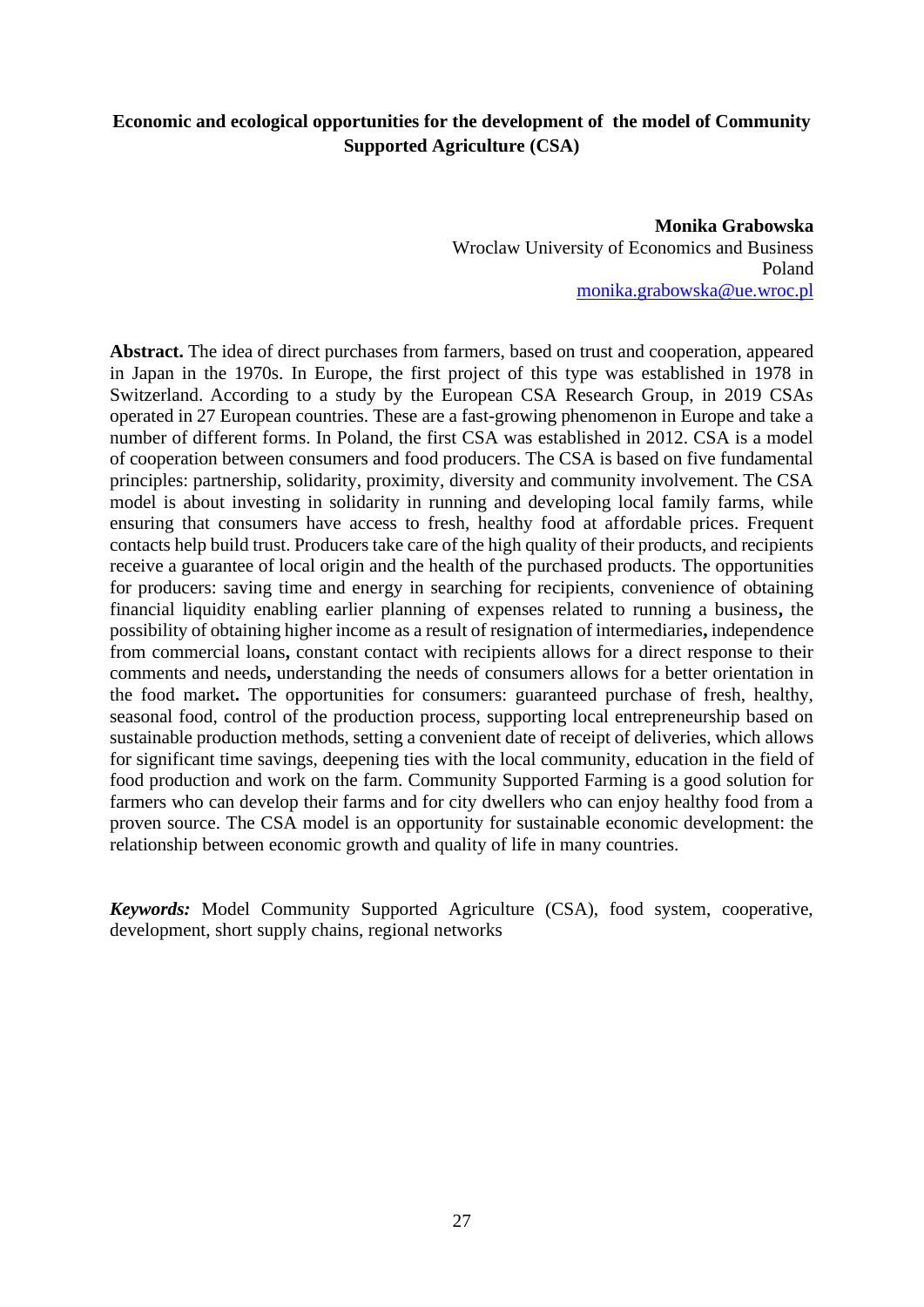# **Current labour market challenges in the light of future economic and demographic developments**

**Adriana Grenčíková** Alexander Dubcek University of Trencin Slovakia [adriana.grencikova@tnuni.sk](mailto:adriana.grencikova@tnuni.sk)

**Jozef Habánik** Alexander Dubcek University of Trencin Slovakia [jozef.habanik@tnuni.sk](mailto:jozef.habanik@tnuni.sk)

**Jana Španková** Alexander Dubcek University of Trencin Slovakia [jana.spankova@tnuni.sk](mailto:jana.spankova@tnuni.sk)

**Matej Húževka** Alexander Dubcek University of Trencin Slovakia [matej.huzevka@tnuni.sk](mailto:matej.huzevka@tnuni.sk)

**Martin Šrámka** Alexander Dubcek University of Trencin Slovakia [martin.sramka@tnuni.sk](mailto:martin.sramka@tnuni.sk)

Abstract. Economic growth and GDP growth have been dramatically affected by the COVID-19 pandemic. Both indicators are the factors that decisively affect the situation in the labour market, which is currently facing major challenges. One of the challenges is aging population. The number of the working- age population is declining, which may also have a significant impact on GDP growth in the future. The main purpose of the study is to analyse past and predicted GDP growth rates and the past and predicted shares of the working age population in the selected economies. Based on the analyses, the study attempts to identify the factors that are able to stimulate GDP growth while the size of working age population is predicted to shrink in the future. In the opening section of the empirical part, a comparison of the GDP evolution in China, Russia, USA, India, Slovakia and the EU is presented. Subsequently, long-term GDP and demographic forecasts are presented. It follows from the analyses that it is necessary to introduce new technologies to replace the shrinking workforce if sustainable economic growth is to achieve.

*Keywords:* gross domestic product, covid-19, labour market, demography, new technologies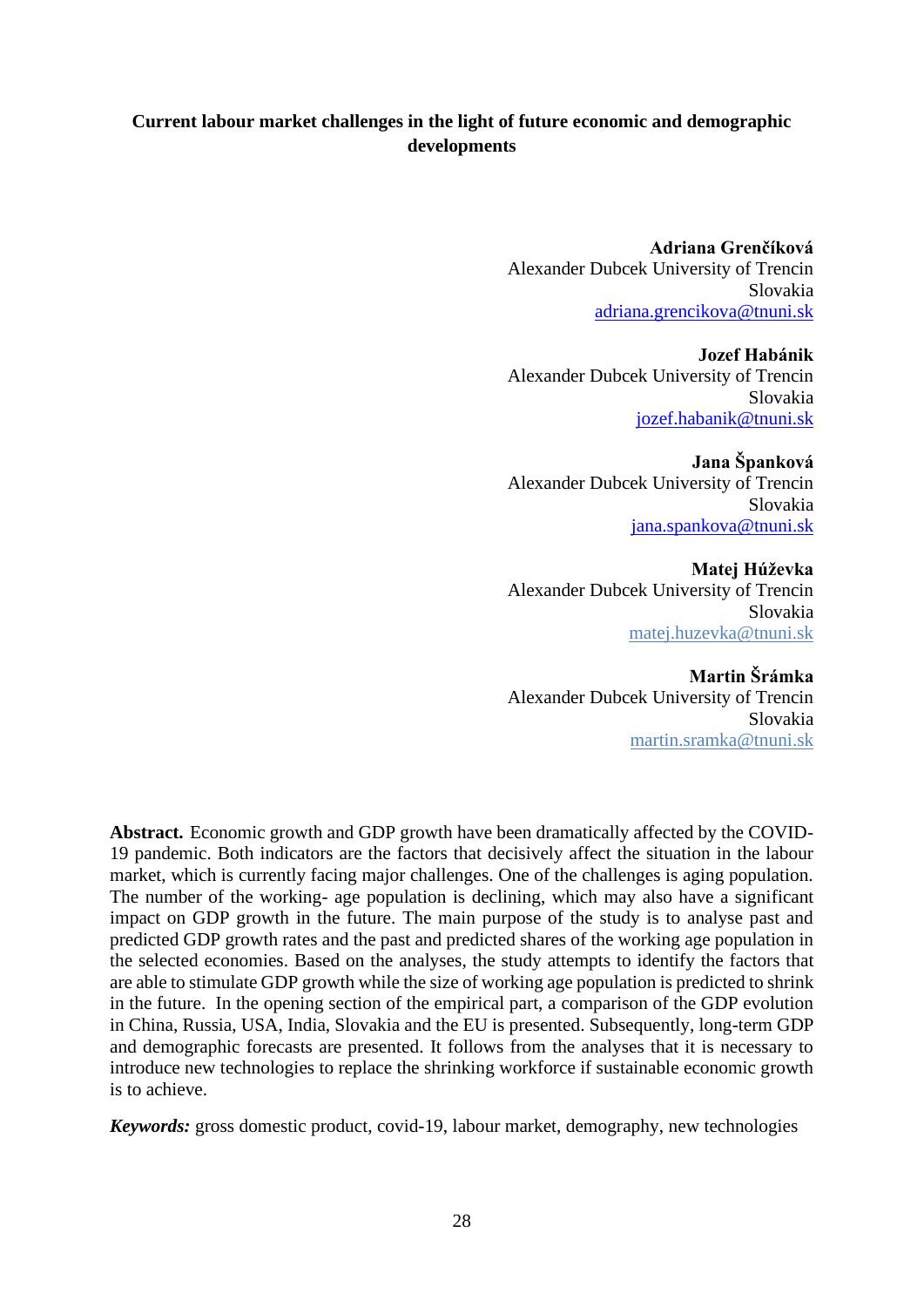# **Key factors of organizational and management structures in the formation of competitive strategy**

**Jaroslav Kollmann**  The Faculty of Operation and Economics of Transport and Communications University of Žilina, Slovakia [kollmann@mail.vstecb.cz](mailto:kollmann@mail.vstecb.cz)

#### **Ján Dobrovič**

The Faculty of Corporate Strategy Institute of Technology and Businesses in České Budějovice Czech Republic [24574@mail.vstecb.cz](mailto:24574@mail.vstecb.cz)

**Abstract.** The state of organizational and management structures and the expected development in this issue is the subject of research the outputs of which are presented in the article submitted. The research period covers the years 2016 to 2020, the test sample of enterprises (about 460 entities) includes all size categories and the manufacturing and service sector. The research started in a period of strong economic growth and continues in the current period of economic downturn. Three research hypotheses were formulated. The first hypothesis concerning the existence of a statistical dependence between the organizational and management structure of the enterprise and its size was confirmed. The remaining two hypotheses were rejected. Specifically, the dominant departmental organizational structure was not identified by business managers as an instrument of profitability and sustainability. Similarly, the hypothesis that Research and Development, Quality, Investment departments are not considered as pro-growth tools by the enterprise managers was not confirmed, as the identified pro-growth tools are Economic and Production departments and controlling. This result demonstrates the managers´ misunderstanding of the objectives, mission, and especially the function of individual organizational unit in the corporate system. The conclusion of the paper presents the prediction of further development. On the basis of the obtained outcomes, a pro-growth organizational rule is defined. The main objective of all new management tools must be ensuring production and provision of services to ensure the maximum possible satisfaction of customer requirements and to maximize the achieved margin. As confirmed by the literary research, this process has already started in the countries of the European Union and there are a number of companies that are currently fully implementing these principles in their daily management and decisionmaking practices.

*Keywords:* business strategy, organizational and management structures, organizational culture and innovation, dtructure and rivalry, new organizational trends in business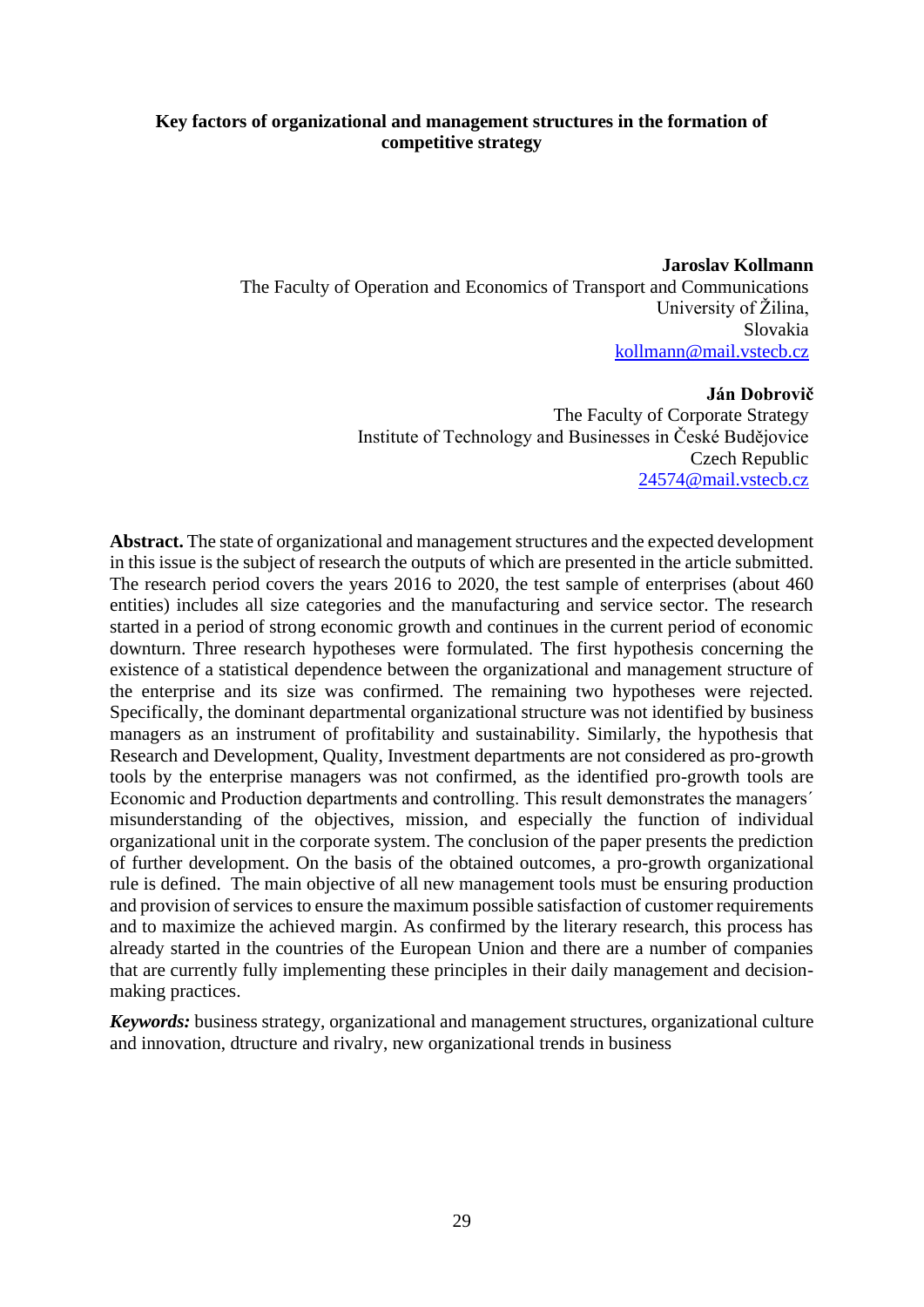# **Consumer´s Online Brand-related Activities on the Social Network Instagram: An Analytical View of the Motivation for these Activities**

**Peter Korba** Technical University of Košice Faculty of Aeronautics Slovak Republic [peter.korba@tuke.sk](mailto:peter.korba@tuke.sk)

#### **Kvetoslav Kmec**

Technical University of Košice Faculty of Aeronautics Slovak Republic [kvetoslav.kmec@tuke.sk](mailto:kvetoslav.kmec@tuke.sk)

**Abstract.** The classification of consumers' online brand activities (COBRA) is a relatively new area in the marketing research and thus, deeper examination is justified. The paper researches COBRAs in relation to motivation for these activities. The aim of this paper was to assess the effects in the trajectories of the information, entertainment, social interaction and remuneration motivations on COBRAs related to consuming, contributing and creating brand-related content on the social network Instagram. The research set consisted of 335 online questionnaires analyzed using CFA - confirmatory factor analysis and PLS PM equations. The results showed that in all cases of motivation a statistically significant impact of one of the COBRAs was identified, while the most effective motivation in general seems to be the social interaction motivation. The results were also compared with existing research in this area while possible causes and implications were also discussed.

*Keywords:* social network Instagram, online brand activities, COBRA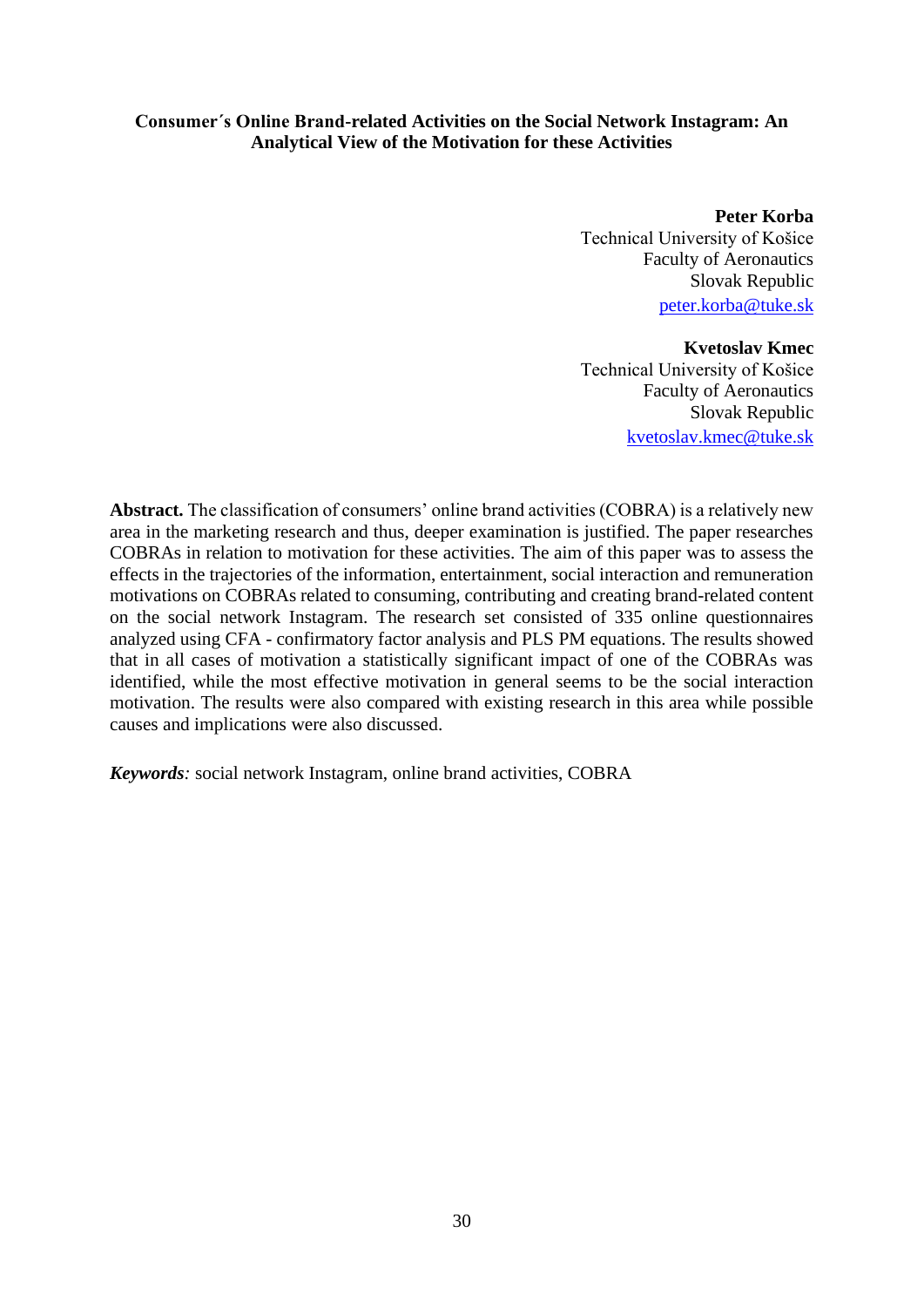# **Communication with stakeholders in the project of developing strategic documents of the local community**

**Alina Kostiukevych**  National University of Water and Environmental Engineering Ukraine [a.m.kostiukevych@nuwm.edu.ua](mailto:a.m.kostiukevych@nuwm.edu.ua)

**Tomasz Pudło** West Pomeranian University of Technology in Szczecin Poland [pudlo.tomasz95@gmail.com](mailto:pudlo.tomasz95@gmail.com)

**Abstract.** The peculiarity of projects for the development of strategic documents of local communities is that they require significant involvement of stakeholders in the initiation, development, monitoring and evaluation of results. This requires the establishment of a quality system of interaction with stakeholders, the use of various methods and tools for dissemination and collection of information. Establishing communication with stakeholders in the development and implementation of strategic documents of local communities will legitimize these documents in the eyes of the public; and updating the goals and objectives of strategies and programmes will force local governments to focus all efforts on achieving strategic results, which will lead to systemic positive changes. The article investigates the methods of systemic organization of communications with stakeholders in the process of developing development strategies and programmes of socio-economic development of local communities. It is proved that the quality of the strategizing process largely depends on the choice of communication channels and methods of presenting information.

*Keywords:* strategic development project, strategic communications, socio-economic development programme, strategic analysis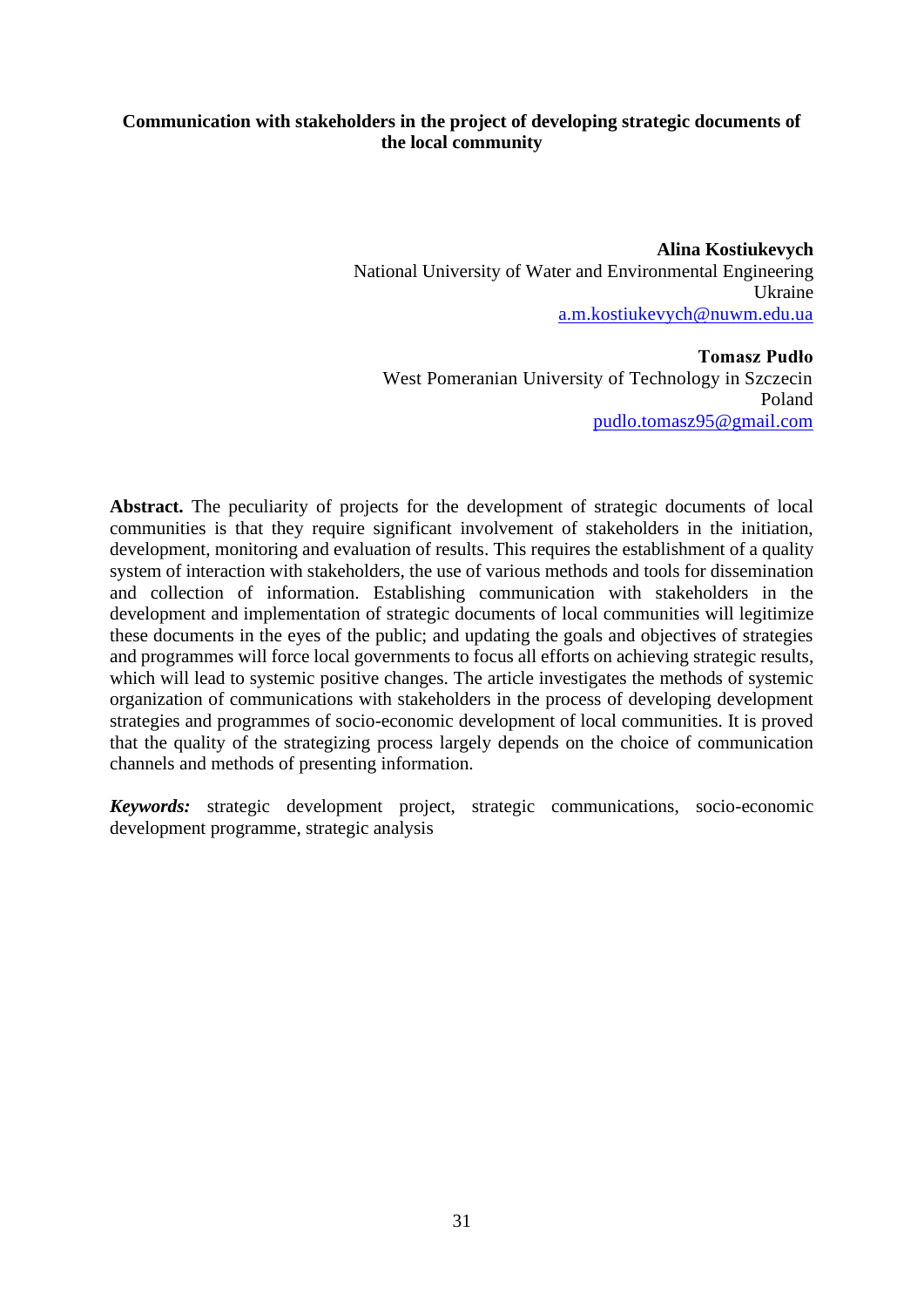# **The Impact the COVID-19 Pandemic in the Advertising Content in European Countries**

**Magdalena Grębosz-Krawczyk** Lodz University of Technology Poland [magdalena.grebosz@p.lodz.pl](mailto:magdalena.grebosz@p.lodz.pl)

**Dagna Siuda** Lodz University of Technology Poland

**Abstract.** The outbreak of the COVID-19 global pandemic has strongly affected different issues of everyday life. The pandemic has changed consumer attitudes and behavior. Consequently, in period of COVID-19, businesses had to decide how to organize the advertising campaigns and what content should be addressed to consumers. The paper objective is to assess the content of TV advertising campaigns implemented during the COVID-19 pandemic. The research was conducted in May 2020 in five selected European countries. The research results allowed evaluating the advertising messages in terms of their content and values exposed. The findings indicate that the number of COVID-related TV commercials is not correlated with the number of patients and deaths from COVID-19. The themes appearing the most often in the TV commercials, in the studied period, were the #StayAtHome idea, family and friends, the aspect of safety during the crisis and brands' special offers. From theoretical perspective, the research results show the advertising strategy issues in specific conditions in different European countries.

*Keywords:* advertising content, advertising theme, COVID-19, pandemic, Europe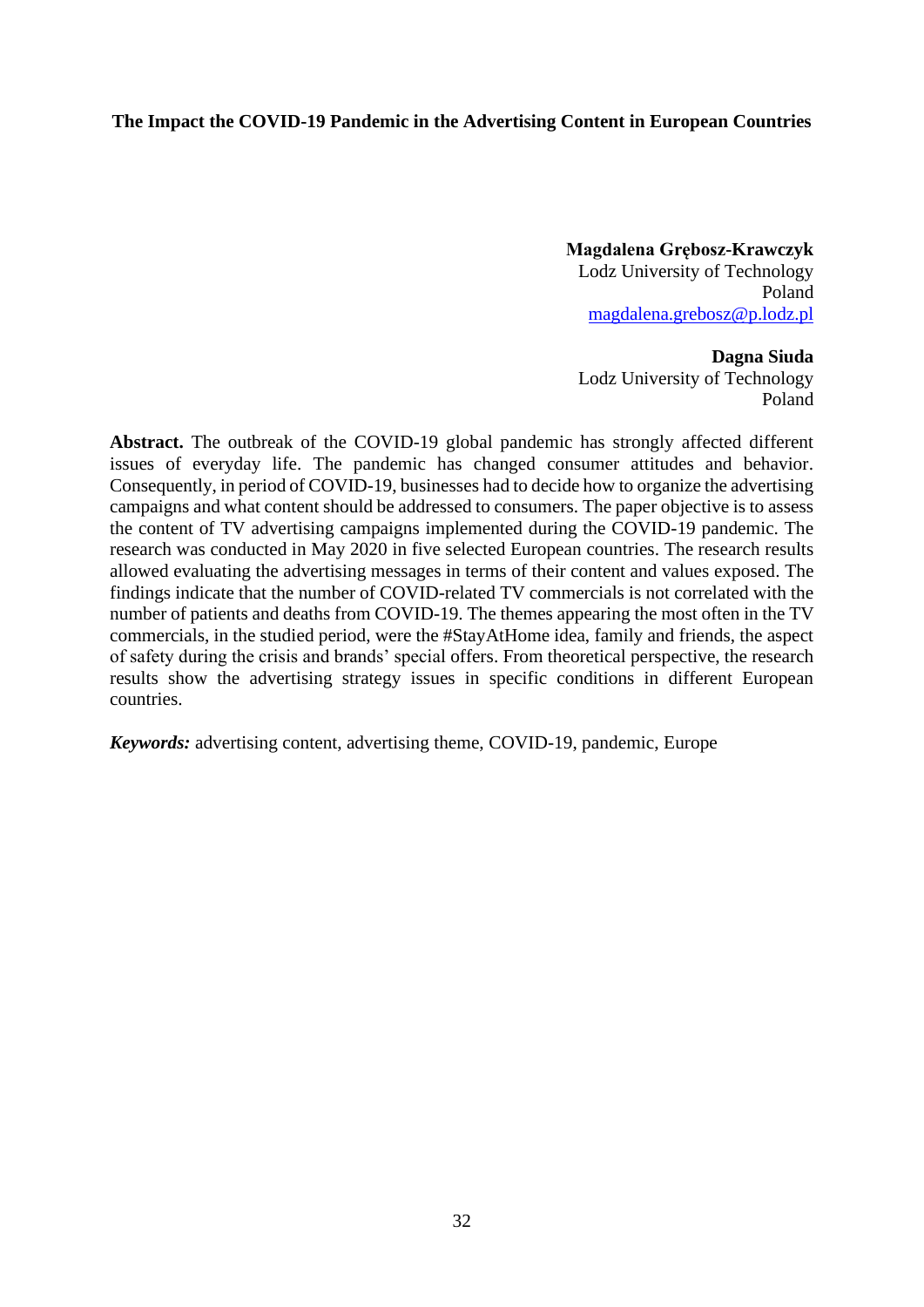#### **Development of social capital of enterprises: opportunities and priorities**

**Vita Krol** National University of Water and Environmental Engineering Ukraine [v.v.krol@nuwm.edu.ua](mailto:v.v.krol@nuwm.edu.ua)

#### **Katarzyna Chudy-Laskowska**

Faculty of Management Rzeszów University of Technology Poland [kacha877@prz.edu.pl](mailto:kacha877@prz.edu.pl)

**Abstract.** The complexity and dynamics of modern business create great risks that are the product of globalization, demographic change and technological progress. The enterprises' success depends on the relationship between employees within the company, external relations with suppliers, customers, creditors, government and non-governmental organizations and more. This means the success of a business depends on its relationship with society. Social capital is an intangible asset created in the process of interaction of stakeholders of enterprise development and affects their economic development. Growing social capital is one of the main ways to achieving to sustained, effective development and functioning of the enterprise. This research aims to identify the directions and priority actions for ensuring the development of social capital taking into account the size of enterprises (large, medium-sized, small and micro), which are based on the revealed problems of social capital development of enterprises, as well as assessing the components having the greatest impact on the competitiveness of the enterprise. The size of the enterprises plays an important role in the system of factors influencing the ability to ensure the competitiveness of enterprises, in particular, by mobilizing and changing the volume and structure of resources. The recommendations regarding the directions and priority actions to ensure the social capital development considering the size of enterprises (large, medium-sized, small, and micro) are justified based on competitiveness management practices, obtained findings on social capital development trends, and factors that have the greatest impact on competitiveness. Therefore, the actions of social capital development of enterprises should be focused on the development of such components as the creation of publicity; unlocking the potential of employees; formation of the leadership style; improving the organizational structure of enterprise management; formation of an effective socio-psychological climate; employees' empowerment in process of creating the organizational culture; development organizational measures for the growth of values.

*Keywords:* competitiveness, social capital, enterprise management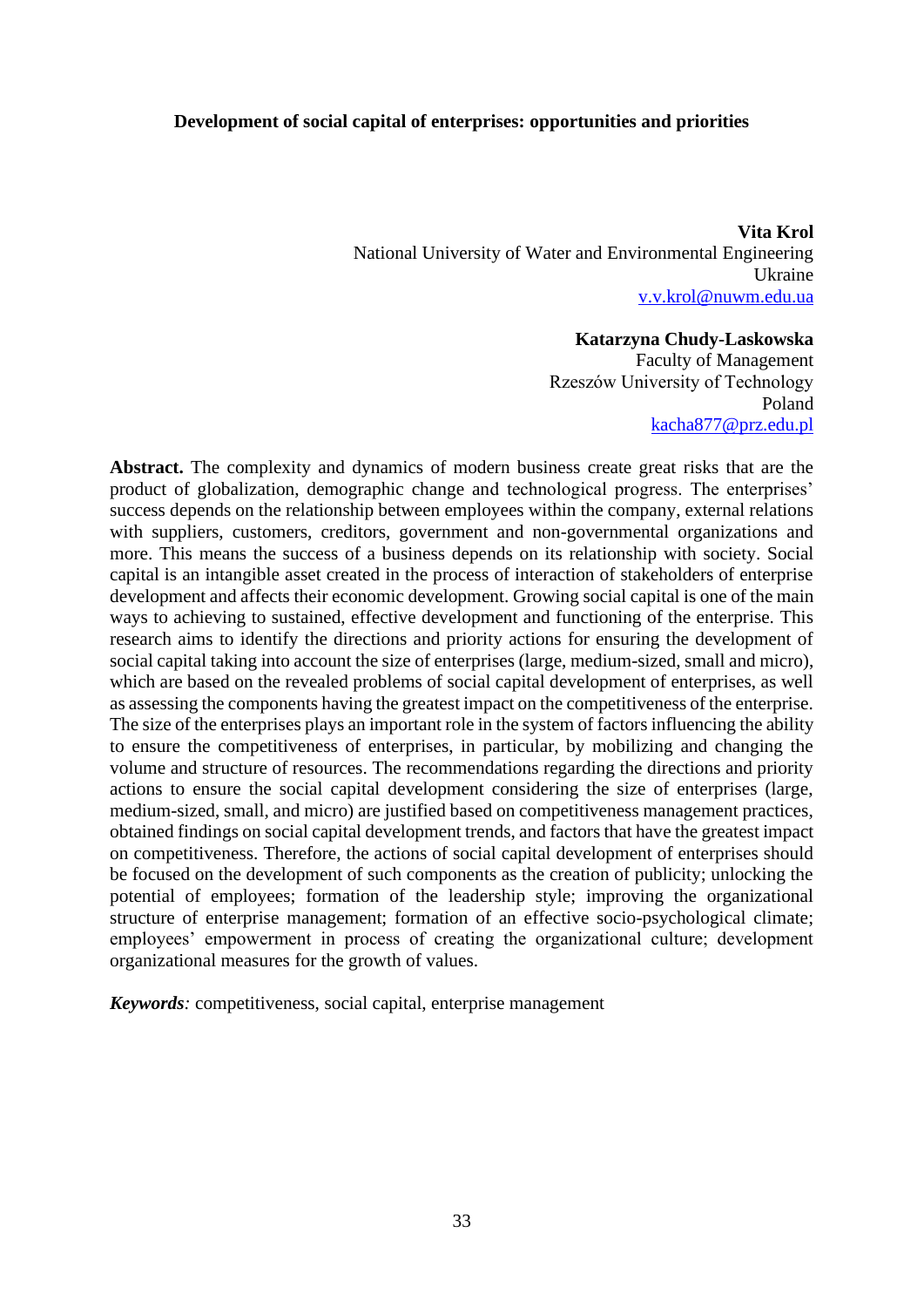### **Employee satisfaction and motivation of retail store employees**

#### **Renáta Machová**

J. Selye University Faculty of Economics and Informatics Slovak Republic [machovar@ujs.sk](mailto:machovar@ujs.sk)

#### **Tibor Zsigmond**

J. Selye University Faculty of Economics and Informatics Slovak Republic [zsigmondt@ujs.sk](mailto:zsigmondt@ujs.sk)

#### **Annamária Zsigmondová**

J. Selye University Faculty of Economics and Informatics Slovak Republic [zsigmondova.annamaria@ujs.sk](mailto:zsigmondova.annamaria@ujs.sk)

# **Zoltán Šeben**

J. Selye University Faculty of Economics and Informatics Slovak Republic [sebenz@ujs.sk](mailto:sebenz@ujs.sk)

**Abstract.** Rapid technological development in form of different innovations in the 21st century has not reduced the value of the human capital, which is considered to be the most valuable capital of businesses, and acts as a driving force of business activity. The perception of human capital should be essential, since it has a real impact on the success of the business. In the process of human resources management, it is necessary to keep in mind one of the basic functions of management - motivation, planning and organizing. The main goal of the article is to identify the key determinants of motivation factors of the human resources capital in the retail sector. Properly motivated employee is a key to achieve the company goals, since employee motivation maintains customer satisfaction and loyalty. Based on the results the most popular motivation tools proved to be the financial incentives. In the case of generational differences, there is no difference in the degree of satisfaction with the salary. The members of Generation Z are less satisfied with job security than the representatives of older generations. Most of the retail employees do not find their work interesting or diverse. Based on the answers, most of the respondents absolutely disagree with inappropriate style of feedback they receive from the managers. The members of Generation Z feel that they cannot adequately utilize their knowledge and skills at their workplaces, and they get more criticism than praise than the representatives of older generations.

*Keywords:* motivation, satisfaction, retail store, retail store employees, human resources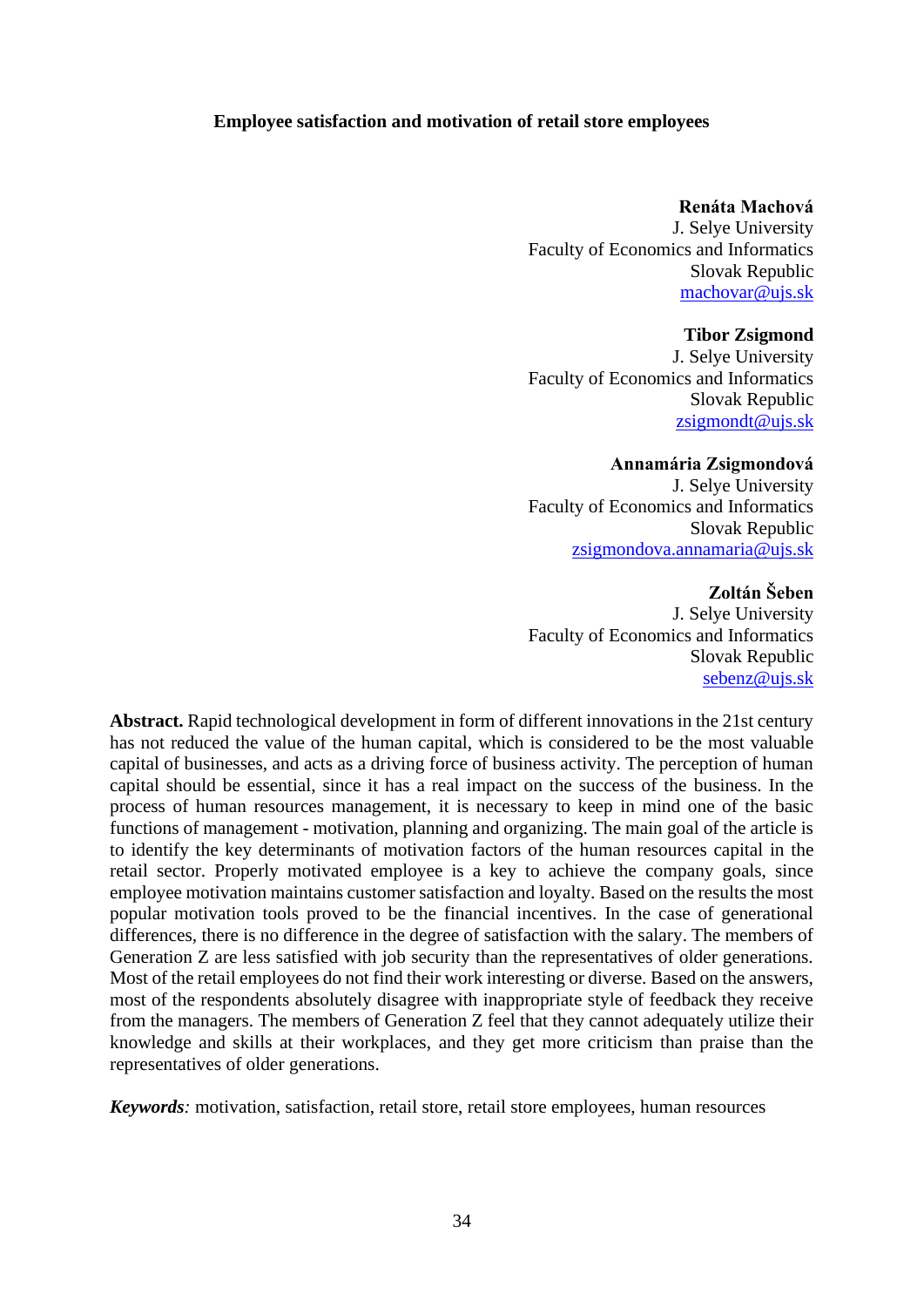# **An International Analysis of Consumer Awareness During the COVID-19 Pandemic in Slovakia and Hungary**

**Renáta Machová**

J. Selye University Slovakia [machovar@ujs.sk](mailto:machovar@ujs.sk)

#### **Enikő Korcsmáros**

J. Selye University Slovakia [korcsmarose@ujs.sk](mailto:korcsmarose@ujs.sk)

# **Roland Marča**

J. Selye University Slovakia [marcaroland@gmail.com](mailto:marcaroland@gmail.com)

#### **Monika Esseová**

J. Selye University Slovakia [monika.esseova36@gmail.com](mailto:monika.esseova36@gmail.com)

**Abstract.** Due to the rapid spread of the virus and its pernicious effects on the economy, a great change can be observed in consumers' attitudes towards shopping. Needless to say, the demand for necessities comes to the fore, and the consumers need to face a lot of hindrances when it comes to the decision-making process. It should be emphasised that the consumers have responsibilities and rights either. It can legitimately arise the question, whether they are familiar with either of the aforementioned facts. The main objective of this research is to analyse whether an increasing level of educational attainment affects the consumers' awareness in Hungary and Slovakia. Moreover, the paper investigates whether there are any significant differences in age groups regarding consumers' awareness. Finally, the article investigates whether there are any statistically significant interactions between the respondents' gender, employment status and conscious saving attitudes. Kendall's tau-b correlation, rank-based nonparametric Kruskal-Wallis H test, and Loglinear analysis were used to examine the formulated hypotheses. As a result, it can be declared for both countries that an increasing level of educational attainment strongly affects consumers' awareness. Furthermore, three major differences can be noticed regarding various age groups in the case of Hungary.

*Keywords:* Slovakia, Hungary, consumer awareness, shopping behaviour, saving attitudes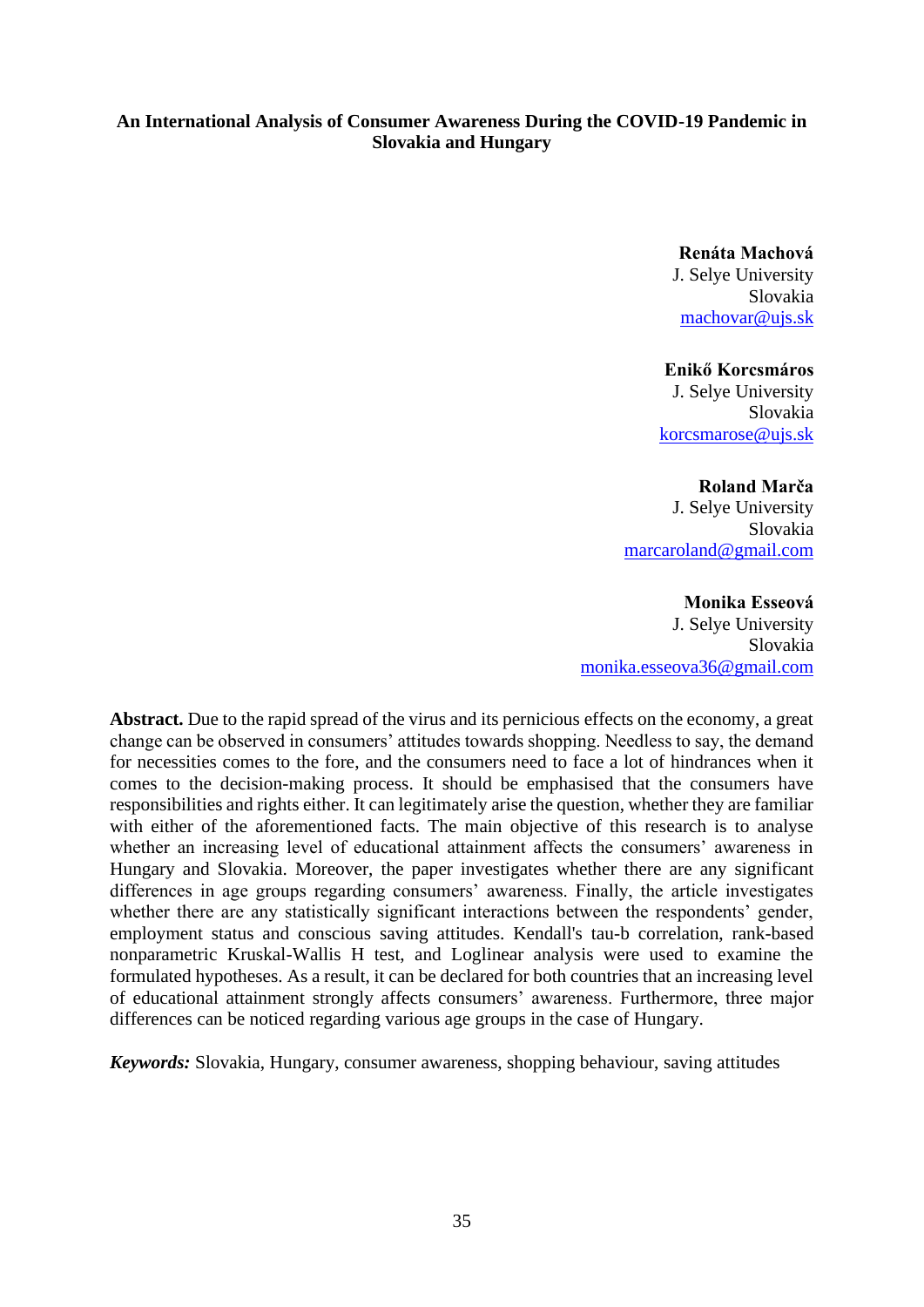**Jana Masárová**

Faculty of Social and Economic Relations Alexander Dubcek University of Trencin Slovakia [jana.masarova@tnuni.sk](mailto:jana.masarova@tnuni.sk)

#### **Eva Koišová**

Faculty of Social and Economic Relations Alexander Dubcek University of Trencin Slovakia eva.koisov[a@tnuni.sk](mailto:mail@mail.com)

### **Jozef Habánik**

Faculty of Social and Economic Relations Alexander Dubcek University of Trencin Slovakia [jozef.habanik@tnuni.sk](mailto:jozef.habanik@tnuni.sk)

**Abstract**. Economic development of countries is closely connected to human resources development. Education plays a pivotal role in the life of an individual and society as it provides chances for personal development and economic development of society. The Slovak Republic has long been unable to cope with profound regional disparities in various areas. The existence of disparities is demonstrated by the evolution of educational attainment, which is integral to economic and regional development. The purpose of the paper was to determine the evolution of the educational attainment of the economically active population in the regions of the Slovak Republic from 2000 to 2020. Educational attainment index was used to assess the educational attainment. The research findings show that the educational attainment of the economically active population and working population is increasing, and is highest in the region of Bratislava. The educational level of the unemployed rises and falls irregularly depending on how the labour market evolves.

*Keywords:* labour market, education, [economically active population,](https://ec.europa.eu/eurostat/statistics-explained/index.php?title=Glossary:Economically_active_population&redirect=no) educational attainment, educational attainment index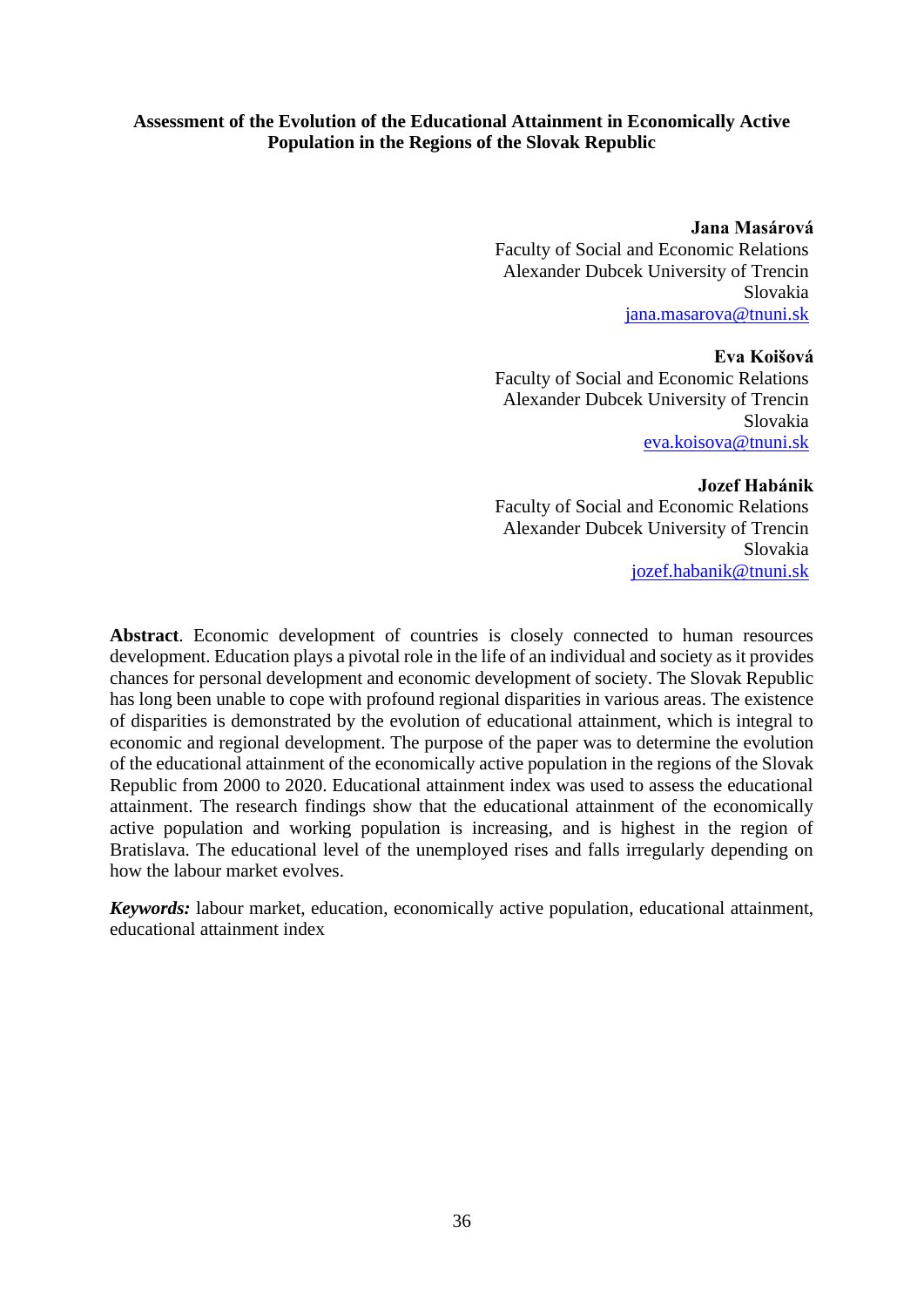# **Production Risk Analysis in the Intensive Poultry Growth in The Republic of Kosovo**

**Arif Murrja** Agricultural University of Tirana**,** Albania *[amurrja@ubt.edu.al](mailto:amurrja@ubt.edu.al)*

**Pjetër Ndreca** Metropolitan University of Tirana, Albania *[pndreca@umt.edu.al](mailto:pndreca@umt.edu.al)*

**Kushtrim Braha** University "Ukshin Hoti", Prizren, Kosovo *[kushtrim.braha@uni-prizren.com](mailto:kushtrim.braha@uni-prizren.com)*

**Sadik Maloku** University "Ukshin Hoti"**,** Prizren**,** Kosovo *[sadik.maloku@uni-prizren.com](mailto:sadik.maloku@uni-prizren.com)*

> **Maksim Meço** "Qirjazi" College Tirana, Albania *[mmeco@ubt.edu.al](mailto:mmeco@ubt.edu.al)*

**Biorn Basha** Agricultural University of Tirana, Albania *[biornbasha1@gmail.com](mailto:biornbasha1@gmail.com)*

**Abstract.** Production risk analysis in agriculture plays an important role in the sustainable development of agricultural businesses (farms and agribusiness enterprises). Researchers have at their disposal a range of methods to analyze and evaluate production risk events. The results of their use assist owners and managers in making decisions to address production risk. Even though many studies have been conducted on risk management, there is still a research gap in specific sectors of agriculture. In this study, the qualitative and quantitative method was applied to assess the production risk on poultry farms, for egg and meat production. The study was conducted in the Republic of Kosovo. The results of the study acquaint farmers with the levels and aggressiveness of production risk events. Finally, production risk responses (production risk management strategies) are recommended.

*Keywords:* risk, production, probability, qualitative and quantitative evaluation, matrix, Kosovo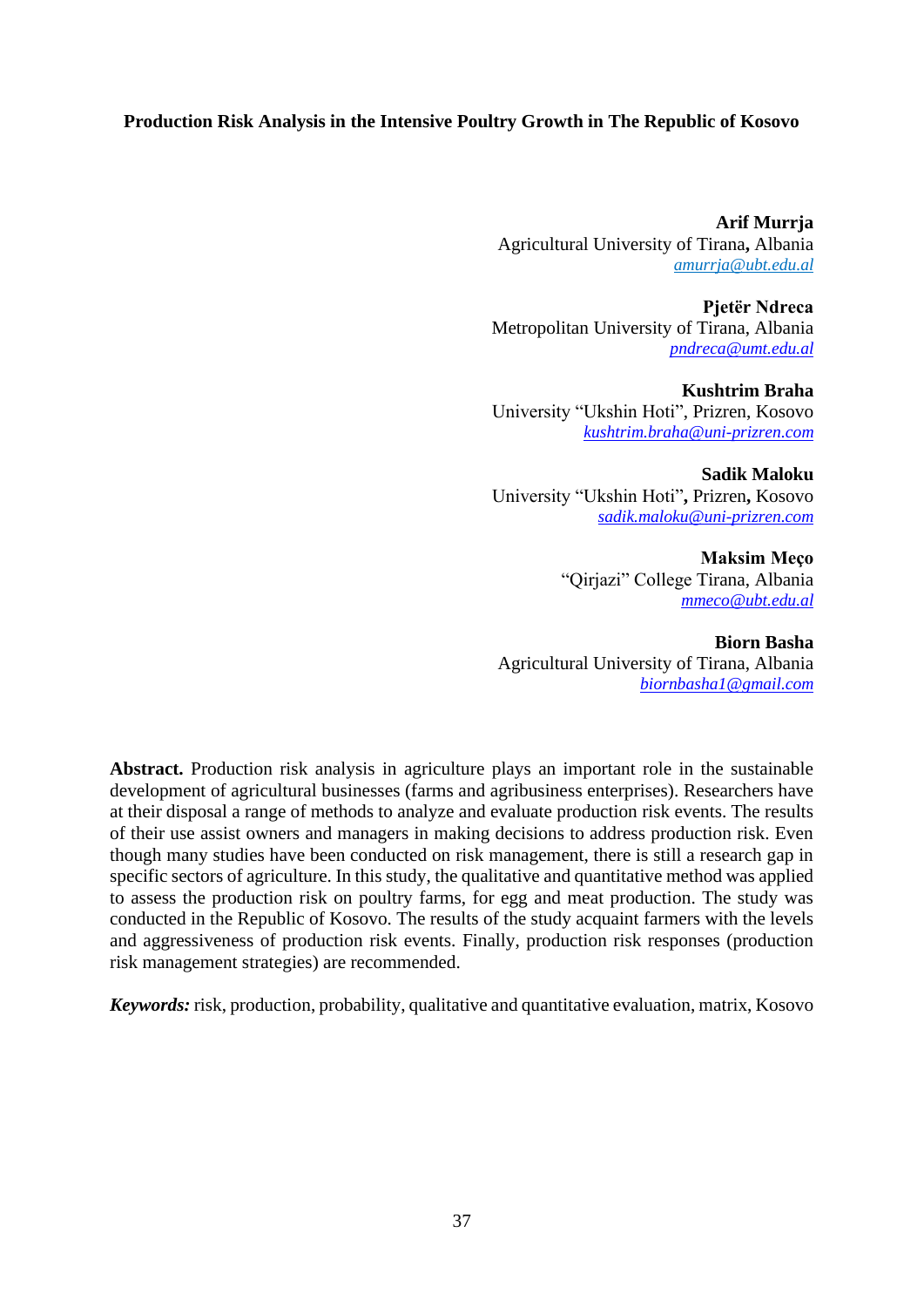# **Deterioration of financial ratios during the Covid-19 pandemic: Does corporate governance matter?**

**Hussam Musa** Faculty of Economics Matej Bel University in Banská Bystrica Slovakia [hussam.musa@umb.sk](mailto:hussam.musa@umb.sk) 

**Frederik Rech** Dongbei University of Finance and Economics China [frederikrech@gmail.com](mailto:frederikrech@gmail.com) 

**Chen Yan** Dongbei University of Finance and Economics China [Chenyan2001@136.com](mailto:Chenyan2001@136.com)

> **Zdenka Musová** Faculty of Economics Matej Bel University in Banská Bystrica Slovakia [zdenka.musova@umb.sk](mailto:zdenka.musova@umb.sk)

**Abstract**. In the paper, the results of the study of the effect of corporate governance on companies´ financial variables during the Covid-19 pandemic in Slovakia are presented. Using hand-collected data from 43 non-financial companies listed on the Bratislava Stock Exchange, we build our Corporate Governance Index, CGI, which was used in the regression and scatter plot analysis. In our summary statistics, it was revealed that most of the business activity was concentrated in companies with higher levels of corporate governance and that those same companies suffered the most during the Covid-19 pandemic. In addition, our correlation, regression, and scatter plot analysis revealed that on both group and individual company levels, companies with higher levels of corporate governance would have their financial variables deteriorate significantly more compared to companies with low levels of compliance. The results were consistent in all employed analyses.

*Keywords:* corporate governance, Corporate Governance Index, Covid-19 pandemic, Bratislava Stock exchange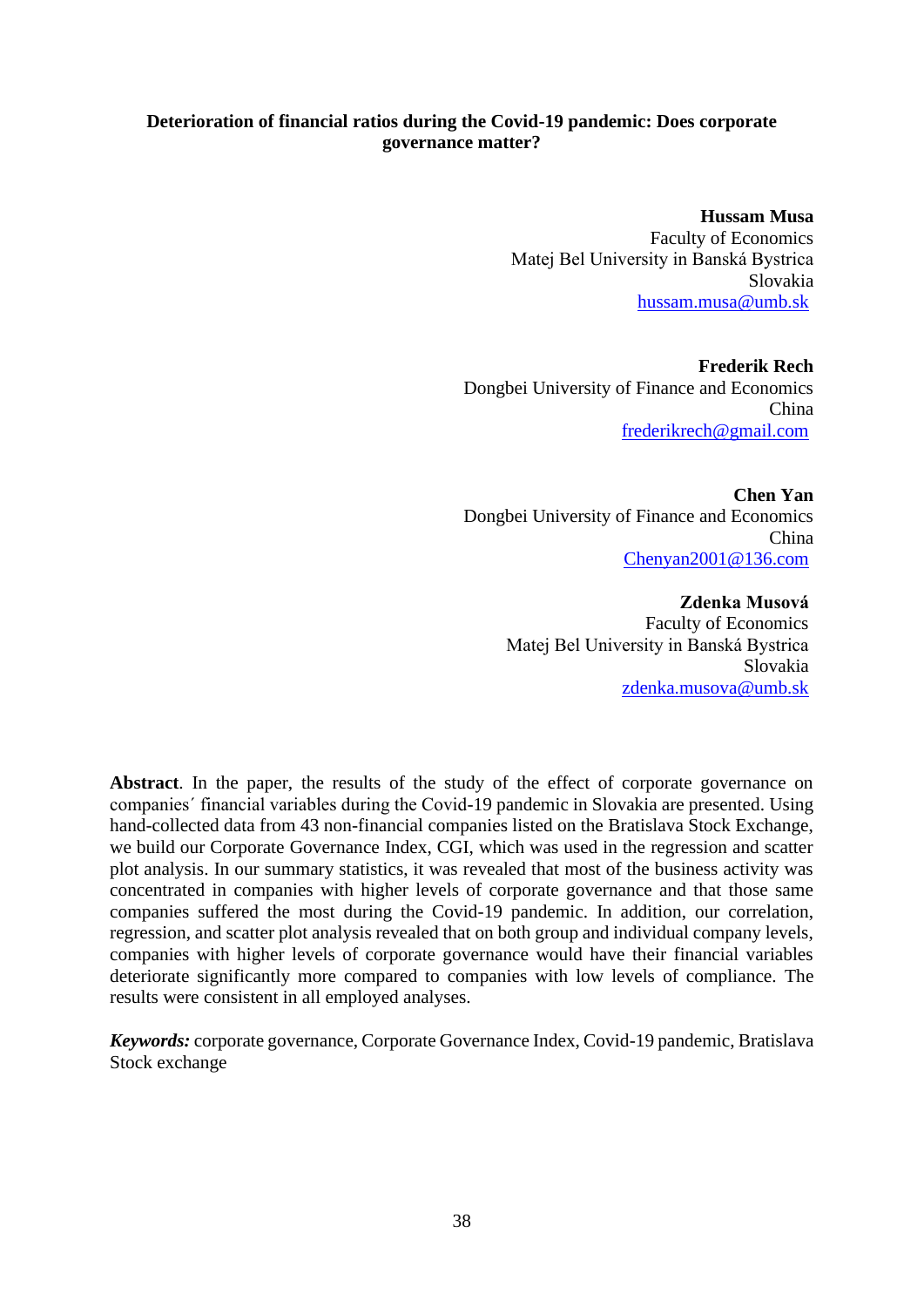# **Gender Differences in the Perception of Motivations for Consumer´s Online Brandrelated Activities and their Impact on Instagram**

**Ludovit Nastisin** Faculty of Management University of Prešov Slovakia [ludovit.nastisin@unipo.sk](mailto:ludovit.nastisin@unipo.sk)

**Anton Jura** Faculty of Mining, Ecology, Process Control and Geotechnologies Technical University of Kosice Slovakia [anton.jura@tuke.sk](mailto:anton.jura@tuke.sk)

Abstract. The paper assessed the issue of gender differences in the perception of individual types of COBRAs and the associated motivations for these activities on Instagram. The paper analysed data gathered from questionnaires (a sample of 401 respondents). Gender differences were analyzed using the Mann-Whitney U test. Seven hypotheses were established. Based on the results, it could be stated that four of them are statistically significant. Specifically, the study observed gender differences in the perception of three of the four analyzed motivation and one of the three analyzed COBRAs. The significance level of 0.05 was proposed. The findings were presented in the context of existing research with clearly pointed future direction of the research in this area.

*Keywords:* gender differences, Instagram, motivation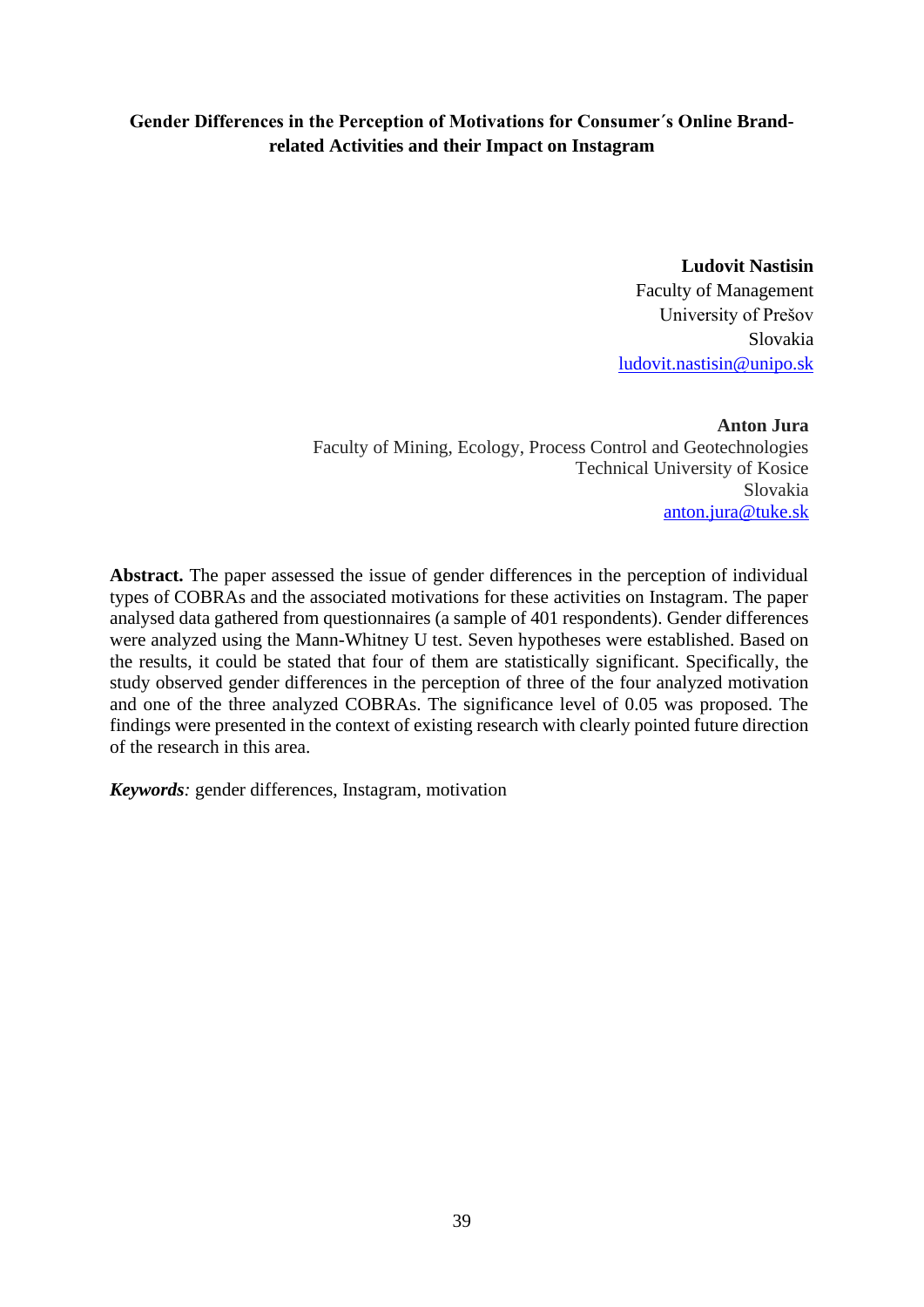### **Sustainable e-commerce and environmental impact to sustainability**

#### **Judit Oláh**

Faculty of Economics and Business University of Debrecen Hungary University of Johannesburg South Africa [olah.judit@econ.unideb.hu](mailto:olah.judit@econ.unideb.hu)

**József Popp**  Hungarian National Bank – Research Center Kecskemét Hungary University of Johannesburg South Africa [popp.jozsef@uni-neumann.hu](mailto:popp.jozsef@uni-neumann.hu)

#### **Nicodemus Kitukutha**

Ihrig Károly Doctoral School of Management and Business University of Debrecen Hungary nicodemus.kitukutha@econ.unideb.hu

**Abstract.** Sustainability is one of the most important socio-economic-environmental topics of the time. Consumers are increasingly demanding that companies follow an eco-friendly approach that ensure sustainable e-commerce. There is a great challenge to e-commerce business, given that online shopping is connected to complex logistic systems, long shipping routes, high return rates, and non-recyclable packaging, that cause environmental impacts. Studies show e-commerce is rapidly growing and widely accepted in developed countries. However, the challenge is how to sustain growth in the long term in e-commerce on environmental impact. Therefore, the research gap on sustainable e-commerce and environmental impact. Qualitative and quantitative methods are applied in this study. The results indicate that investing in more sustainable processes has a positive environmental impact. According to the survey, one in three customers finds it important that online retailers adopt measures for sustainability. One in four customers has decided not to order from online stores that do not meet sustainability practices. Therefore, the study of sustainable e-commerce is crucial. Thus, theoretical, and managerial implications are proposed in this study. In addition, policies governing sustainable e-commerce and environmental impact should be applied by all stakeholders: the government, retailers, and consumers.

*Keywords:* sustainability, environmental impact, footprint, e-commerce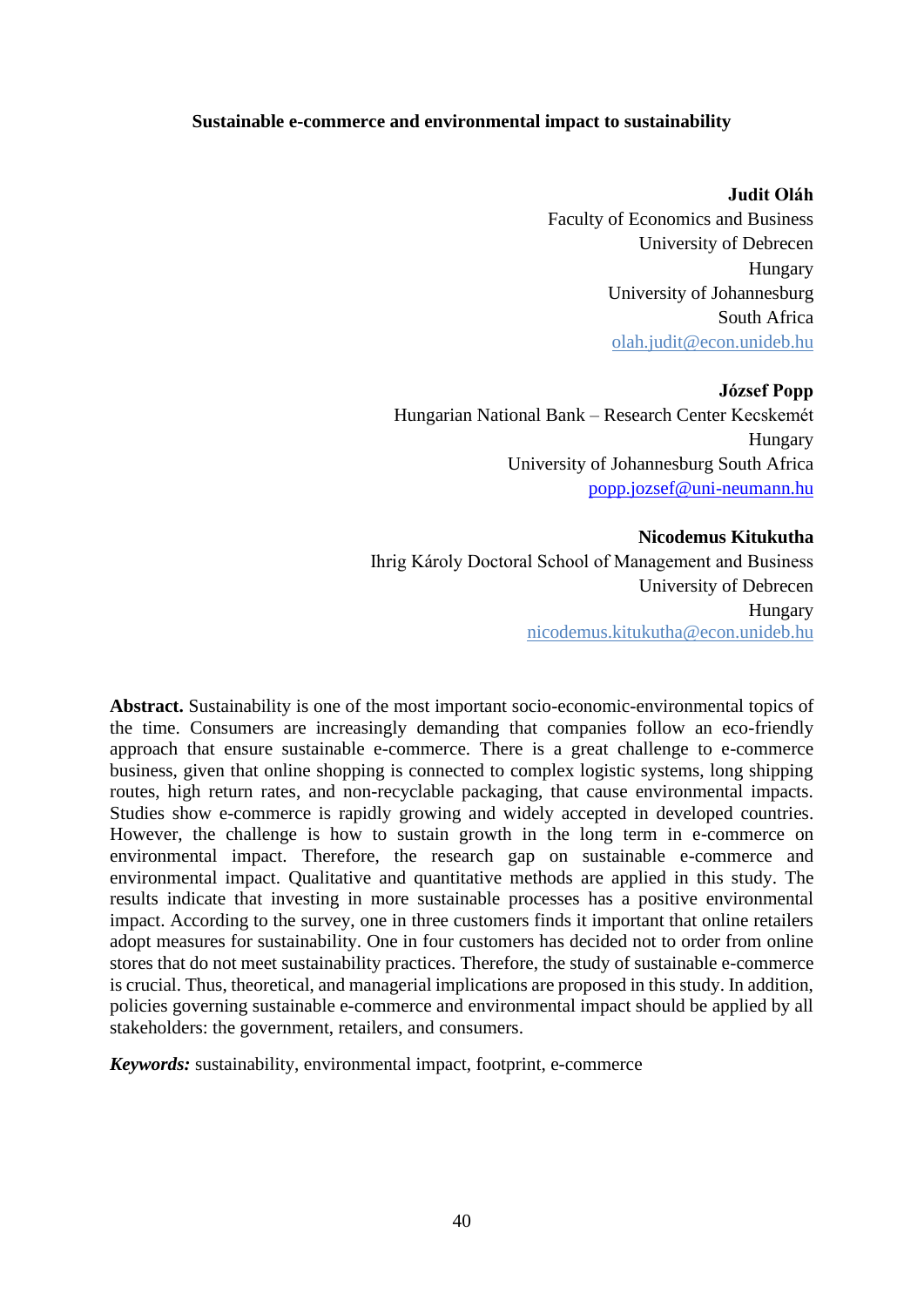### **Consumer Shopping Motive Identification: Study of Webrooming vs. Showrooming**

**Maria Olearova**  Faculty of Management University of Prešov Slovakia [maria.olejarova@unipo.sk](mailto:maria.olejarova@unipo.sk)

**Abstract.** Based on the theoretical framework of the three-dimensional structure of the perception of smart shopping, the main goal of this research was to research which shopping motives lead consumers to prefer individual shopping channels (webrooming vs. showrooming). The research was conducted on a sample of 486 Slovak consumers, and focused on a homogeneous category of fashion products. After conducting the difference tests, the results showed that there are statistically significant differences in the preferences of shopping channels with regard to shopping motives. Thus, the results suggest that consumers who wish to save time in the purchasing process prefer webrooming, and those who are motivated to save money and feel that they are making the right shopping decision prefer showrooming. The findings of this research can be useful for businesses, as a better integration across channels may bring about consumer confidence, increase consumer loyalty, conversion rates, and increase sales opportunities.

*Keyword:* showrooming, webrooming, consumer behaviour, shopping channel, motivation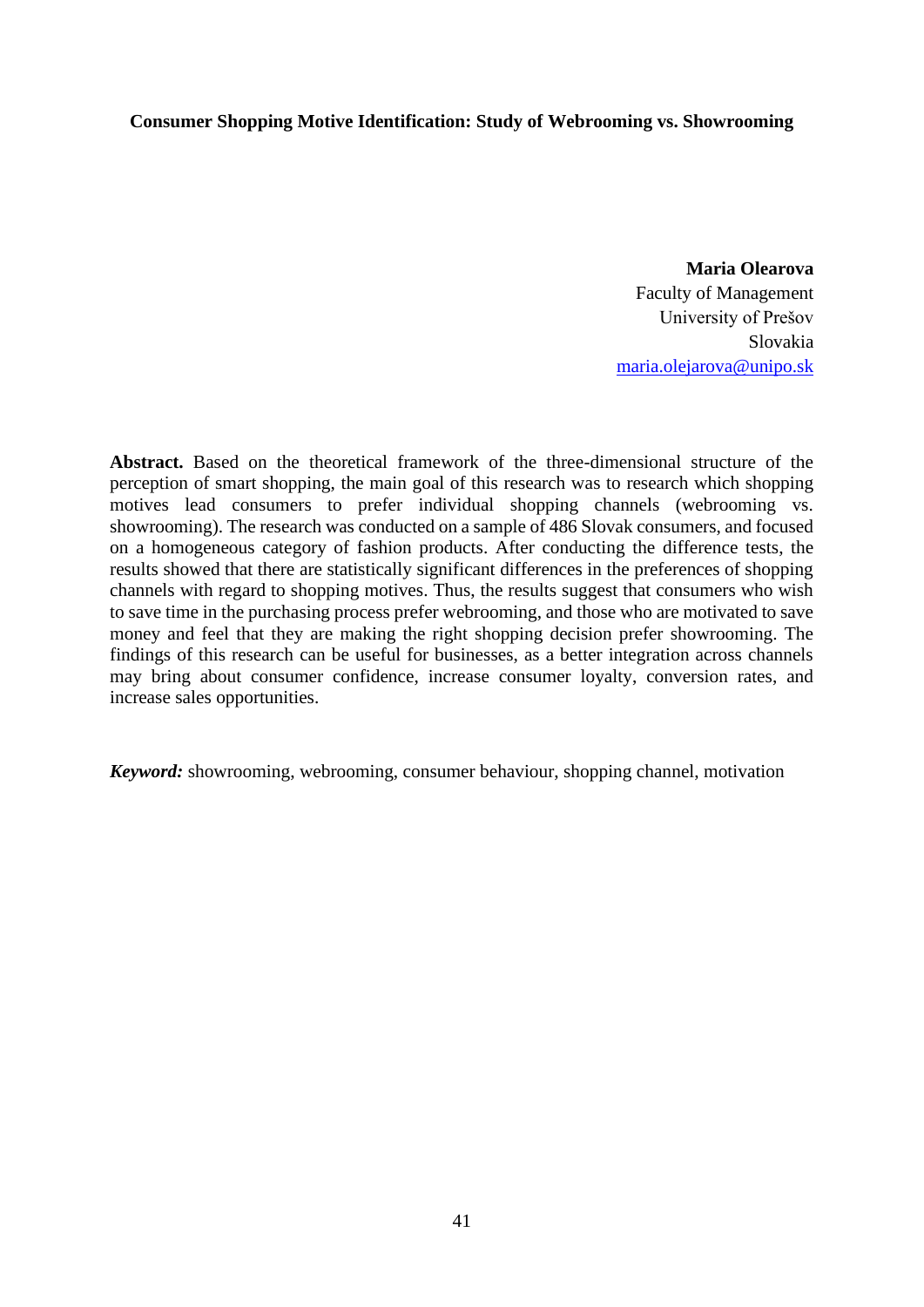# **The Relationship between the Time Use and the Intensity of Use of Mobile Technologies on a Sample of OECD Member Countries**

**Maria Olearova**  Faculty of Management University of Prešov Slovakia [maria.olejarova@unipo.sk](mailto:maria.olejarova@unipo.sk)

#### **Radovan Bacik**

Faculty of Management University of Prešov Slovakia [radovan.bacik@unipo.sk](mailto:radovan.bacik@unipo.sk)

**Abstract.** There are contradictory views as to whether modern technologies have a positive or a negative impact on our daily lives. Mobile communication devices allowing access to the Internet and equipped with a huge number of applications have caused changes in people's time management due to their constant presence. Based on the above, the aim of this paper is to assess the relationship between the use of mobile communication devices and the change in the way time is spent in selected Organization for Economic Co-operation and Development (OECD) countries  $(n = 30)$ . This analysis made use of 3 mobile device usage indicators and time-related 12 indicators, using data for 2020. The assumption based on the regression analysis - that the frequency of use of mobile devices is not significantly related to changes in the time structure proved to be the most important finding. However, some significant relationships were seen in the women-oriented models. Information on the time spent using mobile communication devices helps understand not only the well-being of the population but also the state of the ICT sector, as well as all aspects of the country's sustainable development. Moreover, information referred to above would also be useful in proposing more effective decisions on the part of policy makers.

*Keywords:* mobile technologies, mobile communication, OECD countries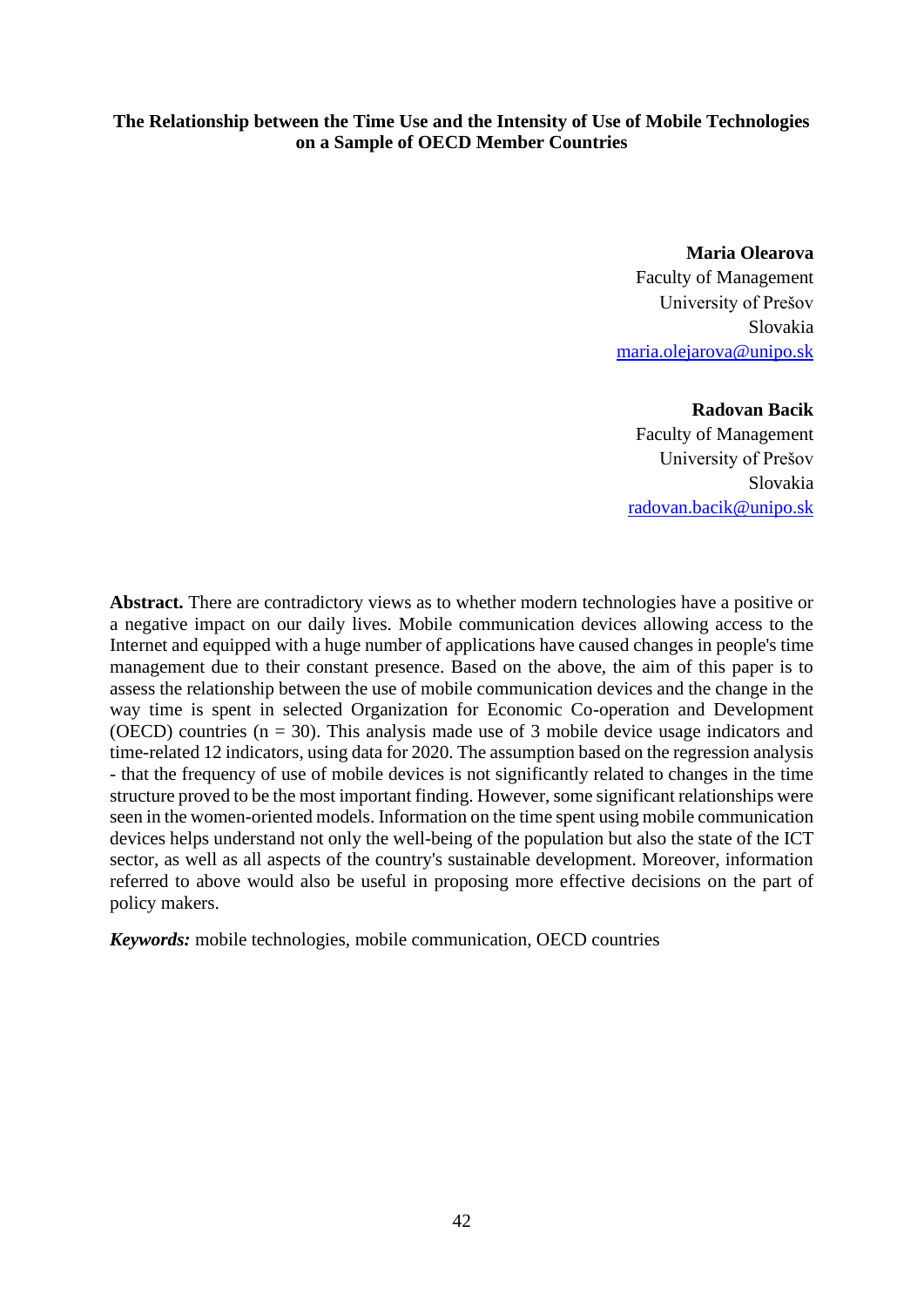#### **Intellectual migration from Ukraine: European vector**

**Olena Oliinyk** National university of water and environmental engineering Ukraine [o.o.oliynuk@nuwm.edu.ua](mailto:o.o.oliynuk@nuwm.edu.ua)

#### **Yuriy Bilan**

Faculty of Management Rzeszow University of Technology, Poland [y.bilan@prz.edu.pl](mailto:y.bilan@prz.edu.pl)

Abstract. The study identifies the essence of the concept of "intellectual migration", which includes the migration of highly qualified workers with higher education for employment abroad to realize their professional and intellectual abilities. The dynamics of the number of issuances and renewals of the EU Blue Card confirms the high level of interest of Europeans in the employment of intellectual migrants. In 2019, Ukrainian intellectual migrants owned about 5% of all issued and updated EU Blue Cards. This figure shows an increase of more than 12 times over the past 9 years. The authors analyzed vacancies for employment of intellectual migrants from Ukraine in the European Union on the job search site robota.ua. The analysis of advertisements revealed the most popular areas of intellectual labor migration among EU member states: Poland (42%) and Germany (13%). In terms of professional orientation of current vacancies, advertisements for employment of managers with a share of 28% in total prevail. The relationship between the indicator "brain gain" in the Global Talent Competitiveness Index and the country's economic growth has been studied. The calculated value of Pearson's pairwise correlation coefficient (0.882) proves the significant impact of the country's level of attractiveness to intellectual migrants on its economic prosperity. In order to detail this relationship, an economic-mathematical model of the form  $y = 718.77x-5213.7$  was developed. This model proves that with increasing value of the indicator "brain gain" in the Global Index of Talent Competitiveness, GDP per capita increases.

*Keywords:* migration, intellectual migration, employment, economic growth, European Union, Blue Card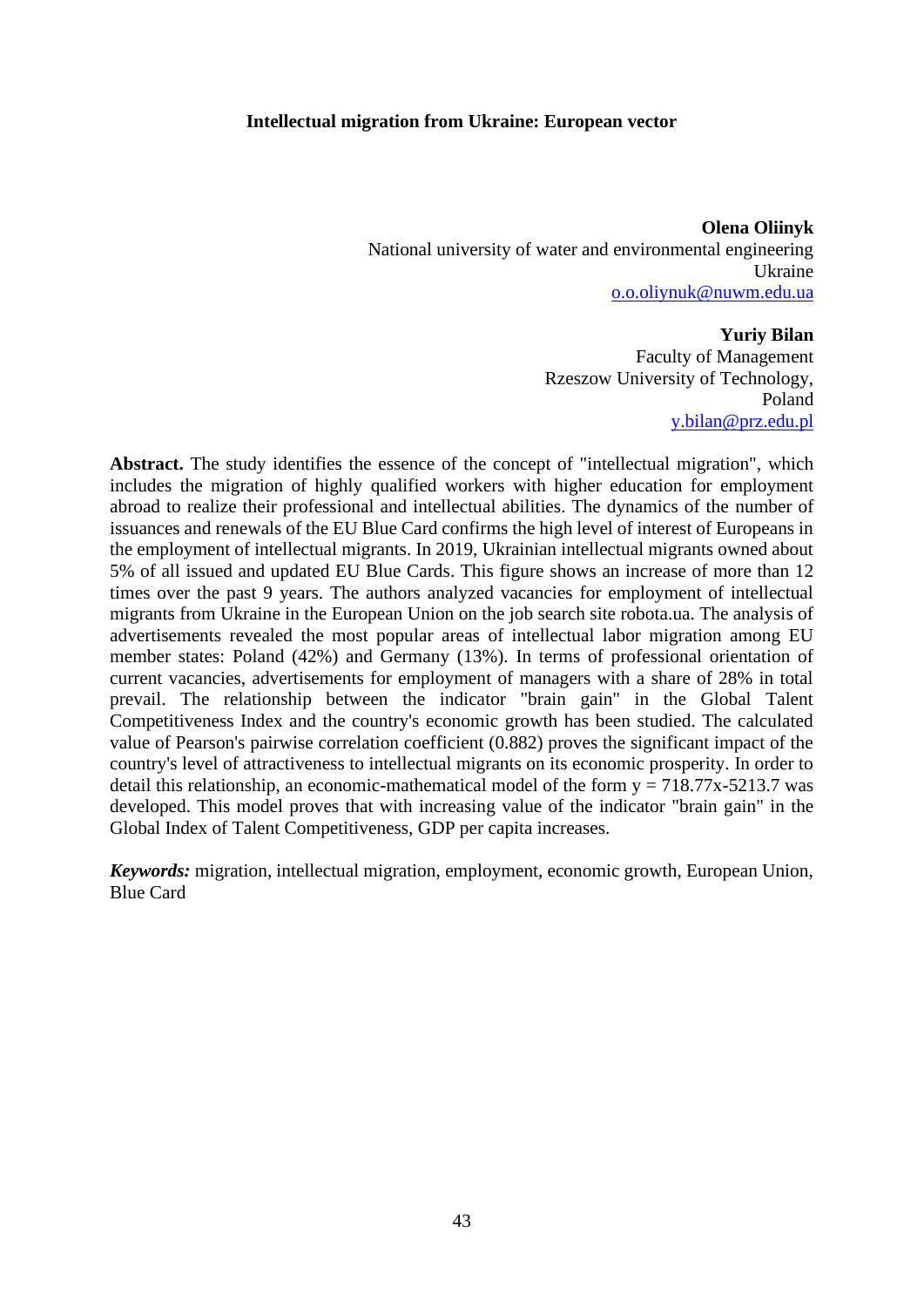# **Global Envelope Method – New Trend in Determining Economic Potential of Rural Areas**

**Petra Pártlová** Institute of Technology and Business in České Budějovice Czech Republic [petra.partlova@mail.vstecb.cz](mailto:petra.partlova@mail.vstecb.cz)

**Abstract:** The article submitted critically analyses the theoretical approaches and concepts on the basis of narrative method and discusses the identified research gap, which has created space for finding a new concept, a new methodology for determining the overall global economic potential of rural areas. The global model is constructed using the global envelope method and permutation tests, which have not been used in the area of regional science yet. The methodological background is the creation of an information database consisting of four proposed pillars (economic, social, infrastructural, and environmental pillar) of rural areas with relevant sets of indicators, with the definition of these indicators fully respecting the anthropoecological conditions in the region. In the next part of the research, the global model is compared with the following sub-models: sub-model of INXPES (index of economic structure progressivity), TIES (trend of index of economic structure, MPA (economic activity rate), and INXRCR (recreation and tourism index). Subsequently, methodological procedures were set up for the calculation of both the global economic potential of the territory and its sub-parts.

*Keywords:* Global envelope method, models, economic potential, anthropo-ecological conditions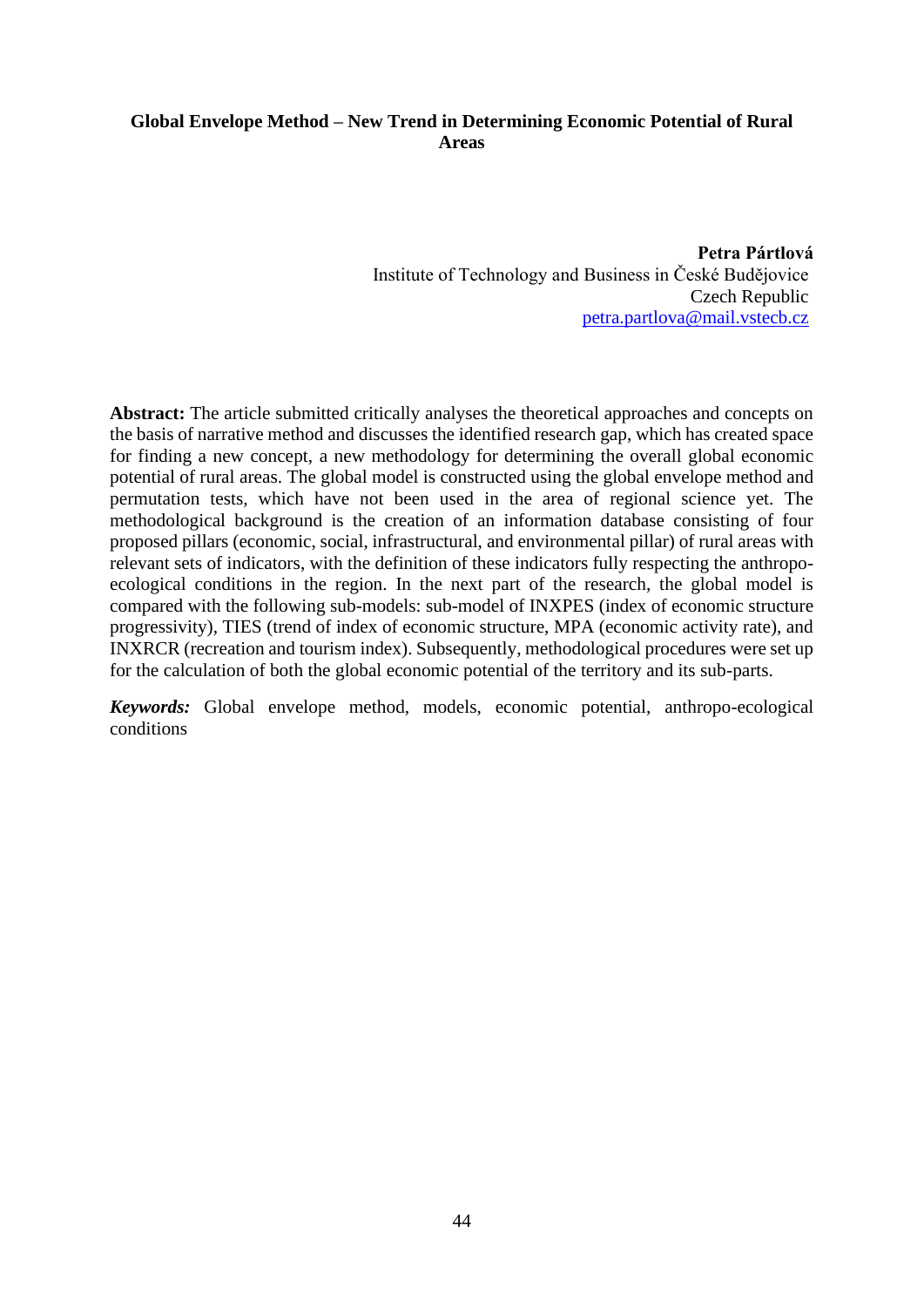# **Customer age as a determinant of preferences for information sources- Empirical analysis of a case from Central Europe**

**František Pollák** Institute of Technology and Business in České Budějovice Czech Republic [frantisek.pollak@mail.vstecb.cz](mailto:frantisek.pollak@mail.vstecb.cz)

> **Peter Markovič** University of Economics in Bratislava Slovak Republic [peter.markovic@euba.sk](mailto:peter.markovic@euba.sk)

Abstract. The issue of finding effective approaches to marketing communications has been the subject of interest of the academic community as well as marketing managers for several decades. The study submitted presents the results of an empirical analysis concerning the preferences of more than 5,000 Central Europeans aimed at identifying the customers´ preferred way of obtaining information depending on their age. The results of the analysis suggest that younger customers prefer online media, while middle-aged and older customers tend to prefer traditional information sources. The added value of the study is mainly in the results of cluster analysis, where we discover relatively interesting mergers of customer clusters with a combination of preferentially similar age groups of customers. These newly discovered clusters can serve as a means of more effective targeting of marketing communication to optimize the use of corporate resources and increase the overall competitiveness of companies operating in the Central European market.

*Keywords:* marketing communication, customer, efficiency, competitiveness, innovation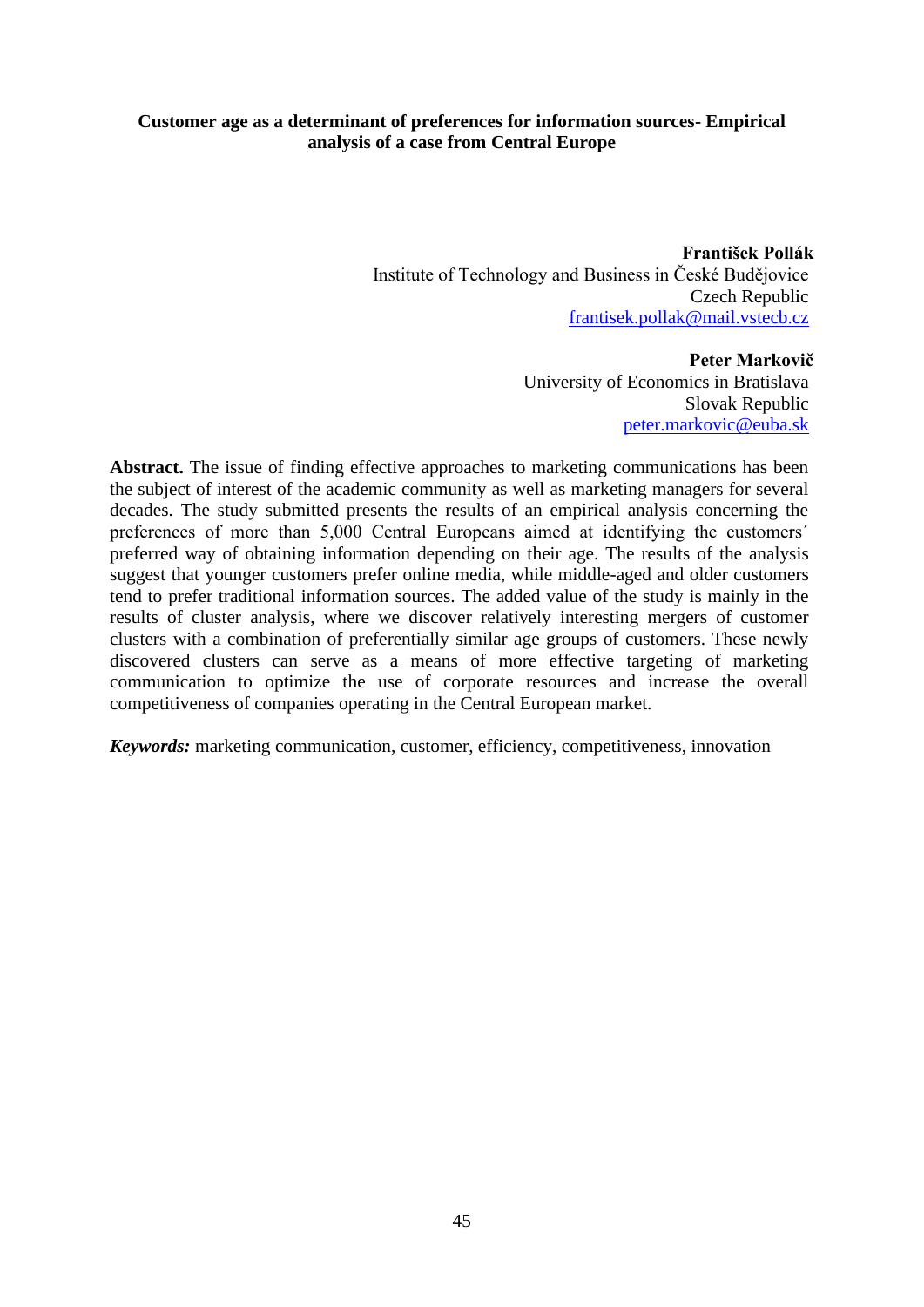#### **Analysis of emigration from developing countries after EU accession**

**Andrej Přívara**  University of Economics in Bratislava Department of Economic Theory Slovak Republic [andrej.privara@euba.sk](mailto:andrej.privara@euba.sk)

#### **Ani Galstyan**

Russian-Armenian University Institute of Economics and Business Republic of Armenia [ani.galstyan@rau.am](mailto:ani.galstyan@rau.am)

**Abstract.** The European Union has seen unprecedented migration flows following the 2004 and 2007 enlargements. Such high rates of migration from new member developing countries caused concern both in donor and host countries. The most prominent population movement caused social, economic, and demographic changes both in donor and recipient EU member states. Hence, understanding such migration flows is vital as they influence the global economy, migration policies, society and politics. Such an analysis can help the authorities to make the macroeconomic regulation and policy in the field of migration more efficient to contain unnecessary immigration or to use the potential of labour immigrants in favour of better economic development of the country. Moreover, the attraction of highly-skilled young professionals is considered a good tool for improving economic competitiveness and growth. The goal of this paper is to analyse the reasons and consequences of post-enlargement migration flow from new to old member states within the single labour market of the economic union. The analysis includes three main directions – labour markets, economic growth and welfare. The results show that the EU accession caused a high level of emigration, particularly from developing countries. Secondly, the recipient countries adjusted their migration policies to confront the high immigration numbers. And finally, as the majority of migration was composed of work migrants, this phenomenon contributed to the EU economic growth prospects.

*Keywords:* emigration, work migration, migration factors, economic union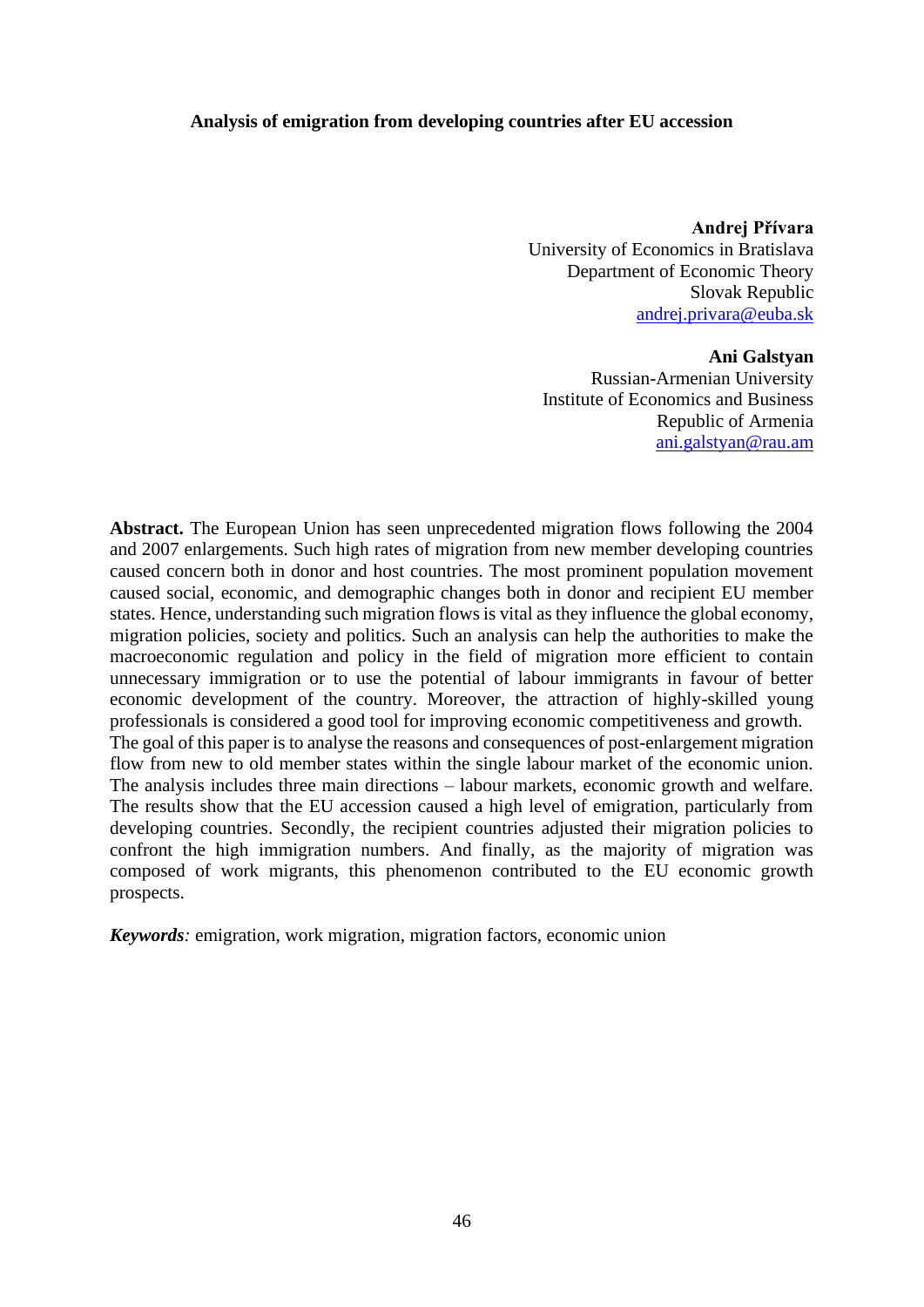#### **The impact of COVID-19 on migration flows**

**Magdaléna Přívarová**  University of Economics in Bratislava Department of Economics Slovak Republic [magdalena.privarova@euba.sk](mailto:magdalena.privarova@euba.sk)

#### **Ani Galstyan**

Russian-Armenian University Institute of Economics and Business Republic of Armenia [ani.galstyan@rau.am](mailto:ani.galstyan@rau.am)

**Abstract.** COVID-19 pandemic caused an unprecedented halt of human mobility. As a result, all categories of migration were affected worldwide. Notably, the immigration flow to developed countries recorded the sharpest drop of more than 30%. The analysis shows that the pandemic poses a severe threat, especially to labour migrants. First of all, immigrants from developing countries were at risk of losing their jobs due to mass layoffs while having almost no social security. Thus, as labour migrants lose their primary source of income, they send fewer remittances leading to a sharp decrease in money inflow from the developed world to the developing world. Secondly, the massive lockdowns worldwide made it impossible for lowskilled seasonal workers to migrate to developed countries for labour. And finally, some labour migrants who lost their job have repatriated to their countries of origin. It is crucial to understand the impact of distortions in migration both on host and donor countries economies. The current paper aims to analyse the impact of the COVID-19 pandemic on migration flows and its social-economic consequences both in host and donor countries. The results show that there are several essential consequences worldwide. Firstly, migrant workers are at a higher risk of layoff, as they usually work in the informal sector or have temporary visas. Secondly, the decrease in remittances could increase the poverty rate in developing countries, as this source of income provides an economic lifeline to poor households. And finally, the agriculture sector in many developed countries depends on the work of seasonal work immigrants. Hence, the international mobility restrictions may lead to disruptions in the global food supply chain affecting food security. We conclude about the COVID-19 pandemic causing a halt in migration flows, which may threaten social, economic, and food security.

*Keywords:* labour migration, lockdown, pandemic, crisis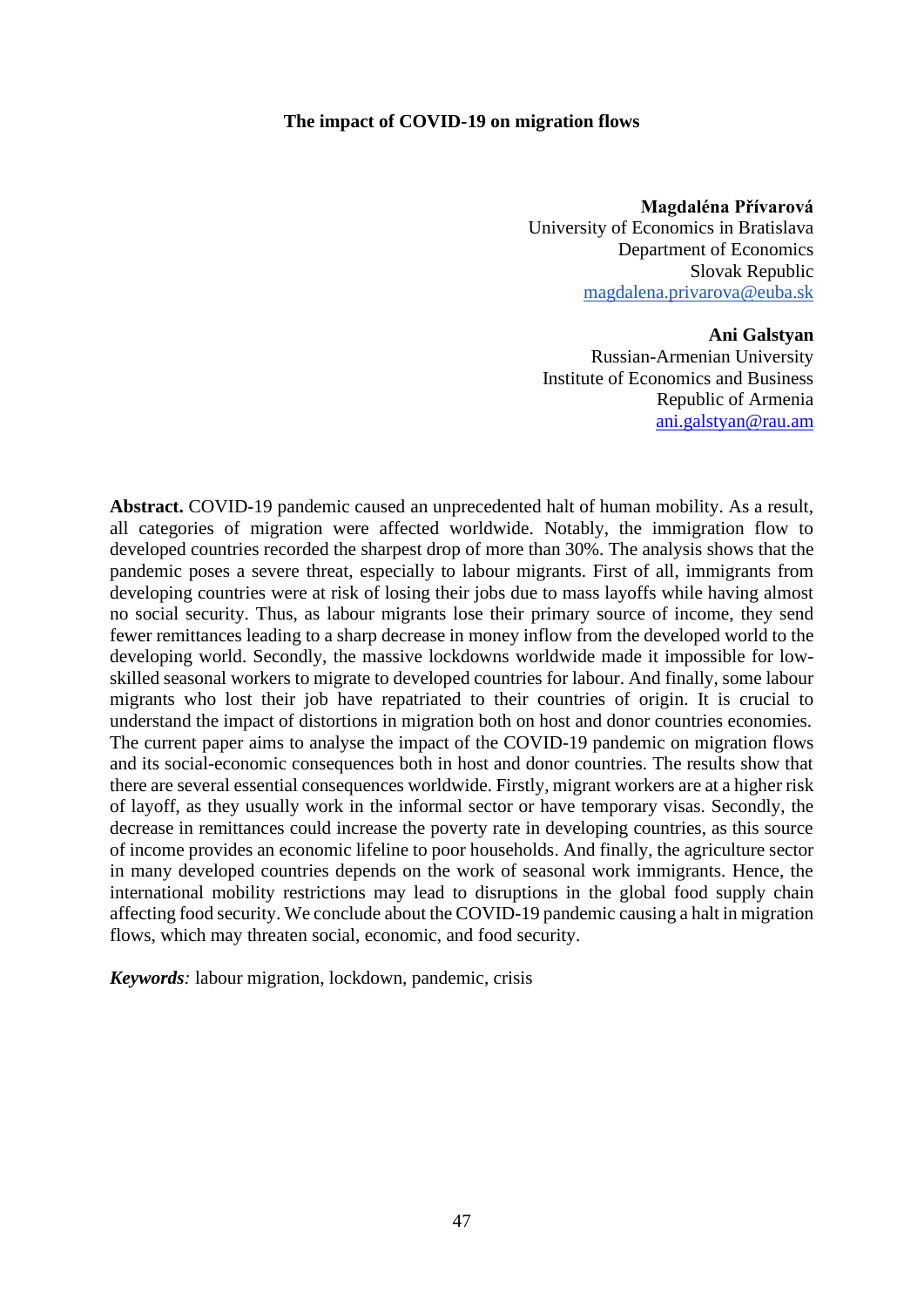# **Knowledge and Technological Innovations in the Context of Tourists' Spending in OECD Countries**

**Martin Rigelsky** Faculty of Management University of Prešov Slovakia [martin.rigelsky@unipo.sk](mailto:martin.rigelsky@unipo.sk)

#### **Ludovit Nastisin**

Faculty of Management University of Prešov Slovakia [ludovit.nastisin@unipo.sk](mailto:ludovit.nastisin@unipo.sk)

**Abstract.** Tourism is one of those segments in which the effect of implemented innovations tends to show relatively quickly. The purpose of the presented study is to assess the links between knowledge and technological innovation and tourists' spending on a sample of developed countries. To this end, the research relied on annual data (2010-2019) of selected OECD countries ( $n = 36$ ). Data presenting the innovation potential (Knowledge & technology Global Innovation Index) of selected countries (knowledge creation, impact of knowledge and knowledge diffusion) was included in the analyzes. Tourism was represented by four indicators: - Business Tourism Spending, Leisure Tourism Spending, Domestic Tourism Spending, Visitor Exports - Foreign spending. The panel regression analysis showed that demonstrable links were proved only for some assumptions, while the identified effects acquired negative trajectories, i.e. in countries where higher tourists' spending was identified, lower outputs of innovation activities in the examined areas can be expected. Significant negative links were discovered between the indicators the creation of knowledge and visitor exports as well as the dissemination of knowledge and domestic tourism spending. For more accurate results, further analyzes and examinations of interconnections in a different country structure are needed.

*Keywords:* international tourism, spending, Global Innovation Index, cluster analysis, regression analysis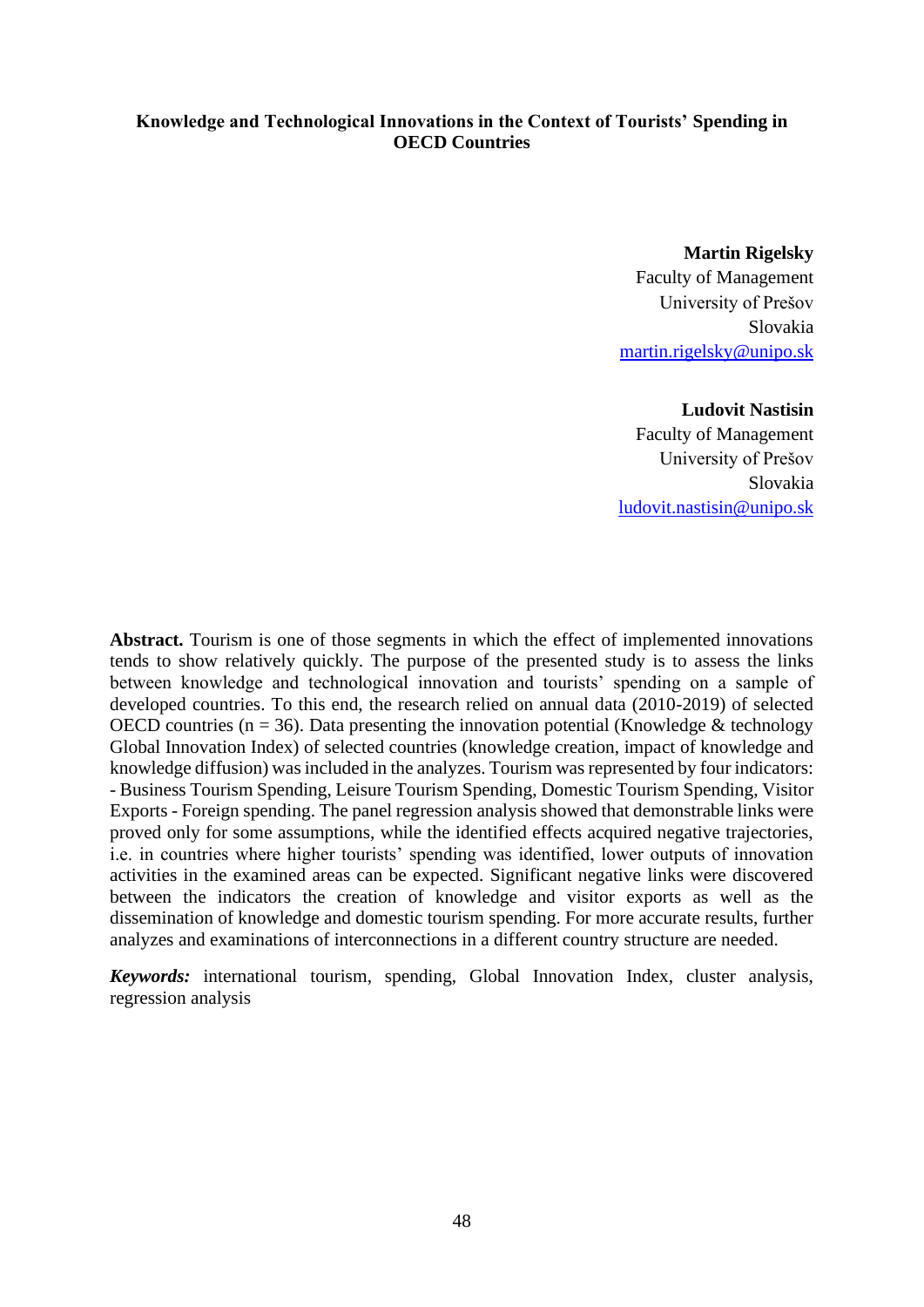# **Sustainable tourism in terms of shopping behavior – tourists' spending on tourism and their travel culture**

**Martin Rigelsky** Faculty of Management University of Prešov Slovakia [martin.rigalsky@unipo.sk](mailto:martin.rigalsky@unipo.sk)

**Abstract.** Increasing the competitiveness of destinations is one of the key issues of sustainable tourism. One of the solutions is to examine the profile of sustainable tourists and their spending models in destinations. The purpose of the present study was to assess the links between the level of tourists' spending and their behavior during the COVID period. The research was carried out on a sample of Slovak tourists ( $n = 383$ ) who went on a multi-day stay during the COVID period (2020 and later). The study featured two indicators, in particular tourists' spending (measured in spending categories) and travel behavior culture (measured by the Likert scale). The results were processed using descriptive and frequency analysis, which found that most respondents prefer to spend money in lower price ranges rather than higher ones and that the culture of travel is at a good level. The analysis of the links on the basis of the Kendall  $\tau$  c has shown that in most cases there is a very weak but significant link between tourists' spending and travel culture. The most significant link in terms of expenditures was manifested in the area of protection of local cultural monuments and historical objects. It was also found that there is no significant link between funds spent on accommodation and travel culture. Moreover, no significant relationship has been identified in term of culture (local customs, traditions and religion) and spending categories. Over the next period, greater emphasis should be placed on controlling and stabilizing culture of tourists at the tourist destinations to boost greater spending. Low culture can harm the destination and induce a reserved attitude towards the local population as well as towards fellow tourists.

*Keywords:* sustainable tourism, sustainable tourists, civilized tourism, behavioral intention, tourist expenditures, COVID-19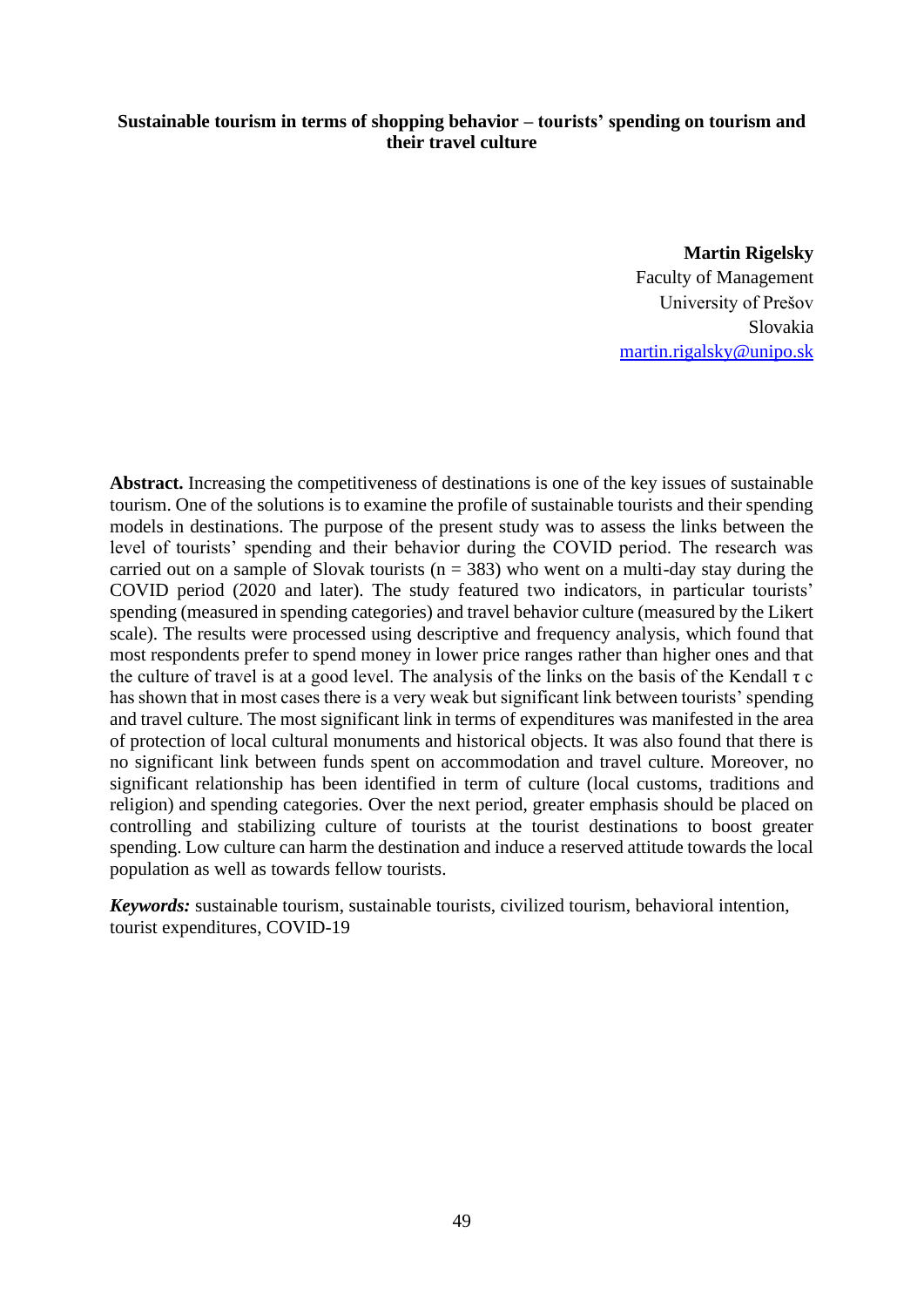#### **Capitalization of human intellectual potential: essence and methods of evaluation**

**Iryna Roshchyk**  National University of Water and Environmental Engineering Ukraine [i.a.roshchyk@nuwm.edu.ua](mailto:i.a.roshchyk@nuwm.edu.ua)

#### **Elżbieta Wolanin**

Faculty of Management Rzeszów University of Technology Poland [e.wolanin@prz.edu.pl](mailto:e.wolanin@prz.edu.pl)

**Abstract.** Many studies show that the management of resource capitalization processes is relevant because at the macro level capitalization leads to the creation of "country value", economic growth, growth of welfare and quality of life; at the micro level - to the increased value added, profit, market value of the enterprise, created opportunities to improve production efficiency and expanded assets reproduction. Capitalization of production resources is the process of their involvement in the production of products, the sale of which allows reimbursing for resource owners the costs of participation in such a production process and receiving additional income. Human intellectual potential is a productive resource in the form of knowledge, skills and creative talents of people they use to produce products, including new knowledge. The intellectual potential of a person, together with the potential of health, is an integral part of the labour potential. Capitalization of labour potential of employees begins from the moment of employment and ends with the receipt of additional income. Additional income from the use of health potential can be defined as the difference between the minimum wage and the subsistence level, and intellectual potential - as the difference between individual and minimum wages. The ratio of the minimum wage to the subsistence level reflects the level of employee's health potential capitalization, and the ratio of individual wages and the minimum - the level of capitalization of their intellectual potential. If the employee's salary is equal to the minimum, then we can talk about the case of zero capitalization of intellectual potential, if it exceeds - it is a positive capitalization case. It is necessary to determine the ratio of average and minimum wages to assess the level of capitalization of the intellectual potential of the country's population. The obtained indicator on the one hand indicates inequality of the population, and on the other - the incentives to obtain tertiary education. These phenomena contradict each other and require measures to balance. Globally, the indicator allows determining the country's competitiveness in attracting talent.

*Keywords:* capitalization, intellectual potential, minimum wage, average wage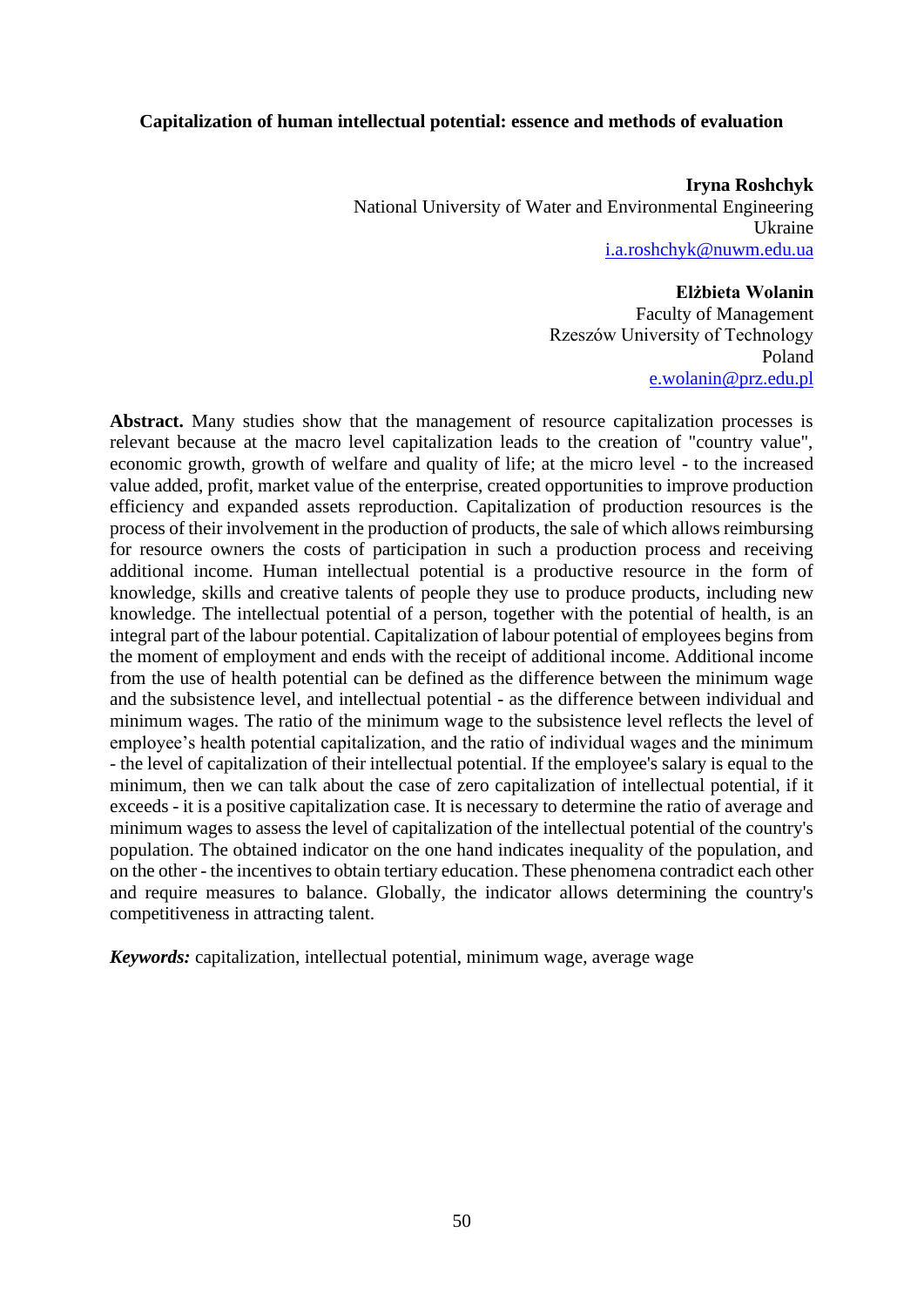# **Cybernetic Analysis of Consumption in the Goods and Services Market of the 13 New EU Member States**

**Pavel Rousek** Institute of Technology and Business in České Budejovice Czech Republic [pavel.rousek@vstecb.cz](mailto:pavel.rousek@vstecb.cz)

**Abstract:** The paper analyses the consumption expenditure in the goods and services market in the cybernetic model of the new member states of the European Union. The theoretical background is given by the short-run consumption function, the macroeconomic multiplier of the two-sector economy, and the cybernetic model with the goods and services market. All the above-mentioned theoretical concepts are applied to the real conditions of the 13 selected countries, which are Bulgaria, Croatia, Cyprus, Czechia, Estonia, Hungary, Latvia, Lithuania, Malta, Poland, Romania, Slovakia, and Slovenia. These are the countries that joined the European Union in the 21st century between 2004 and 2013. Their typical representative is Slovakia as the country approaching the average.

*Keywords:* short-run Consumption Function, macroeconomic multiplier, Cybernetic Model.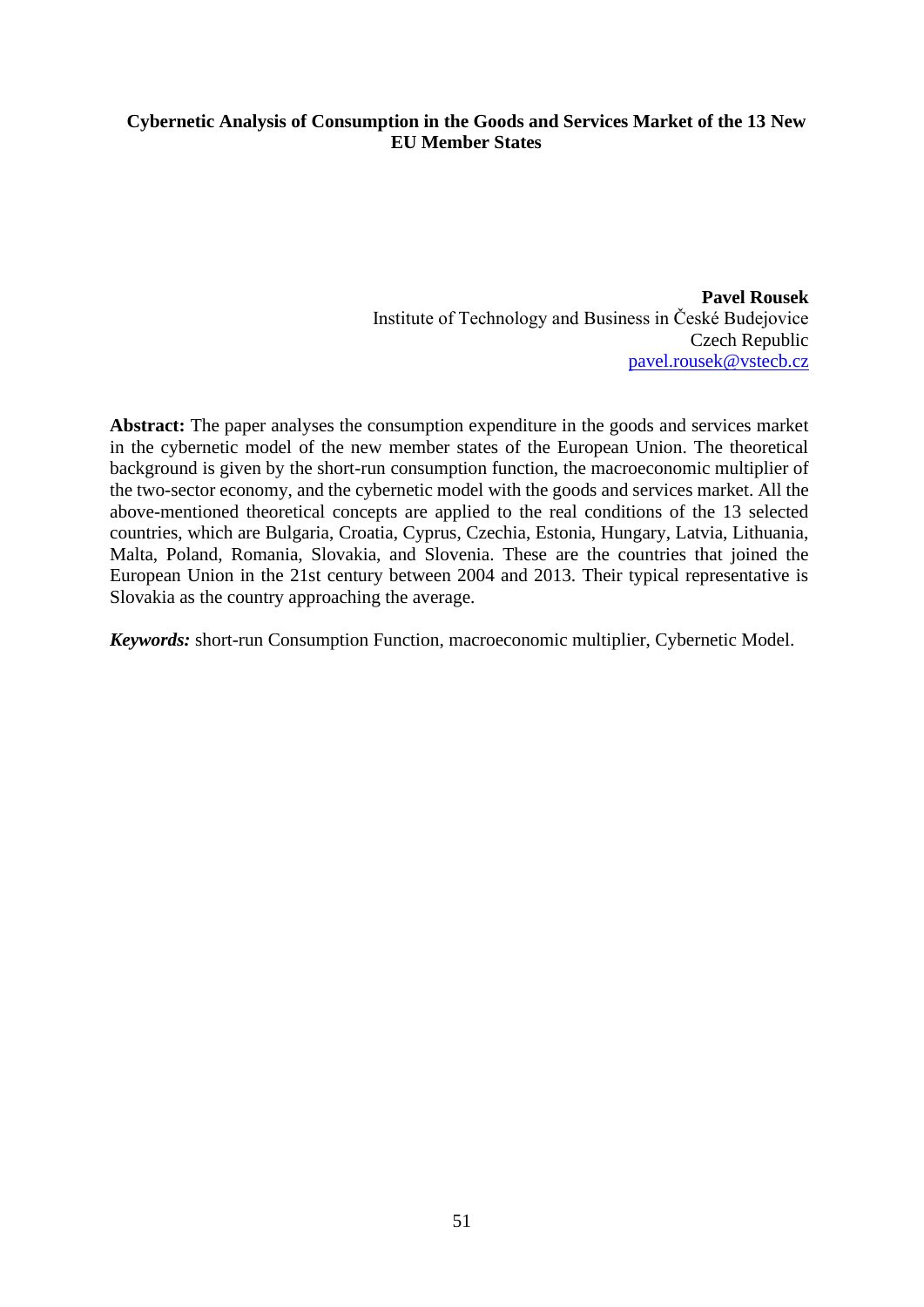#### **The intensity of perception of selected personnel risk factors in V4 countries**

#### **Zoltan Rozsa**

Faculty of Social and Economic Relations Aleksander Dubček University in Trenčín Slovak Republic [zoltan.rozsa@tnuni.sk](mailto:zoltan.rozsa@tnuni.sk)

#### **Jaroslav Belas, Jr.**

Faculty of Social and Economic Relations Aleksander Dubček University in Trenčín Slovak Republic [jaroslav.belas@tnuni.sk](mailto:jaroslav.belas@tnuni.sk) 

#### **Zdenko Metzker**

Faculty of Management and Economics Tomas Bata University in Zlín Czech Republic [metzker@utb.cz](mailto:metzker@utb.cz)

#### **Iva Klementová**

Faculty of Corporate Strategy Institute of Technology and Business Czech Republic [klementova@mail.vstecb.cz](mailto:klementova@mail.vstecb.cz)

**Abstract.** The objective of the study is to identify the intensity of perception of personnel risks and their manifestation in the form of staff turnover, error rate, and the employee effort to improve their performance in small and medium-sized enterprises (SMEs) in the V4 countries. The results of the study show that the perception of personnel risks in the Czech Republic is different from other V4 countries. In the case of positive attitudes of entrepreneurs, the differences are as follows: there are statistically significant differences in perceived intensity of personnel risks between the CR and Hungary; as for employee error rate, there are significant between the CR and the Slovak Republic, Poland and Hungary; as for the perception of employee performance and competitiveness, between the CR and Hungary. In contrast, there are no statistically significant differences in all V4 countries in terms of perceived staff turnover. The analysis of the overall structure of the responses shows that the responses of Czech entrepreneurs differ from the responses of entrepreneurs in other V4 countries as follows: Perceived intensity of personnel risks: attitudes of Czech entrepreneurs are different from Hungary and the Slovak Republic; staff turnover: the attitudes of Czech entrepreneurs are different from Hungary; employee error rate: there are differences between Czech entrepreneurs and Hungarian entrepreneurs; improving employee performance or competitiveness: there are statistically significant differences between the attitude of Czech entrepreneurs and Slovakian and Hungarian entrepreneurs. The study submitted fills in the gap in the area of perceived personnel risks and their manifestations and provides useful proposals for taking measures with regard to the limitations of SMEs.

**Keywords:** personnel risks, staff turnover, error rate, competitiveness, SME, V4 countries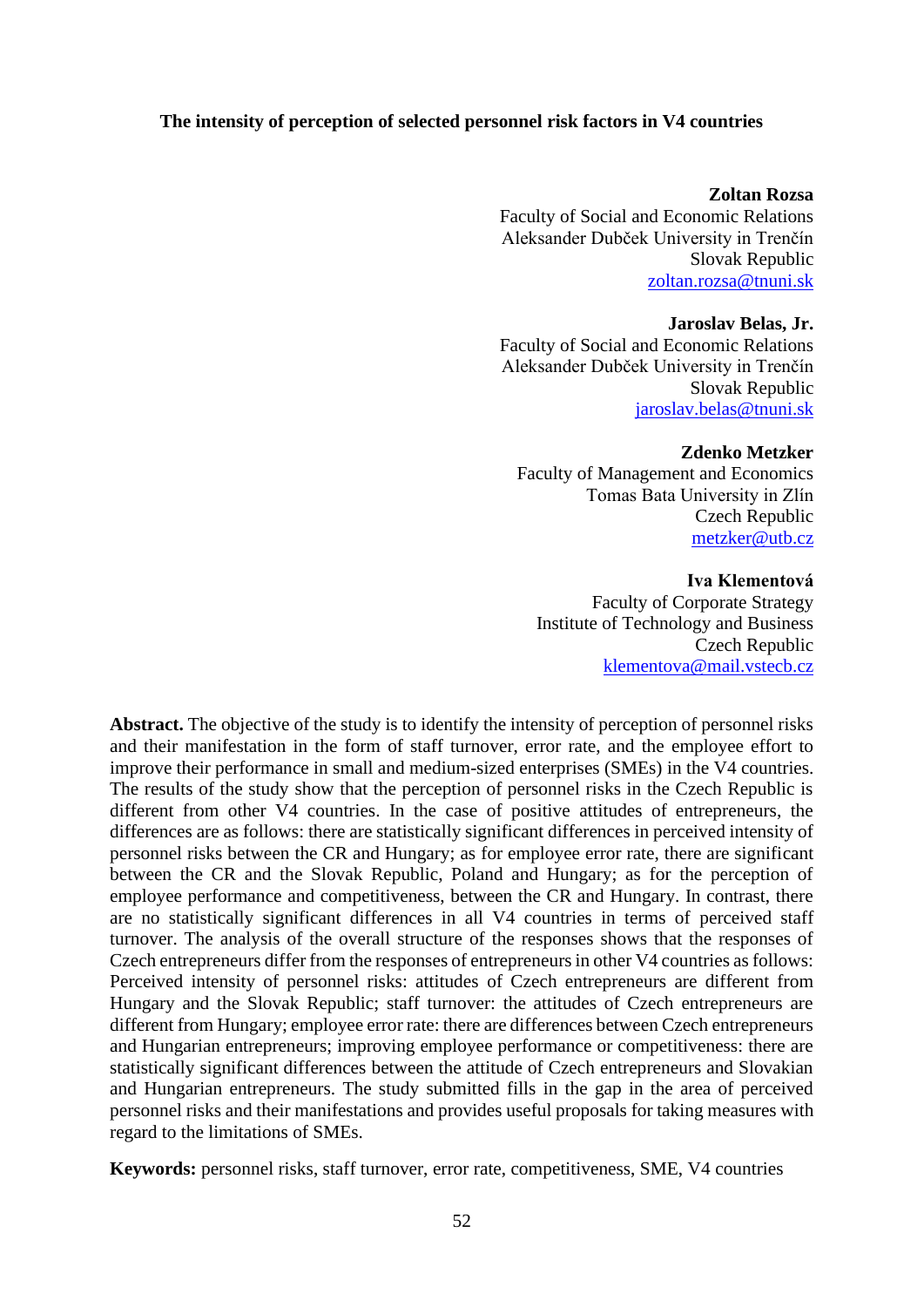# **Prospects for digitization of social dialogue to ensure the effectiveness of communications in the social and labour sphere**

**Natalia Samoliuk**  National University of Water and Environmental Engineering Ukraine [n.m.samoliuk@nuwm.edu.ua](mailto:n.m.samoliuk@nuwm.edu.ua)

#### **Magdalena Sochacka**

Pomeranian Medical University in Szczecin Poland magdalena\_soch@wp.pl

**Abstract.** Effective communications of the subjects of social and labour relations regulate and stabilize the system of social relations in conditions of uncertainty and instability, global and local risks and dangers. However, in the current conditions of mass digitalization there is an exacerbation of labour disputes and conflicts due to lack of trust, lack of awareness and motivation to interact with all social partners. Therefore, in order to improve social and labour relations, it is necessary to transform social dialogue taking into account the requirements of the digital economy. After all, the digitalization of social processes has not only raised a number of pressing issues for social dialogue, but also offered new opportunities to ensure its effectiveness: speeding up information exchange, greater openness of social partners, easier monitoring and evaluation of negotiation processes, accumulation and systematization of better practices of social dialogue, etc. In order to increase cooperation between employers, trade unions and relevant government agencies in ensuring tripartite dialogue, the latest digital tools should be used to facilitate their communication, including the creation of an online communication network through a web platform accessible to all social partners. The effectiveness of communication of the subjects of social and labour relations will be influenced by the availability and quality of structural elements of the information and communication environment, namely: infrastructure, software, information and network, regulatory, organizational, managerial and social components. Therefore, it is important to focus on the detailed development of each individual component and ensure their further symbiosis. After all, the use of this network will help create an adaptive information and communication environment capable of self-support and self-development through the activity of the subjects of communication. Therefore, the use of the potential of modern information and communication technologies and resources of the digital world will increase the involvement of social partners in social dialogue at various levels and ensure the effectiveness of their interaction.

*Keywords:* employees, employers, social and labour relations, social dialogue, digital tools, online communication network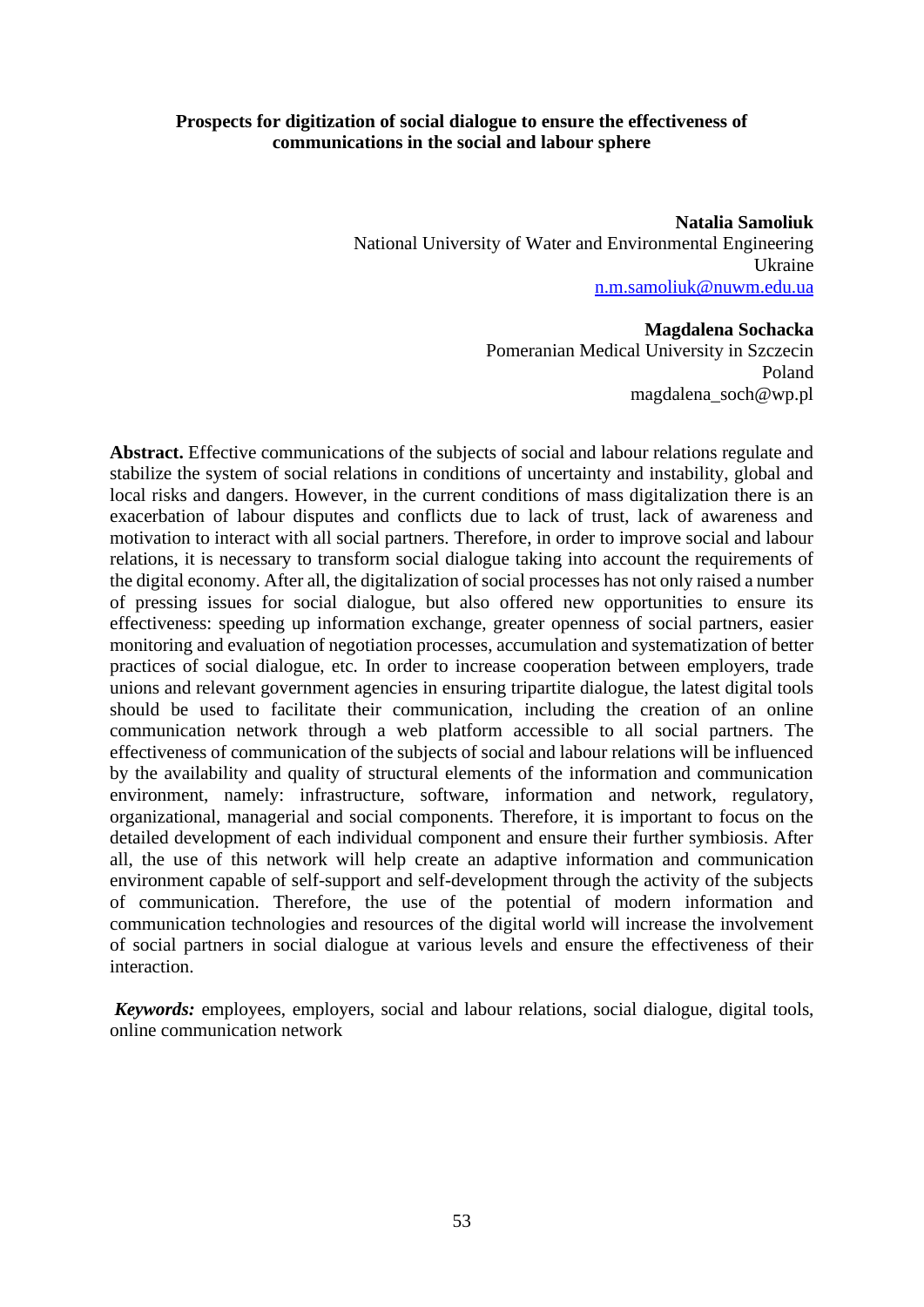#### **A study on employee experience with shift work**

**Renata Skýpalová** AMBIS college Czech Republic [renata.skypalova@ambis.cz](mailto:renata.skypalova@ambis.cz)

#### **Martin Šikýř**

Masaryk Institute of Advanced Studies Czech Technical University in Prague, Czech Republic [martin.sikyr@cvut.cz](mailto:martin.sikyr@cvut.cz)

#### **Roman Urban**

Faculty of Corporate Strategy Institute of Technology and Business The Czech Republic [29276@mail.vstecb.cz](mailto:29276@mail.vstecb.cz)

**Abstract.** Shift work has become the necessary for many different industries operating 24 hours a day, 7 days a week, obviously affects individual workers and their overall well-being. Based on a survey of 1049 shift workers of various industries, ages, and genders from all fourteen regions of the Czech Republic, the paper analyzes their experience with different shift work rosters to determine individually perceived advantages and disadvantages of shift work and discuss perspective ways of improving shift workers' well-being. The findings confirm the importance of the effective and efficient shift work planning and organizing to achieve demanded work productivity as well as desired work-life balance and overall well-being of shift workers. The analysis confirmed hypotheses that the length of shift work experience depends on the gender of shift workers and that the preference of work shifts depends on the age of shift workers. The problems of shift work found included physical fatigue or mental overload. These negative impacts of shift work on shift workers could be limited by more flexible shift work scheduling to harmonize work shifts with personal matters whenever possible and thus support shift workers' work-life balance and well-being.

*Keywords:* working time, shift workers, work-life balance, well-being, shift roster, Czech Republic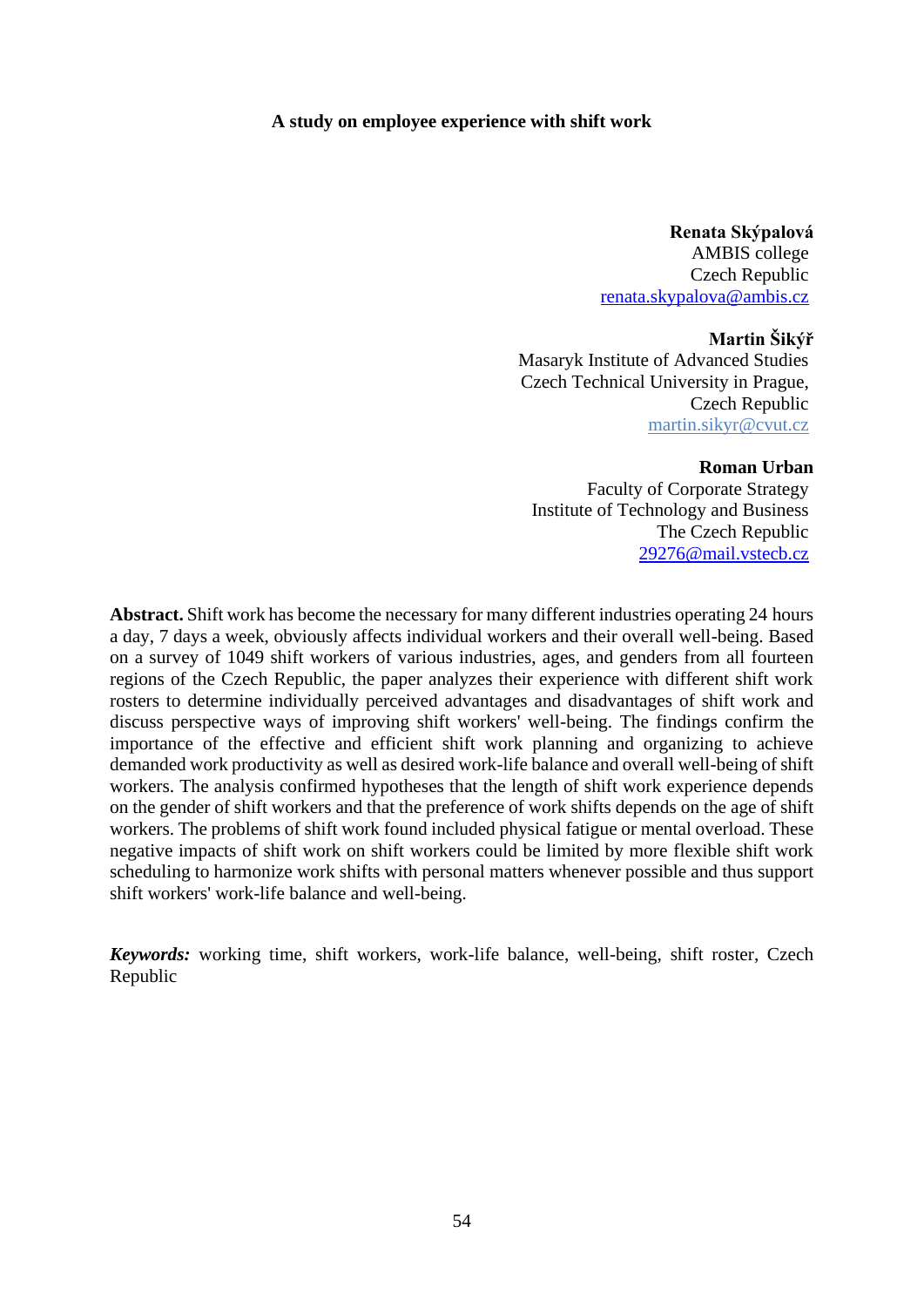### **Opportunities and threats of digital transformation of business models**

**Jarmila Straková** Faculty of Corporate Strategy Institute of Technology and Business in České Budejovice Czech Republic [4090@vstecb.cz](mailto:4090@vstecb.cz)

**Milan Talíř** Faculty of Corporate Strategy Institute of Technology and Business in Ceske Budejovice, Czech Republic [22589@vstecb.cz](mailto:22589@vstecb.cz)

**Jan Váchal** Faculty of Corporate Strategy Institute of Technology and Business in Ceske Budejovice, Czech Republic [4027@vstecb.cz](mailto:4027@vstecb.cz)

**Abstract.** The importance of business models for small and medium-sized enterprises (SMEs) in terms of their competitiveness and sustainability is growing undoubtedly. This trend is even strengthened by the global Covid-19 pandemic. The degree of corporate processes digitalization becomes the limitation of SME stability and development. The paper submitted presents the results of research focused on the issue of digital transformation of business models on a test sample of 496 SMEs (out of which 214 operate in the manufacturing sector and industry and 218 are included in the services sector) using the method of dimensionality reduction and logit regression. The main output obtained from the solution valid for both tested sectors is considered to be insufficient setting, management and evaluation of corporate processes. This applies both to the main value-creating processes (input and output logistics, production, marketing and sales, service and other ancillary services), and supporting processes (purchase, scientific and technological development, human resources management and company infrastructure). In terms of achieved degree of process digitization, an imbalance was found between main value-creating processes and supporting processes. Investment in value-creating and supporting corporate processes are not considered an important factor for any of the sectors due to the high sensitivity of investments to the size and specialization of companies. In contrast, the highly perceived need for value chain digitization in both tested sectors, especially in the case of manufacturing and industry, is considered a very positive output. This proves the need for digital transformation of companies and its positive impact on their profitability and competitiveness.

*Keywords:* business model, corporate strategy, value chain, digitalization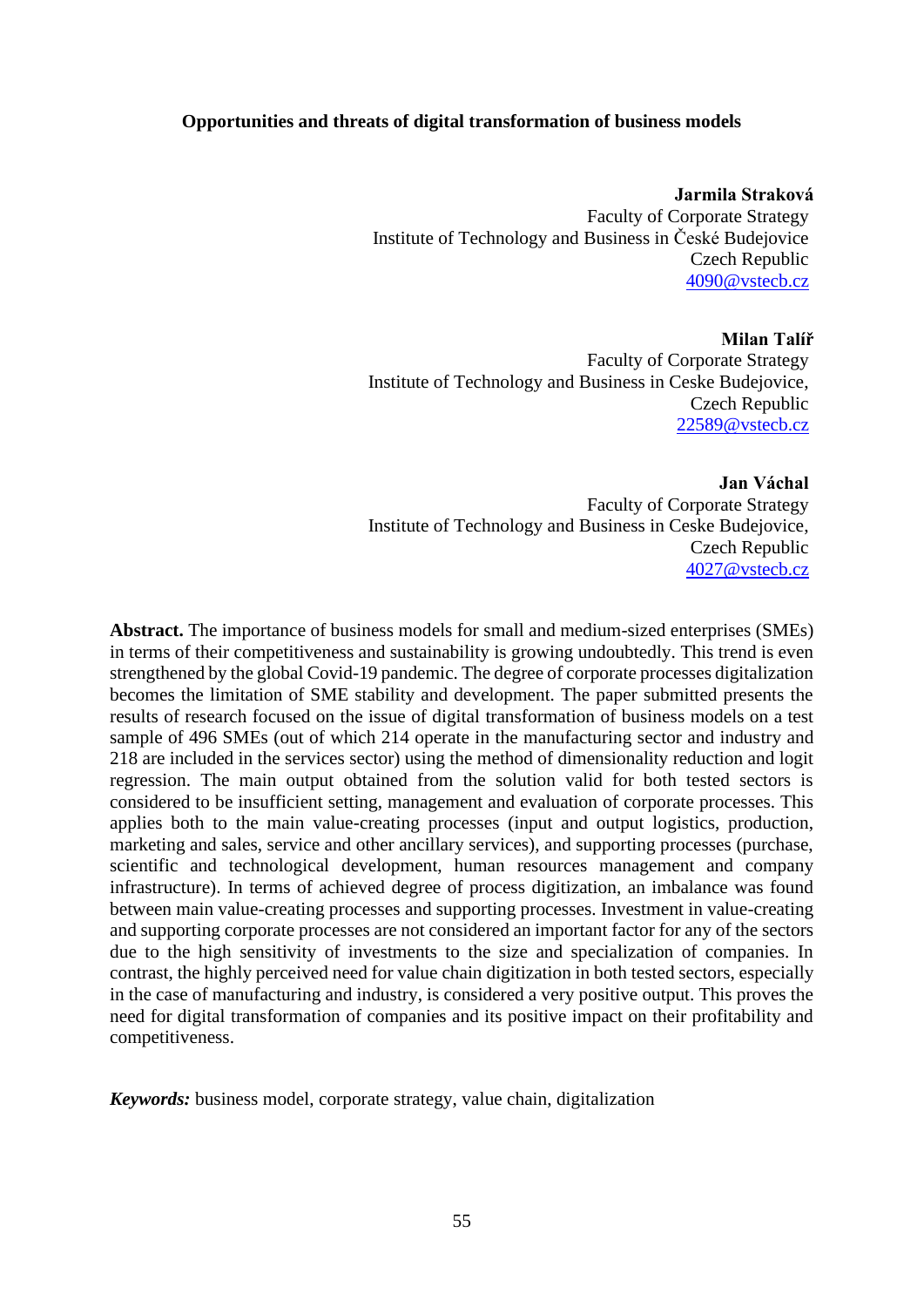# **PVA Method as a Tool of Business Model of Company for Custom Production Management**

**Jarmila Straková** Institute of Technology and Business in České Budejovice Czech Republic [4090@vstecb.cz](mailto:4090@vstecb.cz) 

**Milan Talíř** Institute of Technology and Business in Ceske Budejovice, Czech Republic [22589@vstecb.cz](mailto:22589@vstecb.cz)

**Lucie Roučková** Institute of Technology and Business in České Budejovice Czech Republic [rouckova@vstecb.cz](mailto:rouckova@vstecb.cz) 

**Abstract**: The modern concept of a business model covers the entire company system where the issue of value generation becomes increasingly important, particularly from the viewpoint of upcoming digitalization, automation and innovation processes. The research deals with identification, measurement and evaluation of process added value in the product portfolio in relation to company value-creating activities. A new PVA method assigns the generated added value to individual company activities, in terms of company costs and time intensity. This approach makes it possible to evaluate the processes, including those that cannot be measured in terms of time, and this can be subsequently used for development of a business model. The new approach is demonstrated on an example of a job order in a medium Czech engineering company STS performed in 2020-2021. Results have proved that the most important process, i.e. the processes generating the highest added value, is the manufacturing process, particularly with automated operations. The article also compares the traditional method for added value calculation based only on cost variables with the newly proposed concept which includes both variables. It has been proved that specification of cost and time intensity provides a significant value describing the given process. In conclusion, the article identifies factors that affect the size of the process added value. The proposed procedure is generally applicable, i.e. it can be used both for piece production and series production and it is particularly targeted at manufacturing companies.

*Keywords***:** IoT technologies, process value added, value-creating, value chain, process management, customer, product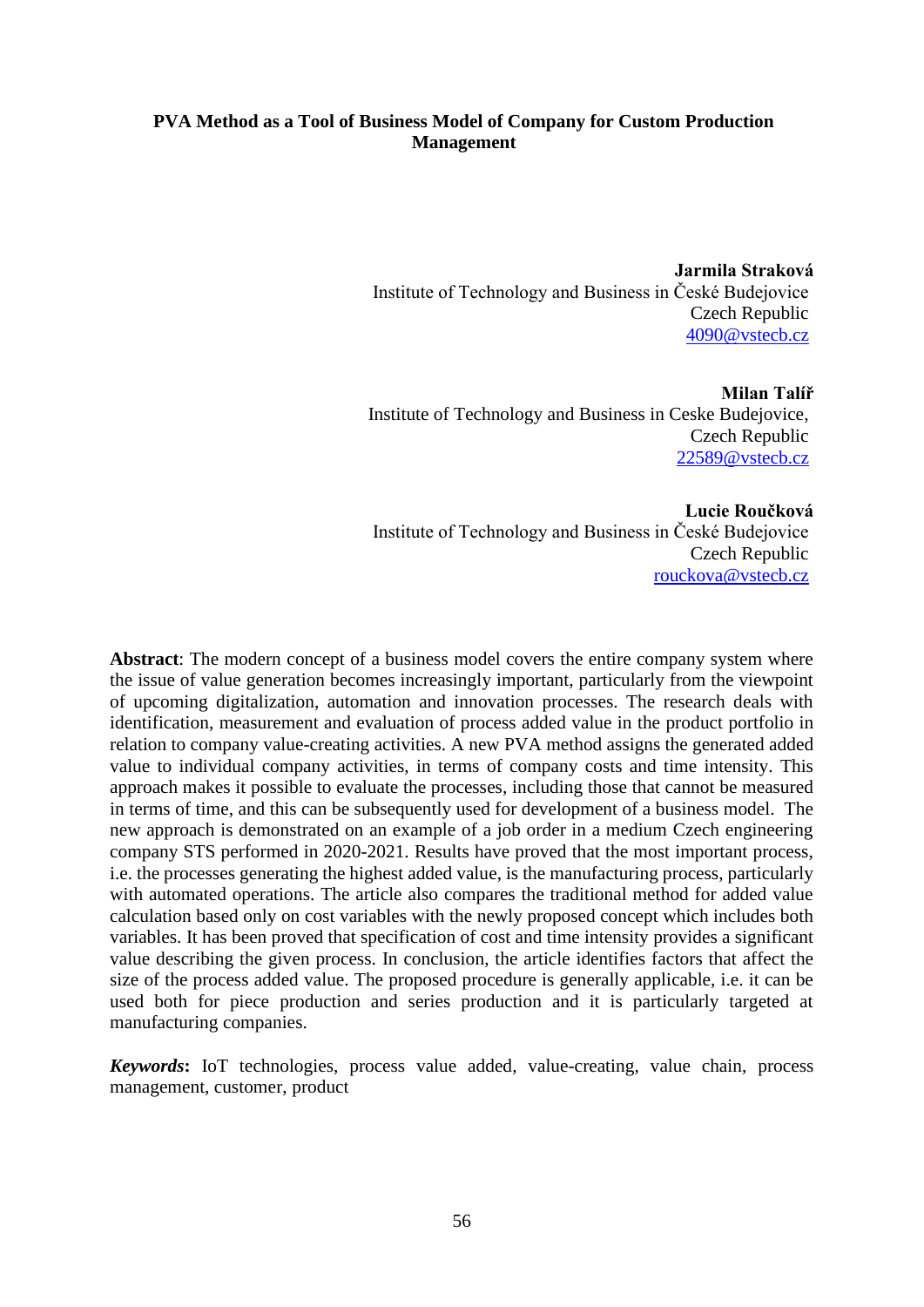### **The budgeting principles used by Czech family firms**

**Lenka Strýčková** Department of Finance and Accounting Technical University of Liberec Czech Republic [lenka.stryckova@tul.cz](mailto:lenka.stryckova@tul.cz)

**Abstract.** The financial decision-making of family companies is currently a topical issue, which arises from the awareness of the significant impact of the family business on the economies of individual countries. The essence of the research lies in the investigation of the possible impact of family ownership on companies' budgeting. The article aims to capture typical budgeting patterns of family firms compared with non-family firms in the Czech Republic as there is still a significant gap in family business research and empirical verification. The literature hypothesises significant diversities as family managers tend to base their financial decisions on effects on family control rather than on a comprehensive assessment of complex economic issues. To achieve the goal, the study uses statistical evaluation to detect a possible family influence on various aspects of budgeting. The empirical investigation is based on the questionnaire survey. This article indicates that the differences between family and non-family firms exist in the Czech Republic. Family firms showed specific differences compared to the non-family sample, even if the statistical testing confirmed statistically significant differences just in certain aspects of budgeting: the analysis of variances and regular monitoring and control of budget compliance.

*Keywords:* budget, budgeting, business, family firm, financial management, non-family firm, strategic planning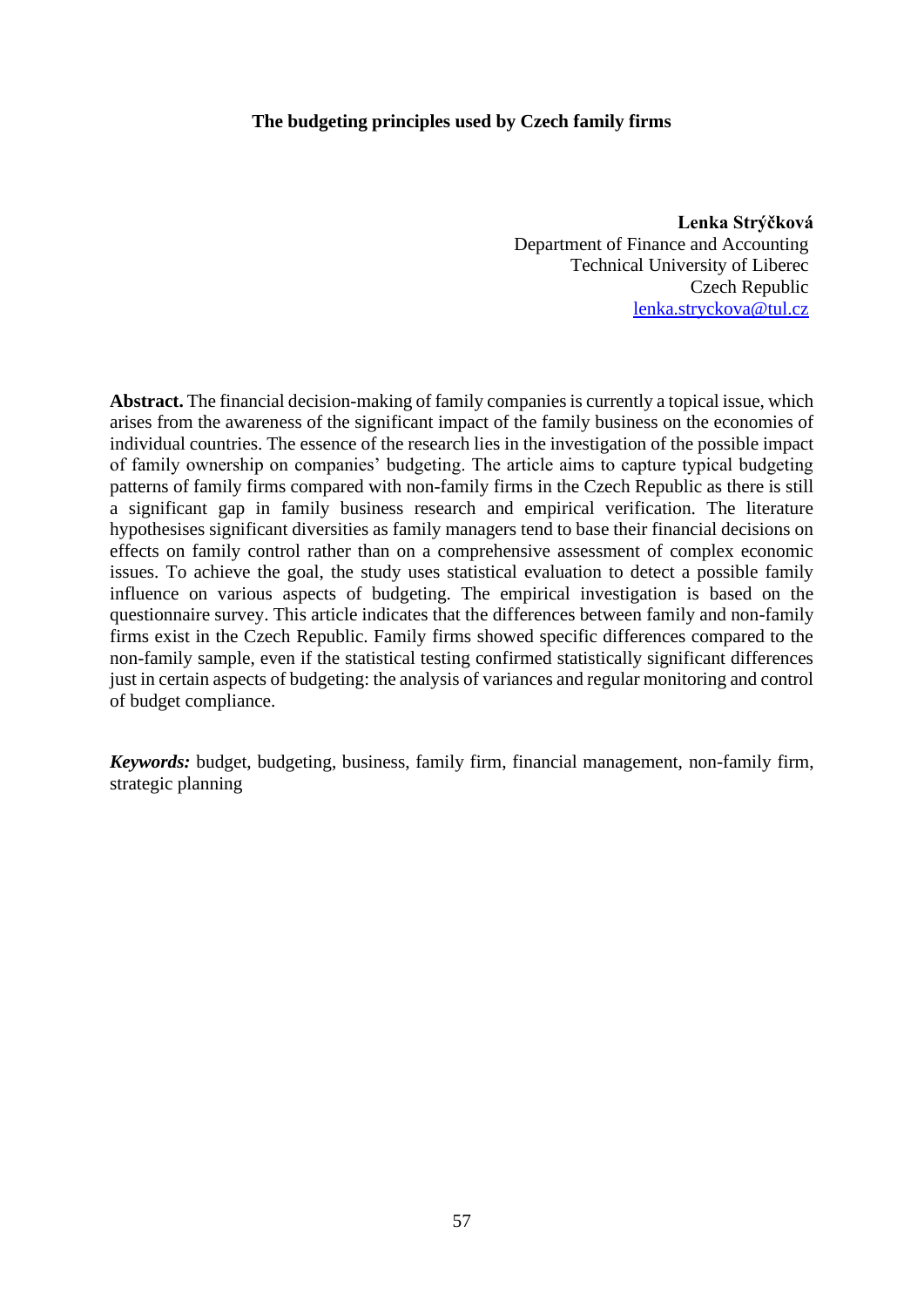### **Who and why is circular? Benefits from conducting circular behaviours in households**

**Elżbieta Szczygieł**  Pedagogical University of Krakow Poland [elzbieta.szczygiel@up.krakow.pl](mailto:elzbieta.szczygiel@up.krakow.pl)

Abstract. Circular economy is currently a popular concept promoted by various institutions and entities. It is analysed particularly in relation to businesses, but its role in households is becoming increasingly crucial. Therefore, it is possible to speak of a specific group of behaviours undertaken by households that will be associated with increasing levels of circularity (circular behaviours). The paper presents the idea of circular behaviours conducted by households and the most important benefits from undertaking them. The circular behaviours have been described by 37 statements join 9R's circularity concept (normally used in circularity assessments in business companies) with typically households behaviours. In terms of benefits, 12 of them have been selected. The main aim of the article is to present "who" and "why" is circular. In this purpose, the socio-economic factors (sex, age, level of education, place of residence, labour market status and household personal composition) and concrete circular behaviours have been analysed in relation to the perceived benefits.

The main hypothesis assumed with the article have been the following:

H1: only selected socio-demographic characteristics differentiate households in the perception of benefits;

H2: the overall level of circularity (mean of circularity) affects on perceiving benefits;

H3: conducting the chosen circular behaviours affects on perceiving benefits.

To analyse and evaluate the relation between perceived benefits and the socio-economic features describing the households & circular behaviours, i.a. the logistic regression was used. The analysis was prepared with using of Author's own data coming form the research conducted among households of two Polish regions (south part of Poland): Małopolska and Podkarpacie, with using a questionnaire (N=400). This article is related with the project entitled "Circular behaviour in households and the quality of life of their inhabitants" (internal grant financed by Pedagogical University of Krakow, no. BN.610-64/PBU/2020).

*Keywords:* circular behaviours, circular economy, households, statistical analysis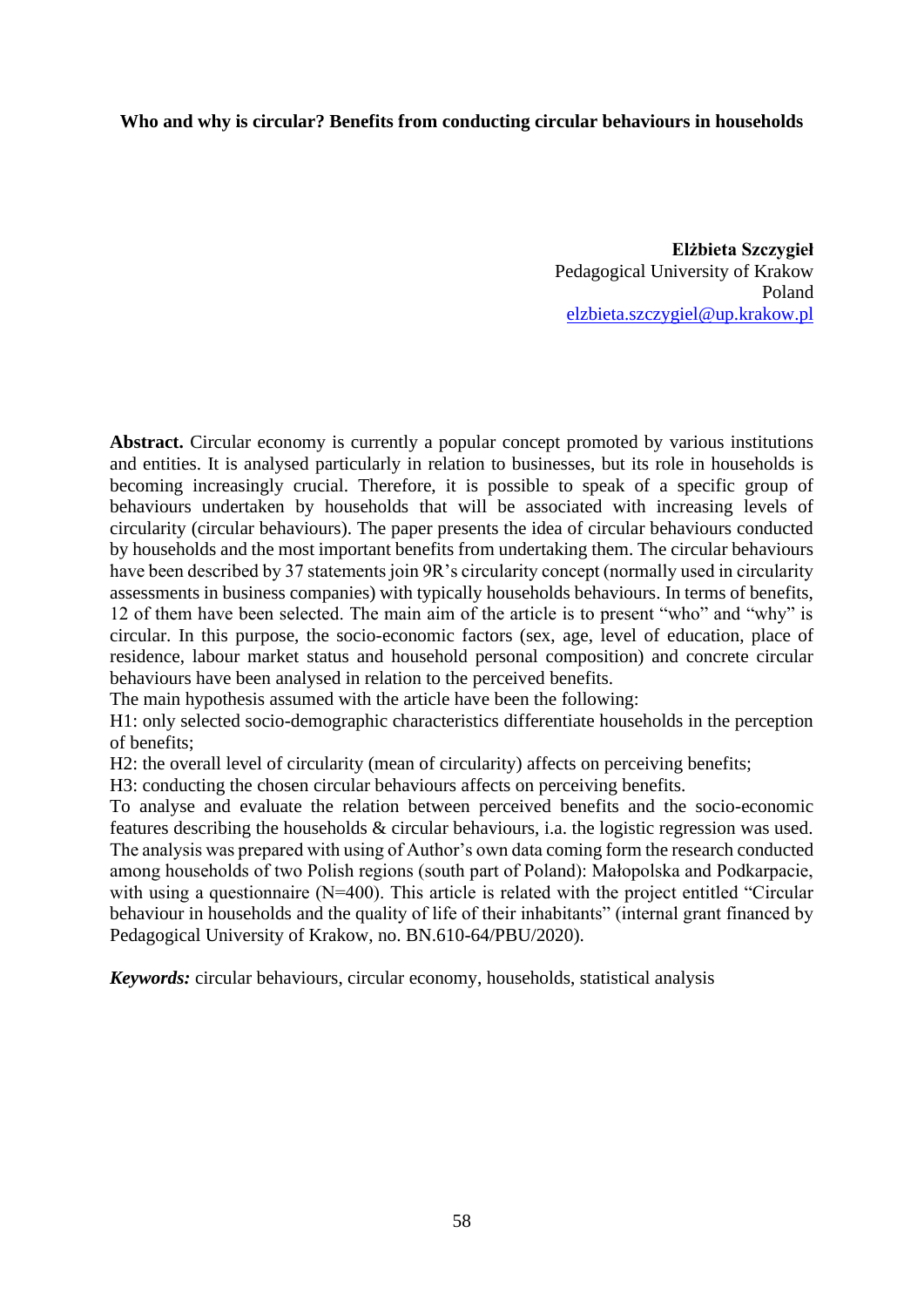# **Talent retention: analysis of the antecedents of talented employees' intention to stay in the organizations**

### **Veronika Škerháková**

University of Prešov Faculty of Management and Business Slovakia [veronika.skerhakova@unipo.sk](mailto:veronika.skerhakova@unipo.sk)

#### **Peter Korba**

Technical University of Košice Faculty of Aeronautics Slovakia [peter.korba@tuke.sk](mailto:peter.korba@tuke.sk)

### **Michaela Harničárová**

University of Prešov Faculty of Management and Business Slovakia [michaela.sirkova@unipo.sk](mailto:michaela.sirkova@unipo.sk)

#### **Viktória Ali Taha**

University of Prešov Faculty of Management and Business Slovakia [viktoria.ali-taha@unipo.sk](mailto:viktoria.ali-taha@unipo.sk)

**Abstract.** Given the today's hypercompetitive labour market and a lack of human capital and talents, which is exacerbated by the COVID-19 pandemic, retaining talented employees is a big challenge for organizations. Human resources managers generally know that recruitment of talented and high performing employees is crucial for survival and sustainable competitiveness. There is a lot of academic researches and discussions on which factors are the most effective in talent retention. The aim of this study was to analyze the antecedents of talented employees' intention to stay in the organizations with an accent on selected demographic characteristics. The research sample consisted of 391 respondents - employees who have been identified as organizational talents (possibly included in the talent pool, if such exists in the organization). Data was collected using a questionnaire which, in addition to demographic characteristics, contained statements focusing on individual aspects of remaining in the organization. One of the aims of the study is to find out the deeper connections between the examined variables - to find out how and why the variables are correlated with each other through factor analysis. In order to determine the significance of the factors, inference statistics methods such as the Bartlett's Test of Sphericity, the Kaiser-Meyer-Olkin test and the Principle component analysis (PCA) were used. The influence of significant independent variables (demographic factors gender, age, education, position held and length of employment in the organization) on the value of extracted factors was examined by means of ANOVA (Analysis of Variance).

*Keywords:* human resources, talented employees, talent retention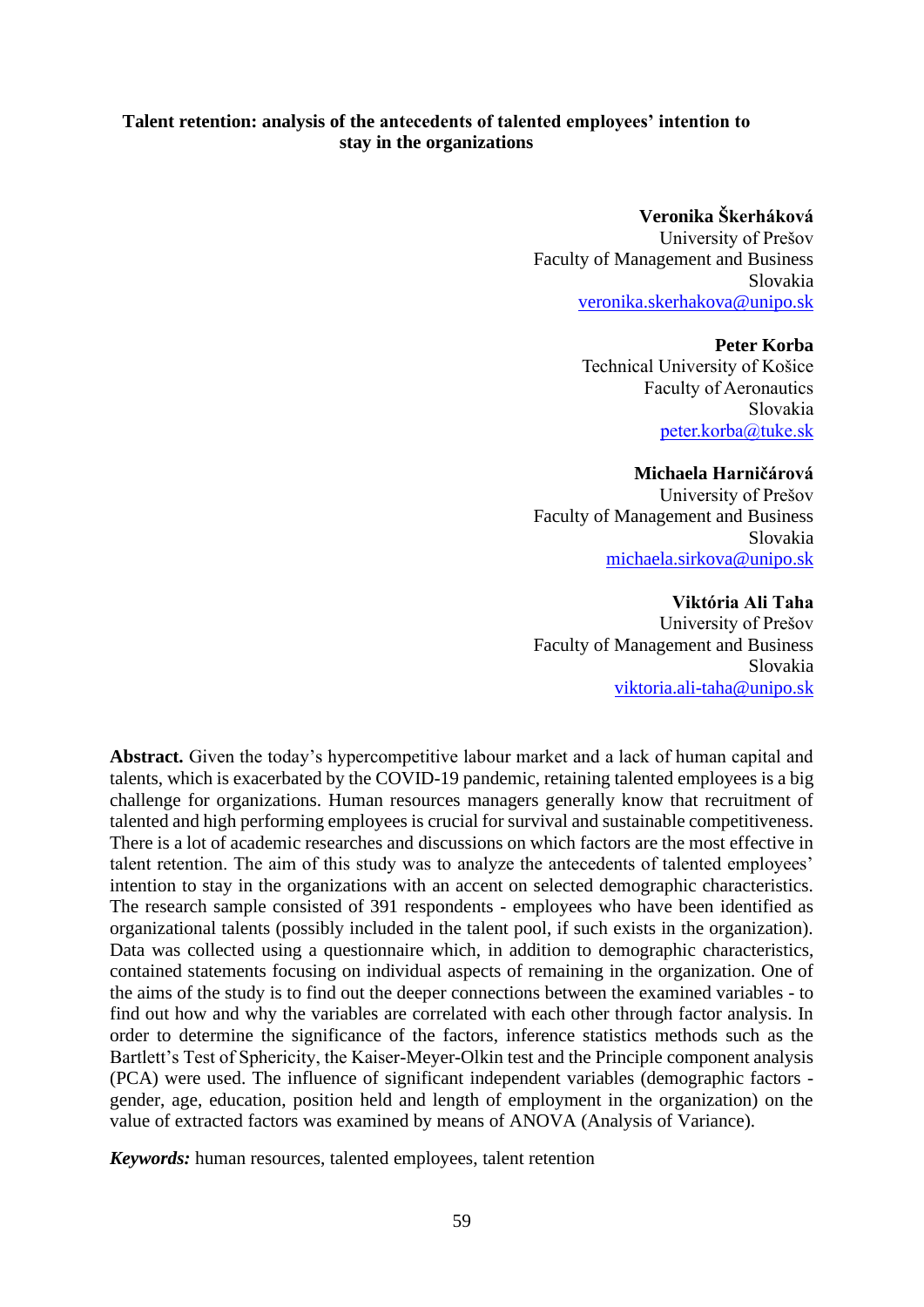# **Consumers choices on Poznań secondary housing market based on revealed preferences**

**Justyna Tanaś** WSB University in Poznań Poland [justyna.tanas@wsb.poznan.pl](mailto:justyna.tanas@wsb.poznan.pl)

**Abstract.** The purpose of this paper is to determine the characteristics of buyers of residential real estate and to examine the preferences revealed on the secondary housing market in Poznań. The study was conducted on the basis of data on transactions of dwellings made on the secondary market in 2010-2018 in Poznań. These data were supplemented with information contained in land and mortgage registers (section II - ownership), in the real estate cadastre and using Google Street View. Buyers were characterized by age, gender and marital status. Using hedonic models and unique datasets covering over 17,000 observations, the revealed preferences were investigated more thoroughly than before.

*Keywords:* housing market, buyers' preferences, revealed vs. stated preferences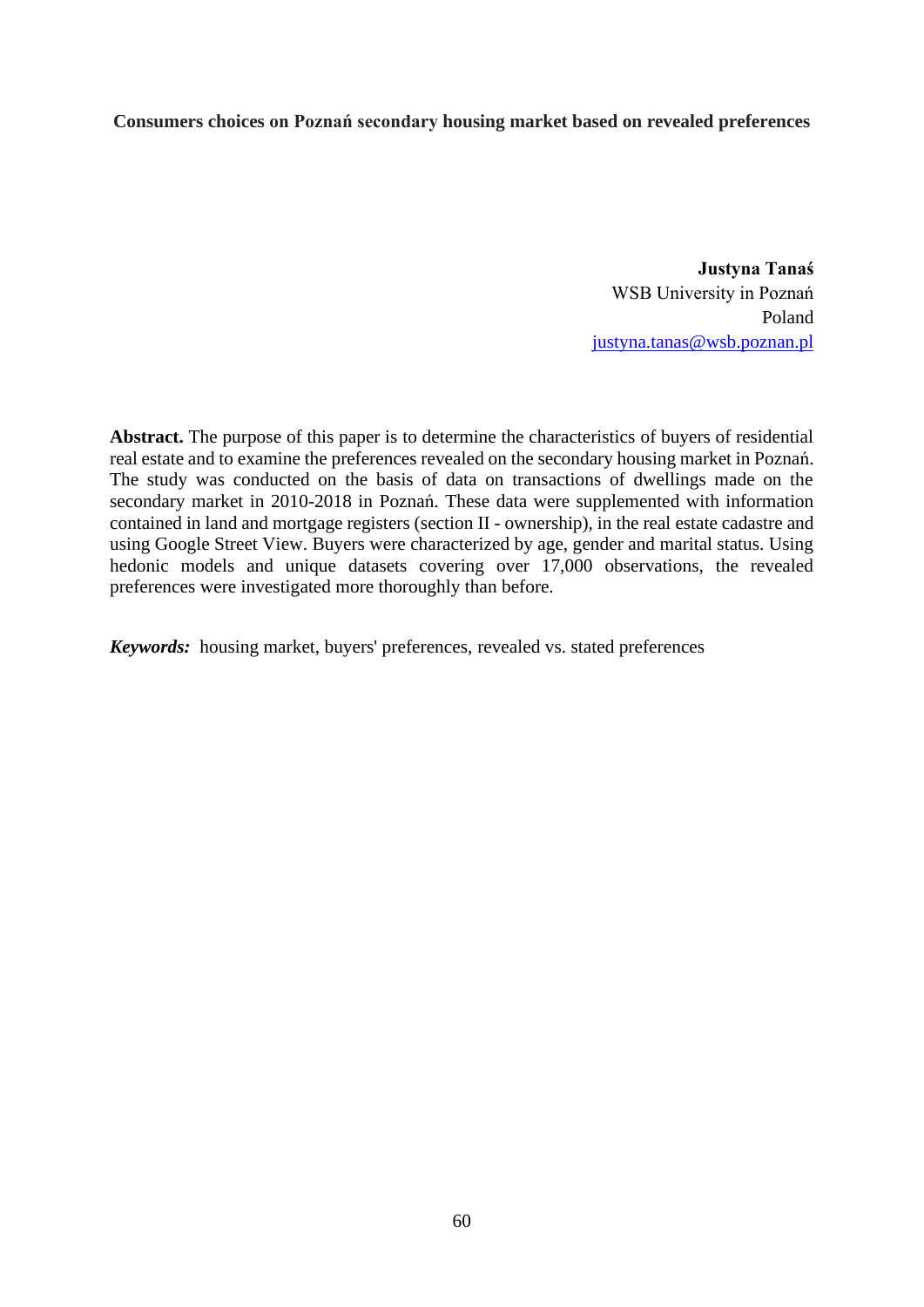#### **The War in Ukraine, Refugees, and the Housing Market in Poland**

**Radoslaw Trojanek** Poznań University of Economics and Business Poland [radoslaw.trojanek@ue.poznan.pl](mailto:radoslaw.trojanek@ue.poznan.pl)

> **Michal Gluszak** Cracow University of Economics Poland [gluszakm@uek.krakow.pl](mailto:gluszakm@uek.krakow.pl)

**Abstract.** This study analysed the impact of the Russian aggression in Ukraine in February 2022 on rental and housing prices in Warsaw and Krakow, two major cities in Poland. Quantile hedonic indices indicated a significant increase in the rents since the beginning of the Russian invasion in both markets affected by the refugee shock. However, similar effects were not found in the case of housing prices. In March and April of 2022, rents increased by around 16,5% in Krakow and 14% in Warsaw, while house prices in both cities rose much less (by about 4,0% in Krakow and 1% in Warsaw). Using Bayesian Structural Time Series models, we demonstrated that this abnormal increase in rents is not random, and we concluded that the inflow of Ukrainian refugees most likely caused it.

*Keywords:* housing market, refugees, war, Ukraine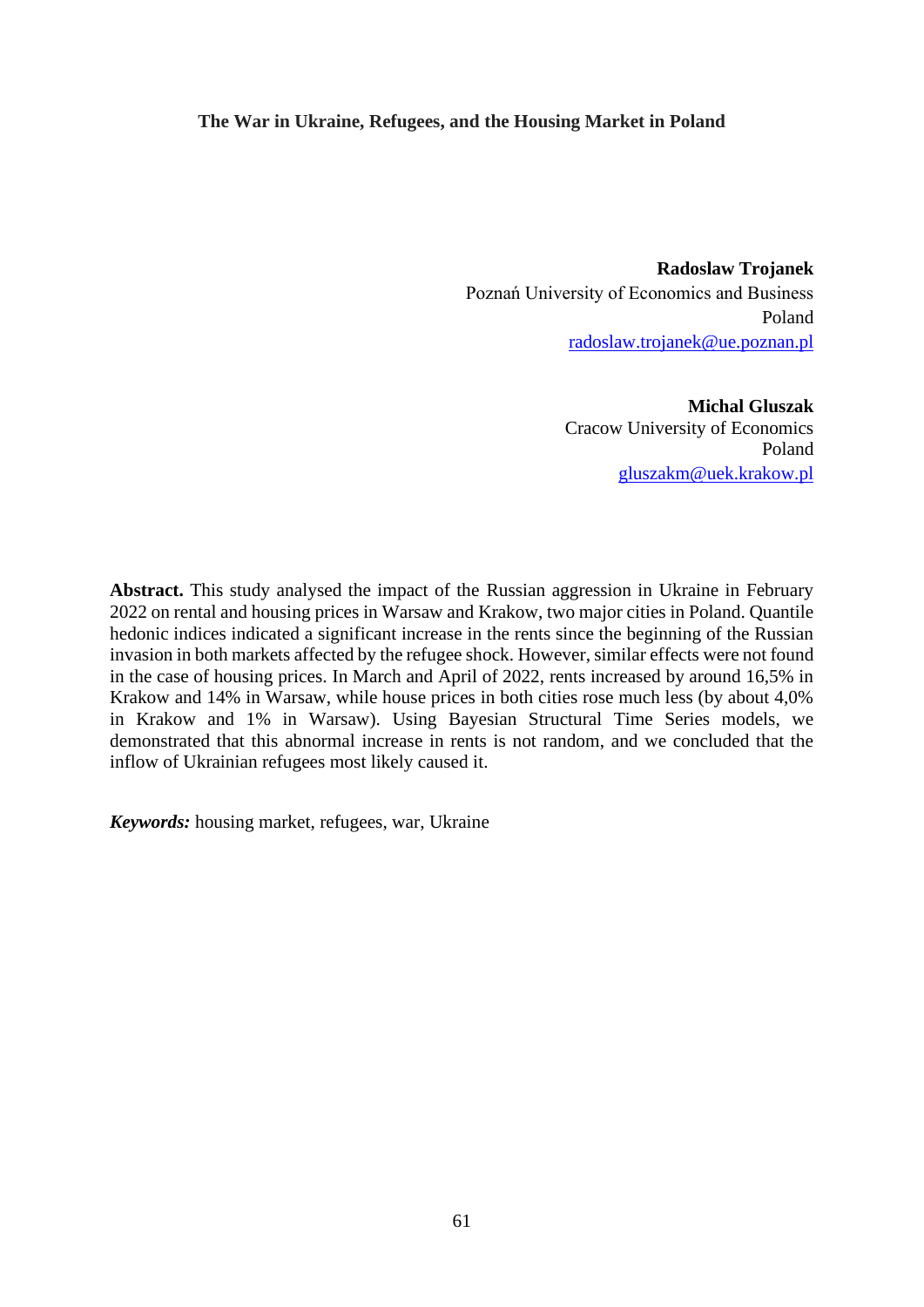#### **Greenwashing and Green Brand as the Instruments to Attract Green Investment**

**Yana Us** Sumy State University Ukraine [y.us@biem.sumdu.edu.ua](mailto:y.us@biem.sumdu.edu.ua)

#### **Svitlana Bilan**

Faculty of Management Rzeszow University of Technology Poland [s.bilan@prz.edu.pl](mailto:s.bilan@prz.edu.pl)

**Abstract.** The critical level of environmental pollution and the lack of investment resources in environmentally-friendly technology is among the matters of priority that need to be addressed to ensure national security under the decarbonization of the national economy. The above requires the concerted action of governmental authorities and the business sector to promote the country's green brand, attract green investment and minimize the adverse greenwashing effects. The issue of intensifying green investment is mainstream in scientific studies. The results of bibliometric analysis using Scopus and Web of Science analysis tools confirmed the growing academic interest in green investing (the number of publications increased more than eight times from 2015-to 2021). Besides, the analysis of the search queries by Google Trends showed the synchronization of trends in the search for "green investment", "greenwashing", and "country green brand" in 2021. This article aims to assess the role of the country's green brand and marketing integrity policy in attracting green investment into the national economy. The authors estimated the cointegrations between the green investment volume and ecological impacts of economic activities to account for them in the communications system between the stakeholders of green investments. For gaining the research aim, this study involved the scope of bibliometric and econometric tools. The research objects are EU countries and Ukraine. The raw data for 2000-2020 are retrieved from the statistical database Eurostat and World Data Bank. The obtained results concluded the implementation of measures to promote and strengthen the green brand and overcome greenwashing creates the preconditions for increasing the country's competitive advantage and strengthening its position in the international arena. It helps attract additional investments to implement contemporary green technologies reducing the eco-destructive impact. The study results are of practical importance. The public authorities could use them to elaborate on the mechanisms to improve the investment climate, create demand for green investments, form the country's green brand, increase its attractiveness, and improve investors' green awareness and green culture. In turn, the findings could benefit businesses in attracting green investment to implement socially responsible initiatives in their activities and minimize the use of greenwashing.

*Keywords:* green brand, green investments, greenwashing, integrity policy, investment climate, marketing promotion

*The research was funded by a grant from the Ministry of Education and Science of Ukraine, 0121U100468, "Green investing: cointegration model of transmission ESG effects in the chain "green brand of Ukraine - social responsibility of business".*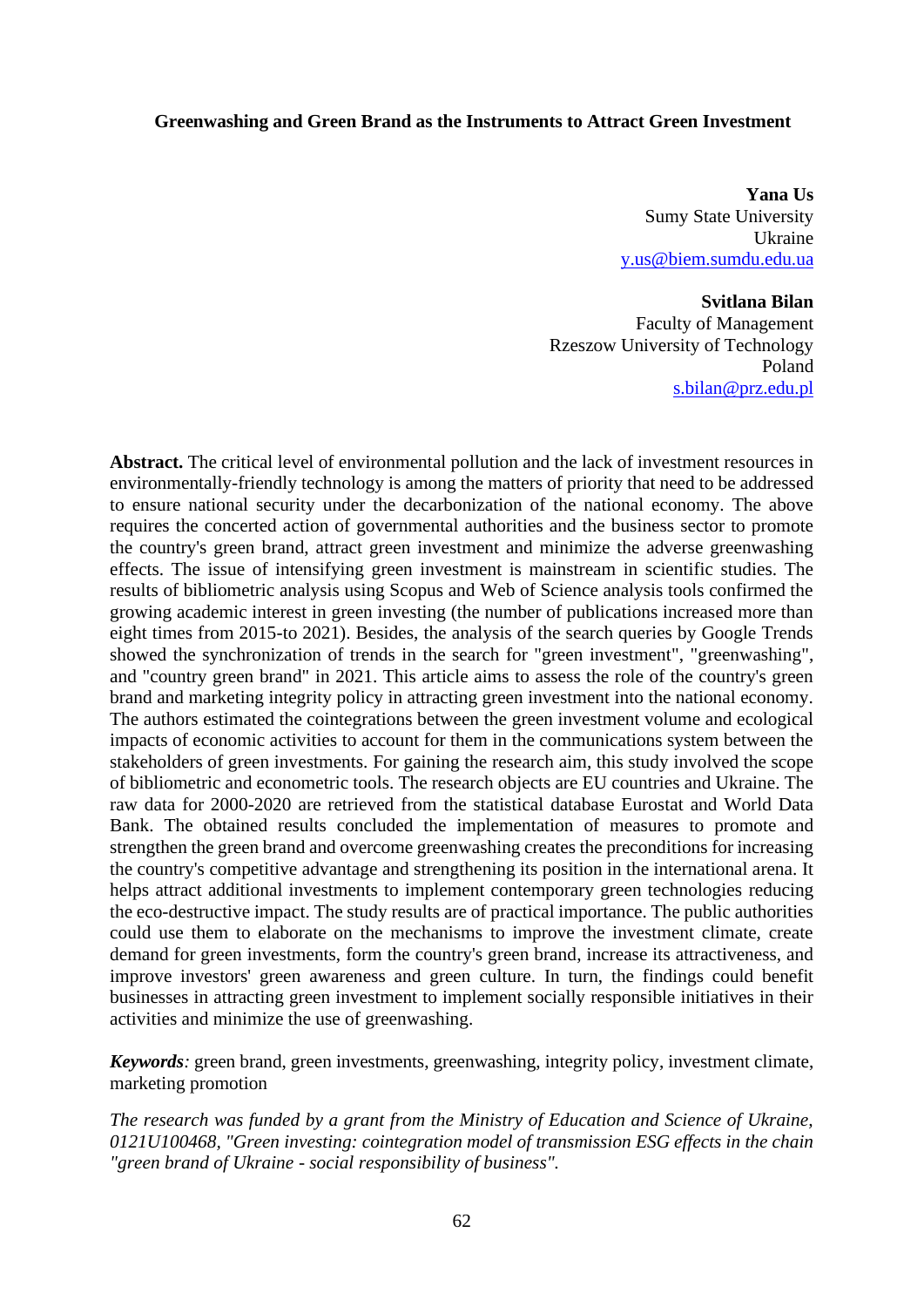#### **Energy Security: Core Features**

**Yevheniia Ziabina** Sumy State University Ukraine [yevheniia\\_ziabina@econ.sumdu.edu.ua](mailto:yevheniia_ziabina@econ.sumdu.edu.ua)

#### **Tetyana Pimonenko**

Sumy State University, Ukraine [tetyana\\_pimonenko@econ.sumdu.edu.ua](mailto:tetyana_pimonenko@econ.sumdu.edu.ua)

#### **Marcin Rabe**

University of Szczecin Poland [rabe@gmail.com](mailto:rabe@gmail.com)

**Oleksii Lyulнov** Sumy State University Ukraine [oleksii\\_lyulhov@econ.sumdu.edu.ua](mailto:oleksii_lyulhov@econ.sumdu.edu.ua)

**Abstract.** The European integration vector of national economic development envisages the synchronization of the domestic energy policy with the strategic guidelines of the European Union on the transition to a circular and carbon-neutral economy. During the years of independence, the inconsistency and diversity of the government's actions to reform the energy sector of the national economy led to the emergence of divergent trends in its development compared to EU countries. Modern research empirically confirms that the change in the level of energy efficiency of the national economy depends not only on the financial support for the energy sector but also on other factors (institutional, innovative, social, etc.). The article aims to analyze the main functions of energy security and substantiate the mechanisms for implementing the state energy security policy in the transition to a model of a carbon-neutral economy. In order to analyze in detail the functions of energy security in the transition to a carbon-neutral economy, the study applied such research methods as a trend and bibliometric analysis. It allowed identifying patterns in the development of the theory of operational energy security; methods of logical generalization, comparative and benchmarking analyzes - during the formation of the conceptual basis for the implementation of state policy to increase energy security. The article proposes to improve the functional basis for the formation and implementation of state policy to increase energy security, taking into account the country's transition to a carbon-neutral model of the national economy and the postwar state. Within the proposed ways, the authors emphasize the need to clarify the essence of the functions of energy security, as well as substantiate the principles, mechanisms, and tools for improving energy security.

*Keywords:* energy security, energy efficiency, national economy, carbon-neutral economy, energy policy, energy sector

*The research was funded by the grant from the National Research Foundation of Ukraine "Modelling and foresighting environmental, behavioural, and institutional patterns of carbonfree development for energy security of Ukraine" (№ д/р 0122U001155, ID 2021.01/0232)*